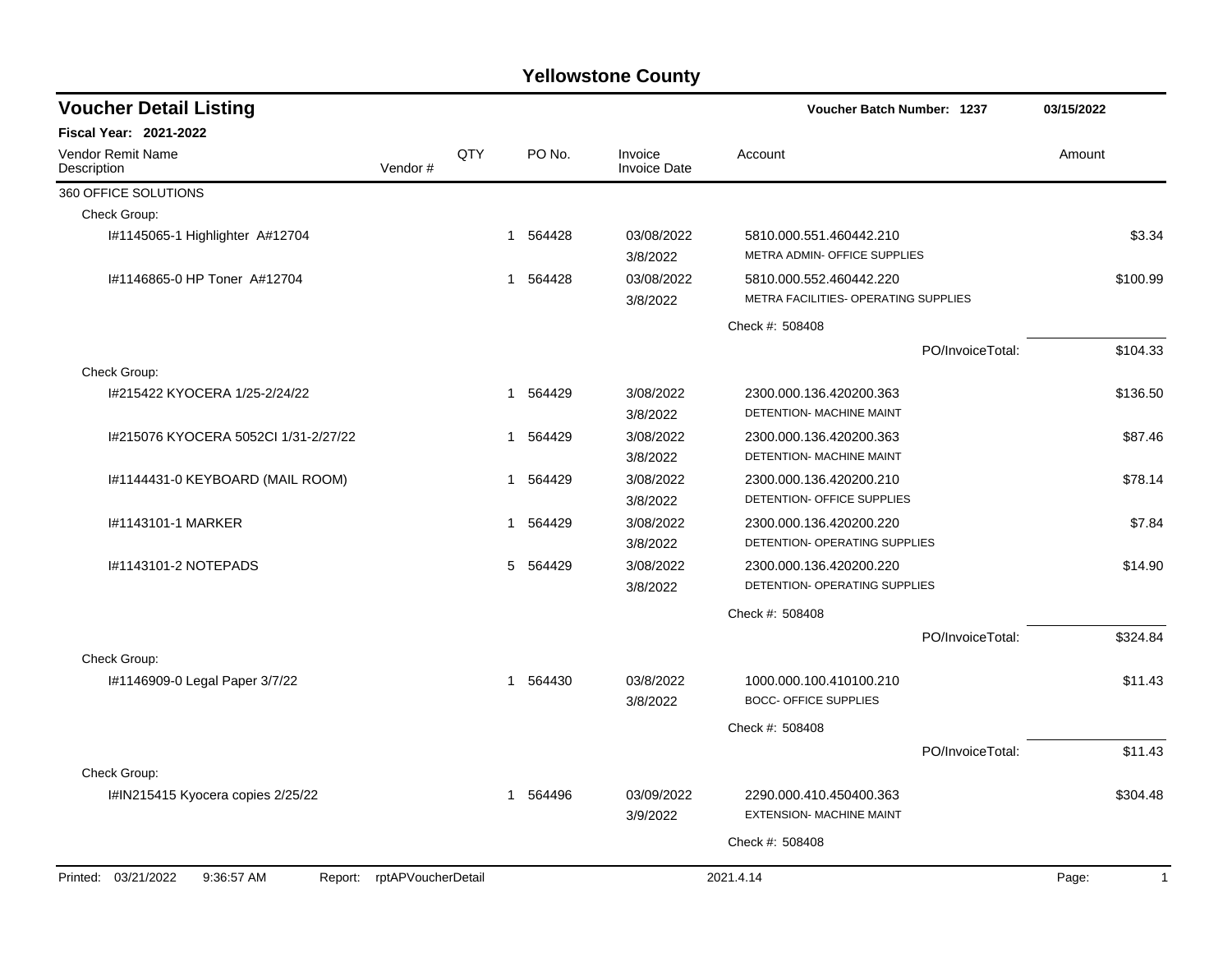| <b>Voucher Detail Listing</b>                              |                    |     |                        |                                | <b>Voucher Batch Number: 1237</b>                               | 03/15/2022              |
|------------------------------------------------------------|--------------------|-----|------------------------|--------------------------------|-----------------------------------------------------------------|-------------------------|
| <b>Fiscal Year: 2021-2022</b>                              |                    |     |                        |                                |                                                                 |                         |
| Vendor Remit Name<br>Description                           | Vendor#            | QTY | PO No.                 | Invoice<br><b>Invoice Date</b> | Account                                                         | Amount                  |
|                                                            |                    |     |                        |                                | PO/InvoiceTotal:                                                | \$304.48                |
| Check Group:                                               |                    |     |                        |                                |                                                                 |                         |
| #114065-2 Calc Rolls 3/7/22 A#12704                        |                    |     | 2 564497               | 3/09/2022<br>3/9/2022          | 5810.000.551.460442.210<br>METRA ADMIN- OFFICE SUPPLIES         | \$15.16                 |
|                                                            |                    |     |                        |                                | Check #: 508408                                                 |                         |
|                                                            |                    |     |                        |                                | PO/InvoiceTotal:                                                | \$15.16                 |
|                                                            |                    |     |                        |                                | Vendor Total:                                                   | \$760.24                |
| <b>ACE ELECTRIC</b>                                        | 001070             |     |                        |                                |                                                                 |                         |
| Check Group:                                               |                    |     |                        |                                |                                                                 |                         |
| 1#6764 Install Lights CIP Campus Wide Elec                 |                    |     | 564475<br>1            | 03/09/2022<br>3/9/2022         | 5811.000.552.460442.920<br>FACILITIES- CAPITAL OUTLAY/ BUILDING | \$1,260.00              |
| 1#6766 (2) RV Boxes CIP Campus WIde Elec                   |                    |     | 564475<br>$\mathbf{1}$ | 03/09/2022<br>3/9/2022         | 5811.000.552.460442.920<br>FACILITIES- CAPITAL OUTLAY/ BUILDING | \$3,023.55              |
| I#6763 Replace 400A Disconnect                             |                    |     | 564475<br>$\mathbf{1}$ | 03/09/2022<br>3/9/2022         | 5811.000.552.460442.369<br>FACILITIES- BUILDING REPAIRS         | \$2,087.77              |
|                                                            |                    |     |                        |                                | Check #: 508409                                                 |                         |
|                                                            |                    |     |                        |                                | PO/InvoiceTotal:                                                | \$6,371.32              |
|                                                            |                    |     |                        |                                | Vendor Total:                                                   | \$6,371.32              |
| <b>ALLSTREAM</b>                                           |                    |     |                        |                                |                                                                 |                         |
| Check Group:                                               |                    |     |                        |                                |                                                                 |                         |
| I#18175862 A#330179 Monthly Charges 03/01/22 -<br>03/31/22 |                    |     | 564441<br>1            | 03/08/2022                     | 2399.000.235.420250.345                                         | \$44.92                 |
|                                                            |                    |     |                        | 3/8/2022                       | YSC- TELEPHONE & TECHNOLOGY                                     |                         |
|                                                            |                    |     |                        |                                | Check #: 508410                                                 |                         |
|                                                            |                    |     |                        |                                | PO/InvoiceTotal:                                                | \$44.92                 |
|                                                            |                    |     |                        |                                | Vendor Total:                                                   | \$44.92                 |
| <b>ALTERNATIVES INC</b><br>Check Group:                    | 001245             |     |                        |                                |                                                                 |                         |
| I#2022-03-02 CAM DAILY 2/1-2/28/22                         |                    | 655 | 564402                 | 03/08/2022                     | 2300.000.136.420200.220                                         | \$3,602.50              |
|                                                            |                    |     |                        | 3/8/2022                       | DETENTION- OPERATING SUPPLIES                                   |                         |
| Printed: 03/21/2022<br>9:36:57 AM<br>Report:               | rptAPVoucherDetail |     |                        |                                | 2021.4.14                                                       | $\overline{2}$<br>Page: |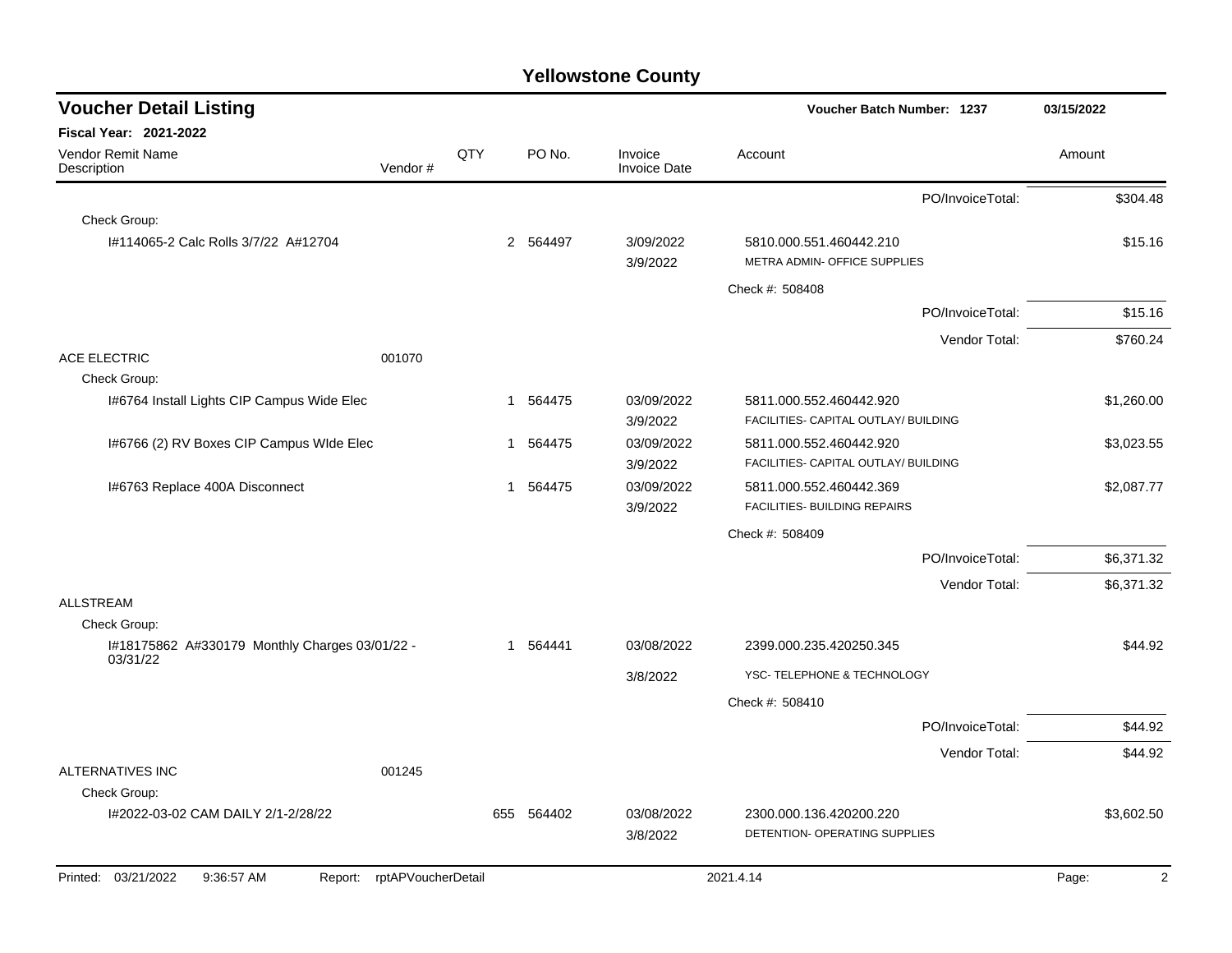| <b>Voucher Detail Listing</b>                                      |     |              |                                | <b>Voucher Batch Number: 1237</b>                        | 03/15/2022 |
|--------------------------------------------------------------------|-----|--------------|--------------------------------|----------------------------------------------------------|------------|
| <b>Fiscal Year: 2021-2022</b>                                      |     |              |                                |                                                          |            |
| <b>Vendor Remit Name</b><br>Description<br>Vendor#                 | QTY | PO No.       | Invoice<br><b>Invoice Date</b> | Account                                                  | Amount     |
| I#2022-03-02 REMOTE BREAT 2/1-2/28/22                              | 188 | 564402       | 03/08/2022<br>3/8/2022         | 2300.000.136.420200.220<br>DETENTION- OPERATING SUPPLIES | \$846.00   |
|                                                                    |     |              |                                | Check #: 508411                                          |            |
|                                                                    |     |              |                                | PO/InvoiceTotal:                                         | \$4,448.50 |
|                                                                    |     |              |                                | Vendor Total:                                            | \$4,448.50 |
| AMAZON WEB SERVICE INC<br>Check Group:                             |     |              |                                |                                                          |            |
| I#979902589- A#705868114713; Amazon Web Services<br>FEB 2022       |     | 1 564446     | 03/08/2022                     | 6060.000.608.500800.368                                  | \$54.34    |
|                                                                    |     |              | 3/8/2022                       | TECHNOLOGY- SOFTWARE/HARDWARE MAINT                      |            |
|                                                                    |     |              |                                | Check #: 508412                                          |            |
|                                                                    |     |              |                                | PO/InvoiceTotal:                                         | \$54.34    |
|                                                                    |     |              |                                | Vendor Total:                                            | \$54.34    |
| AMERICAN MEDICAL RESPONSE AMBULANCE                                |     |              |                                |                                                          |            |
| Check Group:<br>I#014-38466 AMBU SERVICE 2/13/22 (VB)              |     | 564437<br>-1 | 03/08/2022<br>3/8/2022         | 2300.000.136.420200.356<br>DETENTION- DOCTORS/HOSPITALS  | \$632.25   |
| I#014-38466 AMBU SERVICE 2/15/22 (FG)                              |     | 564437<br>-1 | 03/08/2022<br>3/8/2022         | 2300.000.136.420200.356<br>DETENTION- DOCTORS/HOSPITALS  | \$497.49   |
| I#014-38466 AMBU SERVICE 2/15/22 (AI)                              |     | 1 564437     | 03/08/2022<br>3/8/2022         | 2300.000.136.420200.356<br>DETENTION- DOCTORS/HOSPITALS  | \$497.49   |
| I#014-38466 AMBU SERVICE 2/26/22 (JK)                              |     | 1 564437     | 03/08/2022<br>3/8/2022         | 2300.000.136.420200.356<br>DETENTION- DOCTORS/HOSPITALS  | \$527.05   |
|                                                                    |     |              |                                | Check #: 508413                                          |            |
|                                                                    |     |              |                                | PO/InvoiceTotal:                                         | \$2,154.28 |
|                                                                    |     |              |                                | Vendor Total:                                            | \$2,154.28 |
| ANGEL LIND'S DAIRY INC<br>Check Group:                             |     |              |                                |                                                          |            |
| I#30100024 A#YOUTHS Dairy 3/8/22                                   |     | 1 564427     | 03/08/2022<br>3/8/2022         | 2399.000.235.420250.223<br>YSC-FOOD                      | \$136.20   |
|                                                                    |     |              |                                | Check #: 508414                                          |            |
| Printed: 03/21/2022<br>9:36:57 AM<br>rptAPVoucherDetail<br>Report: |     |              |                                | 2021.4.14                                                | 3<br>Page: |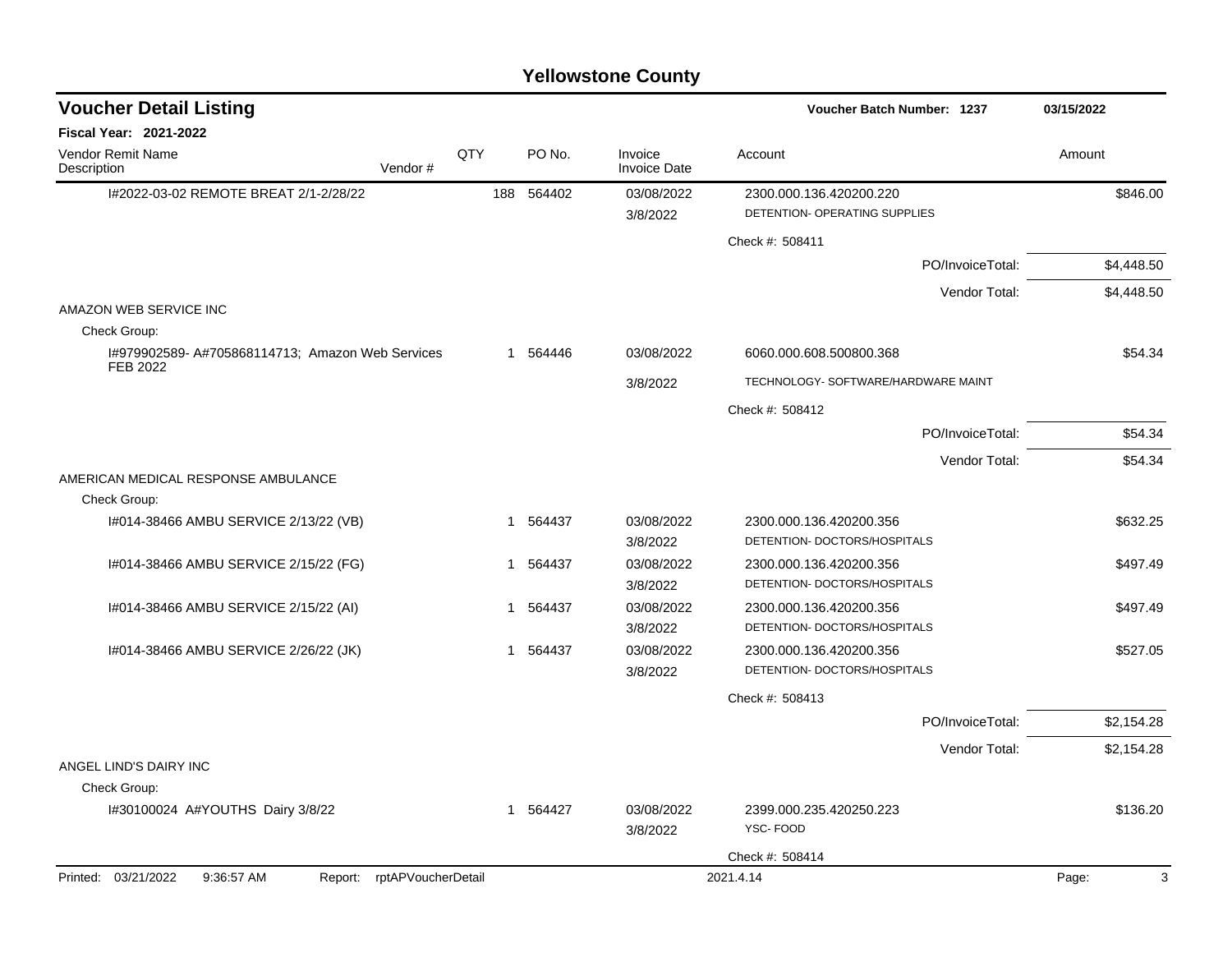| <b>Voucher Detail Listing</b>                    |                    |                 |        |                                | Voucher Batch Number: 1237                                 |                  | 03/15/2022  |
|--------------------------------------------------|--------------------|-----------------|--------|--------------------------------|------------------------------------------------------------|------------------|-------------|
| <b>Fiscal Year: 2021-2022</b>                    |                    |                 |        |                                |                                                            |                  |             |
| Vendor Remit Name<br>Description                 | Vendor#            | QTY             | PO No. | Invoice<br><b>Invoice Date</b> | Account                                                    |                  | Amount      |
|                                                  |                    |                 |        |                                |                                                            | PO/InvoiceTotal: | \$136.20    |
|                                                  |                    |                 |        |                                |                                                            | Vendor Total:    | \$136.20    |
| ASHMORE, KONNER RAYE                             |                    |                 |        |                                |                                                            |                  |             |
| Check Group:                                     |                    |                 |        |                                |                                                            |                  |             |
| 2/25/2022: TK-2021-3764 Kolczak 1 Day Jury Trial |                    | $\mathbf 1$     | 564449 | 03/08/2022<br>3/8/2022         | 1000.000.121.410340.394<br>JP- WITNESS & JURY FEES         |                  | \$12.00     |
| Mileage: 12                                      |                    | 12 <sup>2</sup> | 564449 | 03/08/2022<br>3/8/2022         | 1000.000.121.410340.394<br>JP- WITNESS & JURY FEES         |                  | \$7.02      |
|                                                  |                    |                 |        |                                | Check #: 508415                                            |                  |             |
|                                                  |                    |                 |        |                                |                                                            | PO/InvoiceTotal: | \$19.02     |
|                                                  |                    |                 |        |                                |                                                            | Vendor Total:    | \$19.02     |
| AVI SYSTEMS INC                                  |                    |                 |        |                                |                                                            |                  |             |
| Check Group:                                     |                    |                 |        |                                |                                                            |                  |             |
| Pay App#1-Metra PA System, proj #968456 2/28/22  |                    | 1               | 564426 | 03/09/2022                     | 2260.000.199.440150.398                                    |                  | \$13,345.00 |
|                                                  |                    |                 |        | 3/9/2022                       | ARPA-VARIABLE CONTRACT SERVICES                            |                  |             |
| 5% Retainage                                     |                    | 1               | 564426 | 03/09/2022<br>3/9/2022         | 2260.000.199.440150.398<br>ARPA-VARIABLE CONTRACT SERVICES |                  | (\$667.25)  |
| St of MT 1% Gross Receipt Tax                    |                    | 1               | 564426 | 03/09/2022                     | 2260.000.199.440150.398                                    |                  | (\$126.78)  |
|                                                  |                    |                 |        | 3/9/2022                       | ARPA-VARIABLE CONTRACT SERVICES                            |                  |             |
|                                                  |                    |                 |        |                                | Check #: 508416                                            |                  |             |
|                                                  |                    |                 |        |                                |                                                            | PO/InvoiceTotal: | \$12,550.97 |
|                                                  |                    |                 |        |                                |                                                            | Vendor Total:    | \$12,550.97 |
| <b>BAKER, RONI</b>                               | 041925             |                 |        |                                |                                                            |                  |             |
| Check Group:                                     |                    |                 |        |                                |                                                            |                  |             |
| Feb 2022 mileage                                 |                    | $\mathbf 1$     | 564474 | 03/09/2022<br>3/9/2022         | 2290.000.410.450400.370<br><b>EXTENSION- TRAVEL</b>        |                  | \$218.44    |
| Reimburse computer bag                           |                    | $\mathbf{1}$    | 564474 | 03/09/2022                     | 2290.000.410.450400.210                                    |                  | \$47.99     |
|                                                  |                    |                 |        | 3/9/2022                       | <b>EXTENSION- OFFICE SUPPLIES</b>                          |                  |             |
|                                                  |                    |                 |        |                                | Check #: 508417                                            |                  |             |
|                                                  |                    |                 |        |                                |                                                            |                  |             |
| Printed: 03/21/2022<br>9:36:57 AM<br>Report:     | rptAPVoucherDetail |                 |        |                                | 2021.4.14                                                  |                  | Page:<br>4  |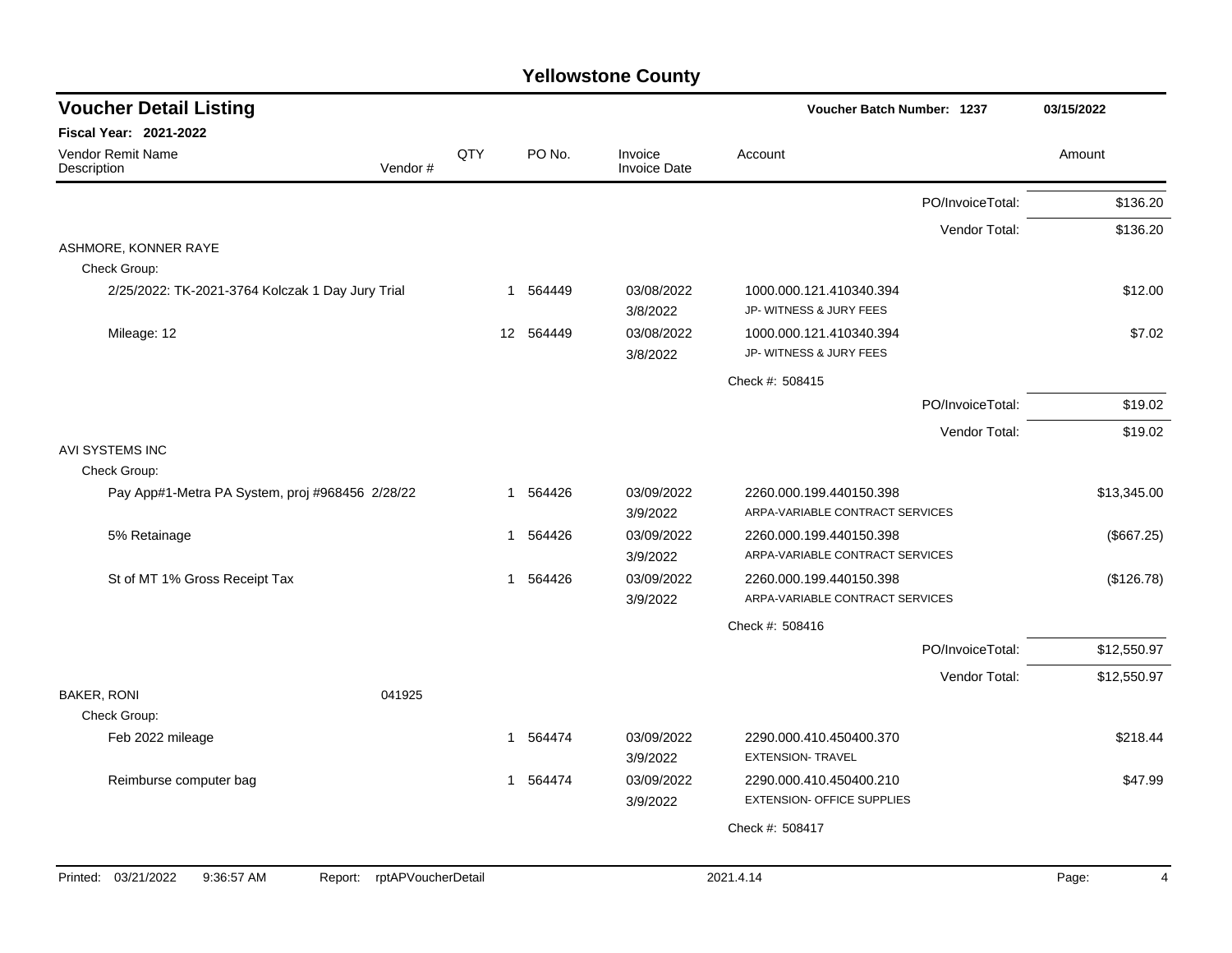| <b>Voucher Detail Listing</b>                    |         |              |          |                                | Voucher Batch Number: 1237                            |                  | 03/15/2022 |
|--------------------------------------------------|---------|--------------|----------|--------------------------------|-------------------------------------------------------|------------------|------------|
| Fiscal Year: 2021-2022                           |         |              |          |                                |                                                       |                  |            |
| Vendor Remit Name<br>Description                 | Vendor# | QTY          | PO No.   | Invoice<br><b>Invoice Date</b> | Account                                               |                  | Amount     |
|                                                  |         |              |          |                                |                                                       | PO/InvoiceTotal: | \$266.43   |
|                                                  |         |              |          |                                |                                                       | Vendor Total:    | \$266.43   |
| BALCO UNIFORM CO INC                             | 041513  |              |          |                                |                                                       |                  |            |
| Check Group:                                     |         |              |          |                                |                                                       |                  |            |
| I#65522: Duty pants for PE. 3/4/22               |         |              | 2 564420 | 03/08/2022<br>3/8/2022         | 2300.000.130.420110.226<br>ADMIN- CLOTHING & UNIFORMS |                  | \$130.33   |
| I#65207-6: Duty pants for new hire MC.           |         |              | 2 564420 | 03/08/2022<br>3/8/2022         | 2300.000.130.420110.226<br>ADMIN- CLOTHING & UNIFORMS |                  | \$135.00   |
|                                                  |         |              |          |                                | Check #: 508418                                       |                  |            |
|                                                  |         |              |          |                                |                                                       | PO/InvoiceTotal: | \$265.33   |
|                                                  |         |              |          |                                |                                                       | Vendor Total:    | \$265.33   |
| <b>BARCODES INC LLC</b>                          |         |              |          |                                |                                                       |                  |            |
| Check Group:                                     |         |              |          |                                |                                                       |                  |            |
| I#INV6783142 Document labels 3/2/22              |         | $\mathbf{1}$ | 564504   | 03/09/2022<br>3/9/2022         | 2393.000.102.410950.210<br>RECORDS- OFFICE SUPPLIES   |                  | \$210.72   |
|                                                  |         |              |          |                                | Check #: 508419                                       |                  |            |
|                                                  |         |              |          |                                |                                                       | PO/InvoiceTotal: | \$210.72   |
|                                                  |         |              |          |                                |                                                       | Vendor Total:    | \$210.72   |
| BEGGER, RANDALL SCOTT                            |         |              |          |                                |                                                       |                  |            |
| Check Group:                                     |         |              |          |                                |                                                       |                  |            |
| 2/25/2022: TK-2021-3764 Kolczak 1 Day Jury Trial |         | 1            | 564450   | 03/08/2022<br>3/8/2022         | 1000.000.121.410340.394<br>JP- WITNESS & JURY FEES    |                  | \$12.00    |
| Mileage: 38                                      |         | 38           | 564450   | 03/08/2022<br>3/8/2022         | 1000.000.121.410340.394<br>JP- WITNESS & JURY FEES    |                  | \$22.23    |
|                                                  |         |              |          |                                | Check #: 508420                                       |                  |            |
|                                                  |         |              |          |                                |                                                       | PO/InvoiceTotal: | \$34.23    |
|                                                  |         |              |          |                                |                                                       | Vendor Total:    | \$34.23    |
| BELGARDE, MARY                                   |         |              |          |                                |                                                       |                  |            |
| Check Group:                                     |         |              |          |                                |                                                       |                  |            |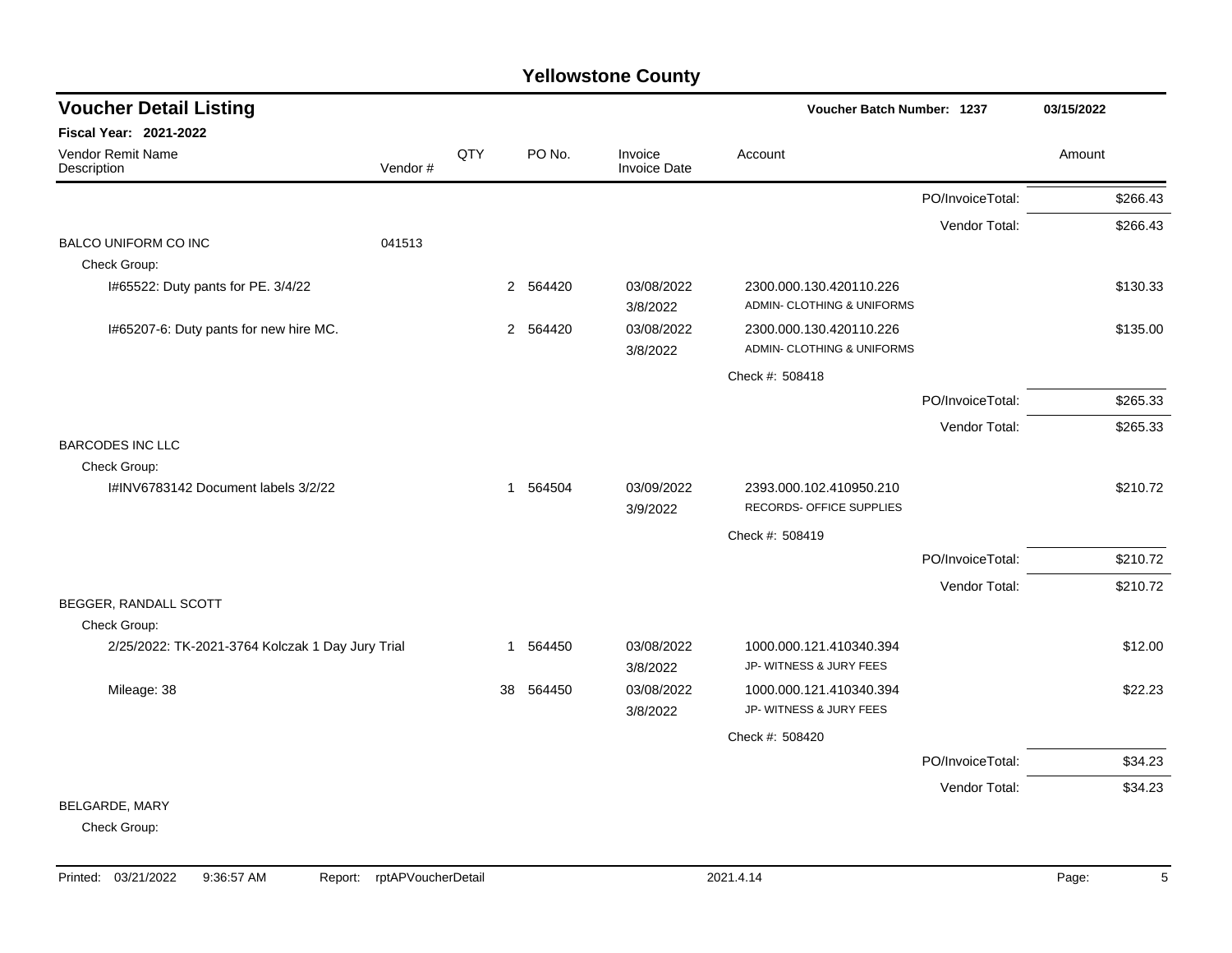| <b>Voucher Detail Listing</b>                                      |     |    |          |                                | <b>Voucher Batch Number: 1237</b>                       |                  | 03/15/2022 |
|--------------------------------------------------------------------|-----|----|----------|--------------------------------|---------------------------------------------------------|------------------|------------|
| Fiscal Year: 2021-2022                                             |     |    |          |                                |                                                         |                  |            |
| Vendor Remit Name<br>Description<br>Vendor#                        | QTY |    | PO No.   | Invoice<br><b>Invoice Date</b> | Account                                                 |                  | Amount     |
| VA BENEFITS, VERLIN M BELGARDE, 1/6/22                             |     |    | 1 564400 | 03/07/2022                     | 1000.000.199.450200.396                                 |                  | \$250.00   |
|                                                                    |     |    |          | 3/7/2022                       | MISC- FUNERAL EXPENSE/BURIALS                           |                  |            |
|                                                                    |     |    |          |                                | Check #: 508421                                         |                  |            |
|                                                                    |     |    |          |                                |                                                         | PO/InvoiceTotal: | \$250.00   |
|                                                                    |     |    |          |                                |                                                         | Vendor Total:    | \$250.00   |
| BENNETT, CHRISTINA<br>Check Group:                                 |     |    |          |                                |                                                         |                  |            |
| 3/4/2022; Staff Meeting; Clerks and Judge - Tiny's Tavern          |     |    | 1 564434 | 03/08/2022<br>3/8/2022         | 1000.000.121.410340.380<br><b>JP-TRAINING</b>           |                  | \$75.50    |
|                                                                    |     |    |          |                                | Check #: 508422                                         |                  |            |
|                                                                    |     |    |          |                                |                                                         | PO/InvoiceTotal: | \$75.50    |
|                                                                    |     |    |          |                                |                                                         | Vendor Total:    | \$75.50    |
| BILLINGS CONSTRUCTION SUPPLY<br>Check Group:                       |     |    |          |                                |                                                         |                  |            |
| I#I760 TobyMac 3/8/22 Toilet Rental A#C2651                        |     | -1 | 564503   | 03/09/2022                     | 5810.000.554.460442.533                                 |                  | \$489.75   |
|                                                                    |     |    |          | 3/9/2022                       | METRA EVENTS- EQUIPMENT RENTAL                          |                  |            |
| I#1500 Feb 22 Toilet Rental A#C2651                                |     |    | 1 564503 | 03/09/2022<br>3/9/2022         | 5810.000.554.460443.398<br>N PARKING LOT- SECURITY      |                  | \$124.20   |
|                                                                    |     |    |          |                                | Check #: 508423                                         |                  |            |
|                                                                    |     |    |          |                                |                                                         | PO/InvoiceTotal: | \$613.95   |
|                                                                    |     |    |          |                                |                                                         | Vendor Total:    | \$613.95   |
| BILLINGS ORAL SURGERY LLC                                          |     |    |          |                                |                                                         |                  |            |
| Check Group:                                                       |     |    |          |                                |                                                         |                  |            |
| I#153701 MED SERV 3/2/22 (KL)                                      |     | 1  | 564433   | 03/08/2022<br>3/8/2022         | 2300.000.136.420200.356<br>DETENTION- DOCTORS/HOSPITALS |                  | \$560.00   |
| I#180913 MED SERV 3/2/22 (PC)                                      |     |    | 1 564433 | 03/08/2022                     | 2300.000.136.420200.356                                 |                  | \$911.00   |
|                                                                    |     |    |          | 3/8/2022                       | DETENTION- DOCTORS/HOSPITALS                            |                  |            |
| I#179259 MED SERV 9/28/21 (NJ)                                     |     |    | 1 564433 | 03/08/2022                     | 2300.000.136.420200.356                                 |                  | \$447.00   |
|                                                                    |     |    |          | 3/8/2022                       | DETENTION- DOCTORS/HOSPITALS                            |                  |            |
|                                                                    |     |    |          |                                | Check #: 508424                                         |                  |            |
| Printed: 03/21/2022<br>9:36:57 AM<br>rptAPVoucherDetail<br>Report: |     |    |          |                                | 2021.4.14                                               |                  | Page:<br>6 |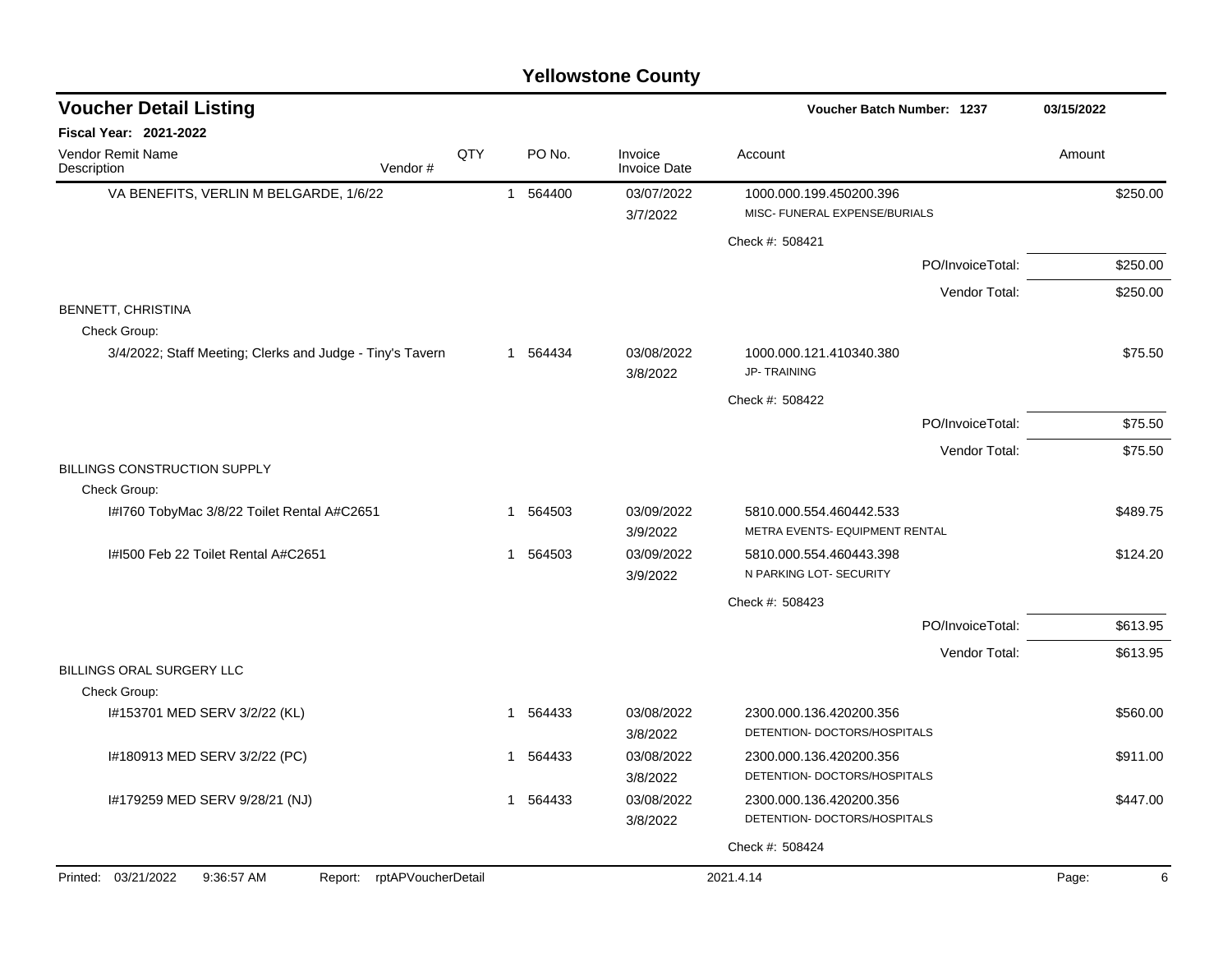| <b>Voucher Detail Listing</b>                    |         |     |                          | Voucher Batch Number: 1237     |                                                         | 03/15/2022       |            |
|--------------------------------------------------|---------|-----|--------------------------|--------------------------------|---------------------------------------------------------|------------------|------------|
| <b>Fiscal Year: 2021-2022</b>                    |         |     |                          |                                |                                                         |                  |            |
| Vendor Remit Name<br>Description                 | Vendor# | QTY | PO No.                   | Invoice<br><b>Invoice Date</b> | Account                                                 |                  | Amount     |
|                                                  |         |     |                          |                                |                                                         | PO/InvoiceTotal: | \$1,918.00 |
|                                                  |         |     |                          |                                |                                                         | Vendor Total:    | \$1,918.00 |
| <b>BILLINGS SIGN SERVICE</b>                     | 039805  |     |                          |                                |                                                         |                  |            |
| Check Group:                                     |         |     |                          |                                |                                                         |                  |            |
| I#31349 Svc Call South & North Side Signs        |         |     | 3 564482                 | 03/09/2022<br>3/9/2022         | 5811.000.552.460442.369<br>FACILITIES- BUILDING REPAIRS |                  | \$298.50   |
| I#31349 Modules                                  |         |     | $\overline{2}$<br>564482 | 03/09/2022<br>3/9/2022         | 5811.000.552.460442.369<br>FACILITIES- BUILDING REPAIRS |                  | \$2,700.00 |
|                                                  |         |     |                          |                                | Check #: 508425                                         |                  |            |
|                                                  |         |     |                          |                                |                                                         | PO/InvoiceTotal: | \$2,998.50 |
|                                                  |         |     |                          |                                |                                                         | Vendor Total:    | \$2,998.50 |
| <b>BILLINGS YELLOW CAB</b>                       | 036343  |     |                          |                                |                                                         |                  |            |
| Check Group:                                     |         |     |                          |                                |                                                         |                  |            |
| <b>I#1268 TAXI SERVICE</b>                       |         |     | 1 564412                 | 03/08/2022                     | 2300.000.136.420200.310                                 |                  | \$144.50   |
|                                                  |         |     |                          | 3/8/2022                       | DETENTION- PRISONER TRANSPORT                           |                  |            |
|                                                  |         |     |                          |                                | Check #: 508426                                         |                  |            |
|                                                  |         |     |                          |                                |                                                         | PO/InvoiceTotal: | \$144.50   |
|                                                  |         |     |                          |                                |                                                         | Vendor Total:    | \$144.50   |
| <b>BURKE, ALISHA MARIA</b>                       |         |     |                          |                                |                                                         |                  |            |
| Check Group:                                     |         |     |                          |                                |                                                         |                  |            |
| 2/25/2022: TK-2021-3764 Kolczak 1 Day Jury Trial |         |     | 564451<br>1              | 03/08/2022<br>3/8/2022         | 1000.000.121.410340.394<br>JP-WITNESS & JURY FEES       |                  | \$12.00    |
| Mileage: 6                                       |         |     | 564451<br>6              | 03/08/2022<br>3/8/2022         | 1000.000.121.410340.394<br>JP- WITNESS & JURY FEES      |                  | \$3.51     |
|                                                  |         |     |                          |                                | Check #: 508427                                         |                  |            |
|                                                  |         |     |                          |                                |                                                         | PO/InvoiceTotal: | \$15.51    |
|                                                  |         |     |                          |                                |                                                         | Vendor Total:    | \$15.51    |
| <b>BURKE, GARY</b>                               |         |     |                          |                                |                                                         |                  |            |
| Check Group:                                     |         |     |                          |                                |                                                         |                  |            |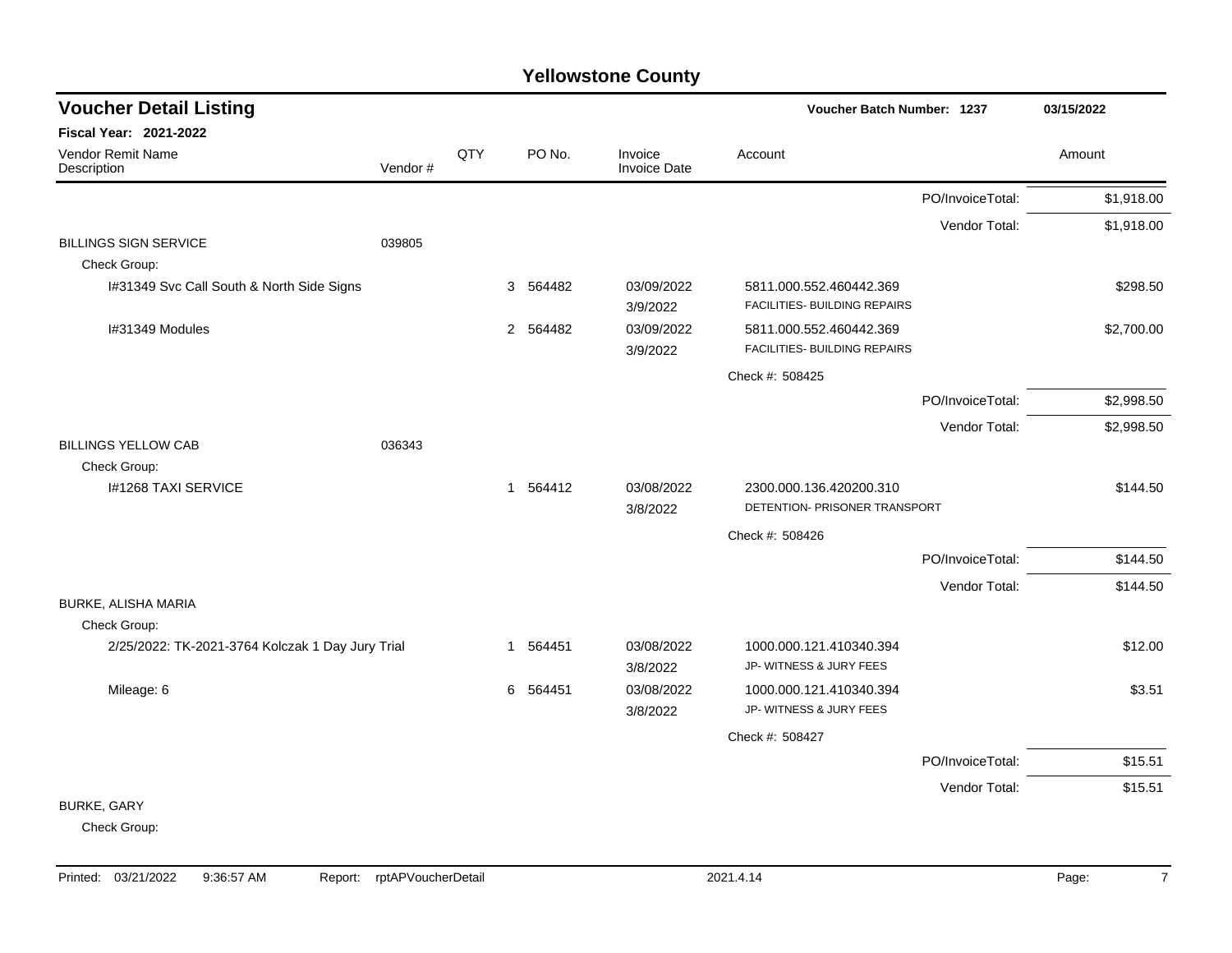| <b>Voucher Detail Listing</b>                                                                     |     |    |          |                         | <b>Voucher Batch Number: 1237</b>                  |                  | 03/15/2022 |          |
|---------------------------------------------------------------------------------------------------|-----|----|----------|-------------------------|----------------------------------------------------|------------------|------------|----------|
| Fiscal Year: 2021-2022                                                                            |     |    |          |                         |                                                    |                  |            |          |
| Vendor Remit Name<br>Description<br>Vendor#                                                       | QTY |    | PO No.   | Invoice<br>Invoice Date | Account                                            |                  | Amount     |          |
| Melas for GB while attending class in MD 04/03-04/15/22.<br>(1) breakfast, (1) lunch, (1) dinner. |     |    | 1 564442 | 03/08/2022              | 2300.000.130.420110.370                            |                  |            | \$87.00  |
|                                                                                                   |     |    |          | 3/8/2022                | <b>ADMIN-TRAVEL</b>                                |                  |            |          |
|                                                                                                   |     |    |          |                         | Check #: 508428                                    |                  |            |          |
|                                                                                                   |     |    |          |                         |                                                    | PO/InvoiceTotal: |            | \$87.00  |
|                                                                                                   |     |    |          |                         |                                                    | Vendor Total:    |            | \$87.00  |
| <b>CARSON MICHAEL EDGER</b>                                                                       |     |    |          |                         |                                                    |                  |            |          |
| Check Group:                                                                                      |     |    |          |                         |                                                    |                  |            |          |
| 2/25/2022: TK-2021-3764 Kolczak 1 Day Jury Trial                                                  |     | 1  | 564452   | 03/08/2022<br>3/8/2022  | 1000.000.121.410340.394<br>JP- WITNESS & JURY FEES |                  |            | \$12.00  |
| Mileage: 38                                                                                       |     | 38 | 564452   | 03/08/2022              | 1000.000.121.410340.394                            |                  |            | \$22.23  |
|                                                                                                   |     |    |          | 3/8/2022                | JP- WITNESS & JURY FEES                            |                  |            |          |
|                                                                                                   |     |    |          |                         | Check #: 508429                                    |                  |            |          |
|                                                                                                   |     |    |          |                         |                                                    | PO/InvoiceTotal: |            | \$34.23  |
|                                                                                                   |     |    |          |                         |                                                    | Vendor Total:    |            | \$34.23  |
| CENTURYLINK.                                                                                      |     |    |          |                         |                                                    |                  |            |          |
| Check Group:                                                                                      |     |    |          |                         |                                                    |                  |            |          |
| I#281523868 A#87497589 DATA SVC 2/24/22                                                           |     | 1  | 564495   | 03/09/2022<br>3/9/2022  | 5810.000.552.460442.345<br>METRA FACILITIES- PHONE |                  |            | \$844.40 |
|                                                                                                   |     |    |          |                         | Check #: 508430                                    |                  |            |          |
|                                                                                                   |     |    |          |                         |                                                    | PO/InvoiceTotal: |            | \$844.40 |
|                                                                                                   |     |    |          |                         |                                                    | Vendor Total:    |            | \$844.40 |
| CENTURYLINK                                                                                       |     |    |          |                         |                                                    |                  |            |          |
| Check Group:<br>A#4062453003733B DID Svc 2/22/22                                                  |     |    | 1 564439 | 03/08/2022              | 5810.000.552.460442.345                            |                  |            | \$67.30  |
|                                                                                                   |     |    |          | 3/8/2022                | METRA FACILITIES- PHONE                            |                  |            |          |
|                                                                                                   |     |    |          |                         | Check #: 508431                                    |                  |            |          |
|                                                                                                   |     |    |          |                         |                                                    | PO/InvoiceTotal: |            | \$67.30  |
|                                                                                                   |     |    |          |                         |                                                    | Vendor Total:    |            | \$67.30  |
| <b>CITY OF BILLINGS</b><br>001775                                                                 |     |    |          |                         |                                                    |                  |            |          |
| Printed: 03/21/2022<br>9:36:57 AM<br>rptAPVoucherDetail<br>Report:                                |     |    |          |                         | 2021.4.14                                          |                  | Page:      | 8        |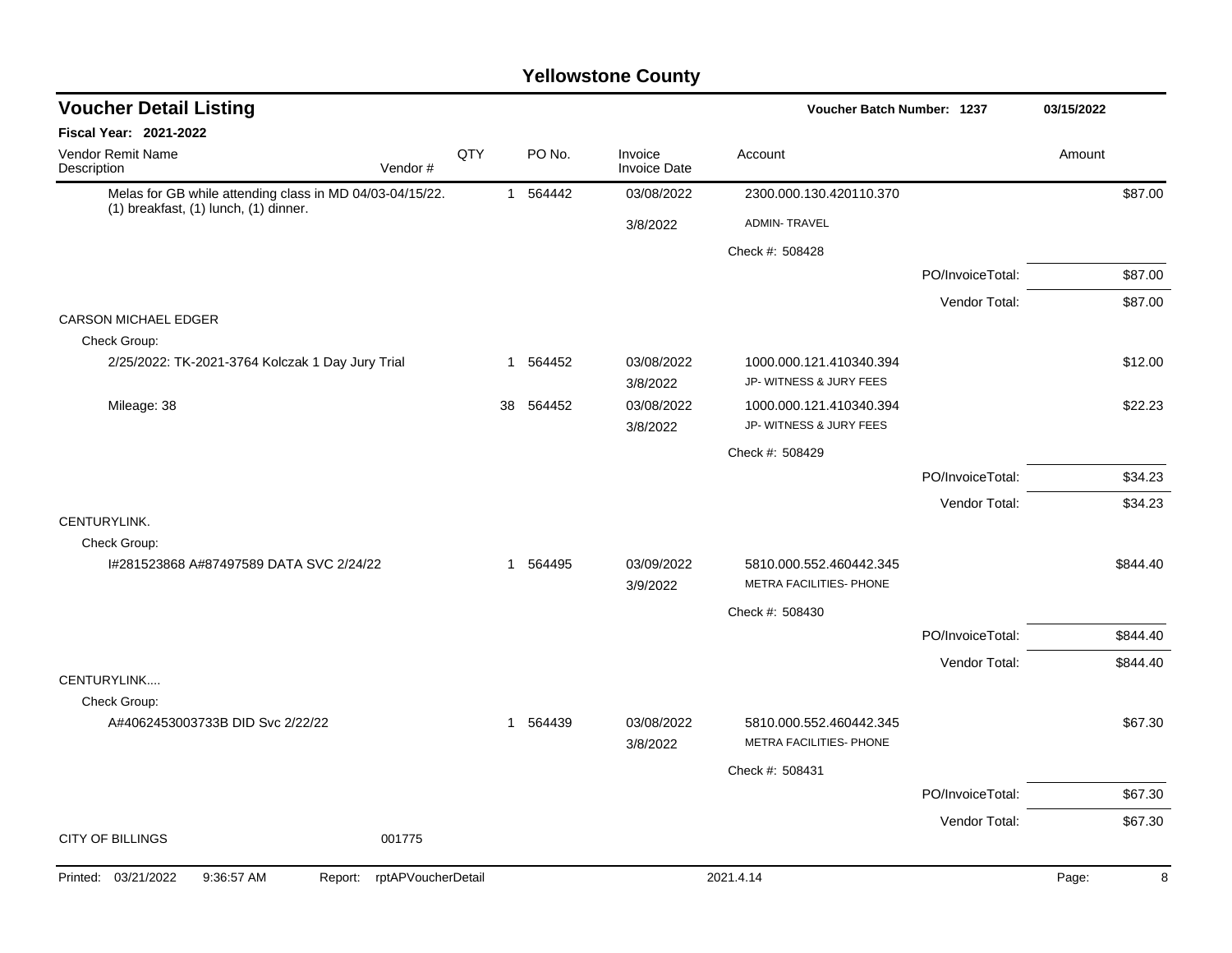| <b>Voucher Detail Listing</b>                                   |     |          |                                | <b>Voucher Batch Number: 1237</b>                   |                  | 03/15/2022 |
|-----------------------------------------------------------------|-----|----------|--------------------------------|-----------------------------------------------------|------------------|------------|
| <b>Fiscal Year: 2021-2022</b>                                   |     |          |                                |                                                     |                  |            |
| Vendor Remit Name<br>Description<br>Vendor#                     | QTY | PO No.   | Invoice<br><b>Invoice Date</b> | Account                                             |                  | Amount     |
| Check Group:                                                    |     |          |                                |                                                     |                  |            |
| INV#189626347 Acct#6506 February 2022 Parking                   |     | 1 564403 | 03/08/2022<br>3/8/2022         | 1000.000.121.410340.394<br>JP- WITNESS & JURY FEES  |                  | \$86.00    |
|                                                                 |     |          |                                | Check #: 508432                                     |                  |            |
|                                                                 |     |          |                                |                                                     | PO/InvoiceTotal: | \$86.00    |
|                                                                 |     |          |                                |                                                     | Vendor Total:    | \$86.00    |
| COCHRANE, KEVAN                                                 |     |          |                                |                                                     |                  |            |
| Check Group:                                                    |     |          |                                |                                                     |                  |            |
| 2/25/2022: TK-2021-3764 Kolczak 1 Day Jury Trial                |     | 1 564453 | 03/08/2022<br>3/8/2022         | 1000.000.121.410340.394<br>JP- WITNESS & JURY FEES  |                  | \$12.00    |
| Mileage: 8                                                      | 8   | 564453   | 03/08/2022<br>3/8/2022         | 1000.000.121.410340.394<br>JP- WITNESS & JURY FEES  |                  | \$4.68     |
|                                                                 |     |          |                                | Check #: 508433                                     |                  |            |
|                                                                 |     |          |                                |                                                     | PO/InvoiceTotal: | \$16.68    |
|                                                                 |     |          |                                |                                                     | Vendor Total:    | \$16.68    |
| COFFEE, VICKI                                                   |     |          |                                |                                                     |                  |            |
| Check Group:                                                    |     |          |                                |                                                     |                  |            |
| 2/25/2022: TK-2021-3764 Kolczak 1 Day Jury Trial                | -1  | 564454   | 03/08/2022<br>3/8/2022         | 1000.000.121.410340.394<br>JP- WITNESS & JURY FEES  |                  | \$12.00    |
| Mileage: 10                                                     | 10  | 564454   | 03/08/2022                     | 1000.000.121.410340.394                             |                  | \$5.85     |
|                                                                 |     |          | 3/8/2022                       | JP- WITNESS & JURY FEES                             |                  |            |
|                                                                 |     |          |                                | Check #: 508434                                     |                  |            |
|                                                                 |     |          |                                |                                                     | PO/InvoiceTotal: | \$17.85    |
|                                                                 |     |          |                                |                                                     | Vendor Total:    | \$17.85    |
| CONCORDANCE HEALTHCARE SOL                                      |     |          |                                |                                                     |                  |            |
| Check Group:                                                    |     |          |                                |                                                     |                  |            |
| I#22791636 A#K112141 Gloves 2/22/22                             | -1  | 564440   | 03/08/2022<br>3/8/2022         | 2399.000.235.420250.224<br>YSC- JANITORIAL SUPPLIES |                  | \$156.94   |
|                                                                 |     |          |                                | Check #: 508435                                     |                  |            |
|                                                                 |     |          |                                |                                                     | PO/InvoiceTotal: | \$156.94   |
| Printed: 03/21/2022<br>9:36:57 AM<br>Report: rptAPVoucherDetail |     |          |                                | 2021.4.14                                           |                  | Page:<br>9 |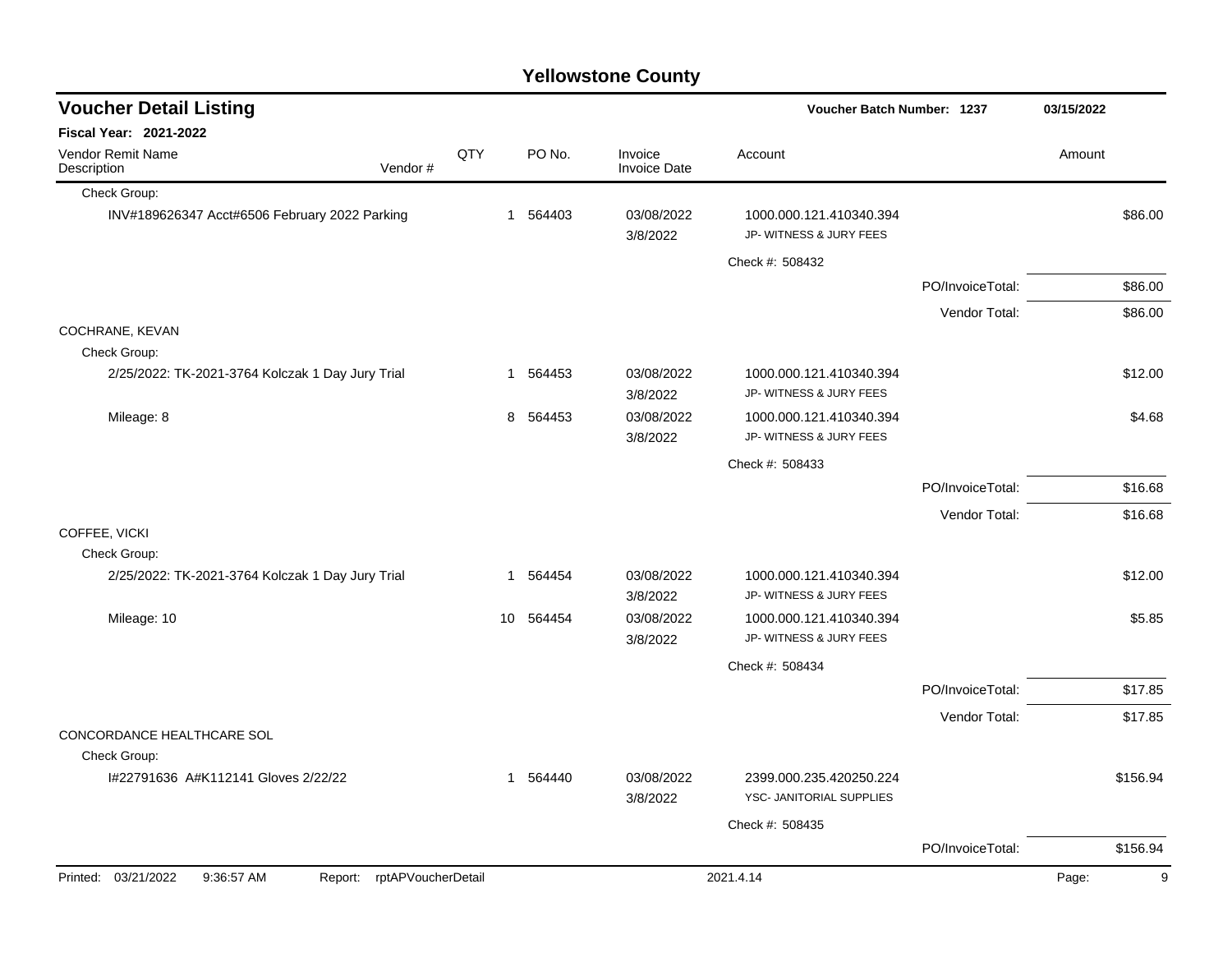| <b>Voucher Detail Listing</b>                |                    |     |              |                                | Voucher Batch Number: 1237                                         |                  | 03/15/2022  |
|----------------------------------------------|--------------------|-----|--------------|--------------------------------|--------------------------------------------------------------------|------------------|-------------|
| <b>Fiscal Year: 2021-2022</b>                |                    |     |              |                                |                                                                    |                  |             |
| Vendor Remit Name<br>Description             | Vendor#            | QTY | PO No.       | Invoice<br><b>Invoice Date</b> | Account                                                            |                  | Amount      |
|                                              |                    |     |              |                                |                                                                    | Vendor Total:    | \$156.94    |
| <b>DIA EVENTS</b>                            |                    |     |              |                                |                                                                    |                  |             |
| Check Group:                                 |                    |     |              |                                |                                                                    |                  |             |
| I#6767 Home Improv Show 3/3/22 Svc Call      |                    |     | 1 564494     | 03/09/2022<br>3/9/2022         | 5810.000.554.460442.398<br>METRA EVENTS-VARIABLE CONTRACT SERVICES |                  | \$45.00     |
|                                              |                    |     |              |                                | Check #: 508436                                                    |                  |             |
|                                              |                    |     |              |                                |                                                                    | PO/InvoiceTotal: | \$45.00     |
|                                              |                    |     |              |                                |                                                                    | Vendor Total:    | \$45.00     |
| DIAMOND PARKING SERVICE LLC                  | 002619             |     |              |                                |                                                                    |                  |             |
| Check Group:                                 |                    |     |              |                                |                                                                    |                  |             |
| I#11451; Parking Enforcement MB09 03/2022    |                    |     | 1 564379     | 03/07/2022                     | 1000.000.145.411200.360                                            |                  | \$125.00    |
|                                              |                    |     |              | 3/7/2022                       | FACILITIES- REPAIR & MAINT SERVICE                                 |                  |             |
|                                              |                    |     |              |                                | Check #: 508437                                                    |                  |             |
|                                              |                    |     |              |                                |                                                                    | PO/InvoiceTotal: | \$125.00    |
|                                              |                    |     |              |                                |                                                                    | Vendor Total:    | \$125.00    |
| DUNN, SEAN<br>Check Group:                   |                    |     |              |                                |                                                                    |                  |             |
| February 2022 Mileage                        |                    |     | 1 564423     | 03/08/2022                     | 2399.000.235.420250.370                                            |                  | \$76.34     |
|                                              |                    |     |              | 3/8/2022                       | <b>YSC-TRAVEL</b>                                                  |                  |             |
|                                              |                    |     |              |                                | Check #: 508438                                                    |                  |             |
|                                              |                    |     |              |                                |                                                                    | PO/InvoiceTotal: | \$76.34     |
|                                              |                    |     |              |                                |                                                                    | Vendor Total:    | \$76.34     |
| DXP ENTERPRISES INC                          | 041624             |     |              |                                |                                                                    |                  |             |
| Check Group:                                 |                    |     |              |                                |                                                                    |                  |             |
| I#52703959 O#12305506 / First aid supplies   |                    |     | 564376<br>1  | 03/07/2022<br>3/7/2022         | 2399.000.235.420250.222<br>YSC- CHEM/LAB/MED SUPPLIES              |                  | \$1.56      |
| I#52703956 O#12305506 / First aid supplies   |                    |     | 564376<br>-1 | 03/07/2022                     | 2399.000.235.420250.222                                            |                  | \$85.08     |
|                                              |                    |     |              | 3/7/2022                       | YSC- CHEM/LAB/MED SUPPLIES                                         |                  |             |
|                                              |                    |     |              |                                | Check #: 508439                                                    |                  |             |
|                                              |                    |     |              |                                |                                                                    | PO/InvoiceTotal: | \$86.64     |
| Printed: 03/21/2022<br>9:36:57 AM<br>Report: | rptAPVoucherDetail |     |              |                                | 2021.4.14                                                          |                  | Page:<br>10 |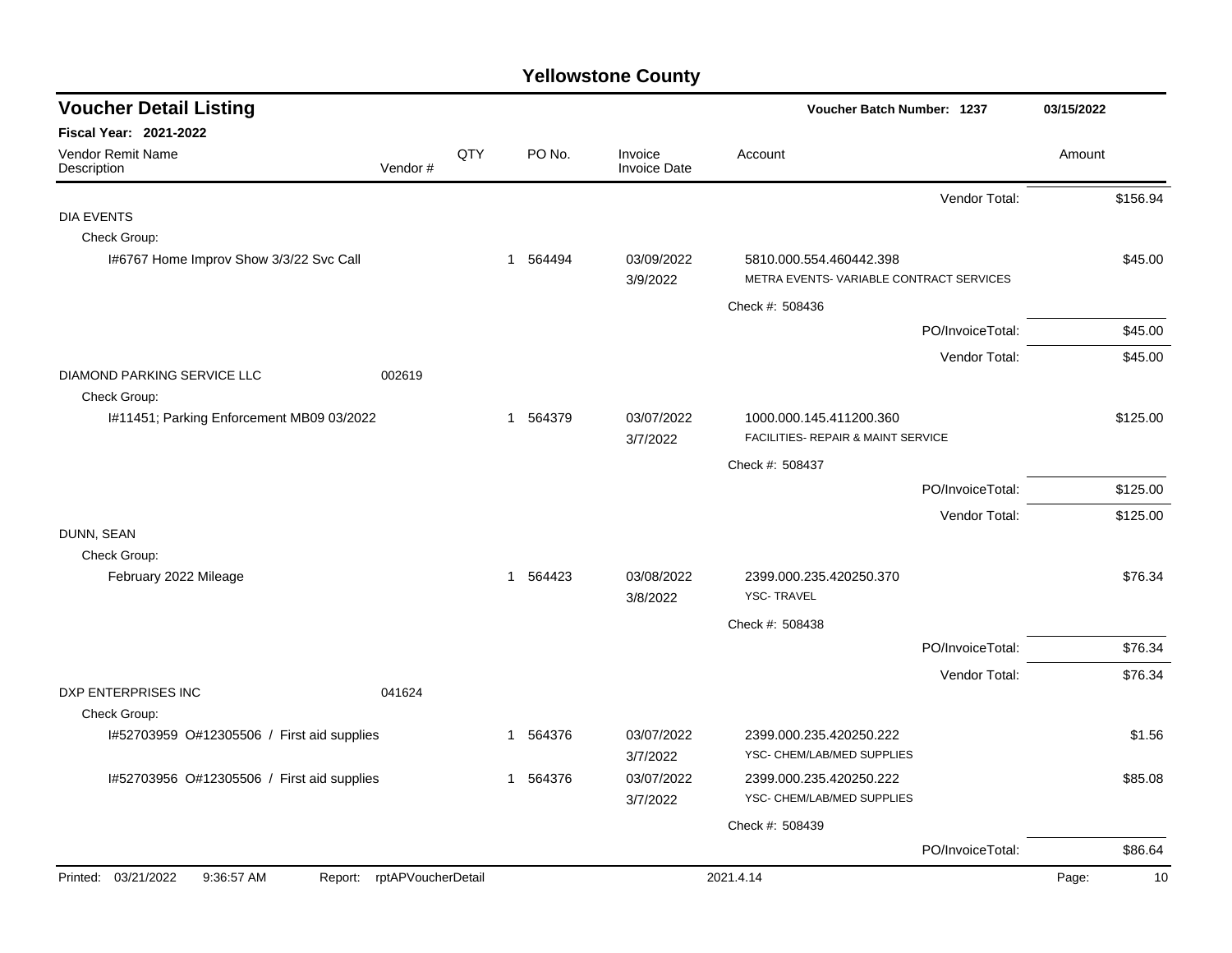| <b>Voucher Detail Listing</b>                                         |     |          |                                | Voucher Batch Number: 1237                               | 03/15/2022  |
|-----------------------------------------------------------------------|-----|----------|--------------------------------|----------------------------------------------------------|-------------|
| <b>Fiscal Year: 2021-2022</b>                                         |     |          |                                |                                                          |             |
| Vendor Remit Name<br>Description<br>Vendor#                           | QTY | PO No.   | Invoice<br><b>Invoice Date</b> | Account                                                  | Amount      |
|                                                                       |     |          |                                | Vendor Total:                                            | \$86.64     |
| E & JK ENTERPRISES INC                                                |     |          |                                |                                                          |             |
| Check Group:                                                          |     |          |                                |                                                          |             |
| I#Q614247 Feb 22 Deposit Delivery                                     |     | 1 564490 | 03/09/2022                     | 5810.000.556.460442.398                                  | \$450.00    |
|                                                                       |     |          | 3/9/2022                       | METRA ADMISSIONS- VARIABLE CONTRACT<br><b>SERVICES</b>   |             |
|                                                                       |     |          |                                | Check #: 508440                                          |             |
|                                                                       |     |          |                                | PO/InvoiceTotal:                                         | \$450.00    |
|                                                                       |     |          |                                | Vendor Total:                                            | \$450.00    |
| EASTERN RADIOLOGY BILLINGS MONTANA                                    |     |          |                                |                                                          |             |
| Check Group:                                                          |     |          |                                |                                                          |             |
| I#662077C031 MED SERV (JP)                                            |     | 1 564438 | 03/08/2022<br>3/8/2022         | 2300.000.136.420200.356<br>DETENTION- DOCTORS/HOSPITALS  | \$213.00    |
|                                                                       |     |          |                                | Check #: 508441                                          |             |
|                                                                       |     |          |                                | PO/InvoiceTotal:                                         | \$213.00    |
|                                                                       |     |          |                                | Vendor Total:                                            | \$213.00    |
| ECOLAB PEST ELIMINATION DIVISION<br>Check Group:                      |     |          |                                |                                                          |             |
| 1#6514707 March 22 Pest Control                                       |     | 1 564498 | 03/09/2022                     | 5810.000.552.460442.398                                  | \$1,341.48  |
|                                                                       |     |          | 3/9/2022                       | METRA FACILITIES- VARIABLE CONTRACT SERVICE              |             |
|                                                                       |     |          |                                | Check #: 508442                                          |             |
|                                                                       |     |          |                                | PO/InvoiceTotal:                                         | \$1,341.48  |
|                                                                       |     |          |                                | Vendor Total:                                            | \$1,341.48  |
| EGAN, BONNIE                                                          |     |          |                                |                                                          |             |
| Check Group:                                                          |     |          |                                |                                                          |             |
| VA BENEFITS, FREDERICK EGAN, 12/22/21                                 |     | 1 564399 | 03/07/2022<br>3/7/2022         | 1000.000.199.450200.396<br>MISC- FUNERAL EXPENSE/BURIALS | \$250.00    |
|                                                                       |     |          |                                | Check #: 508443                                          |             |
|                                                                       |     |          |                                | PO/InvoiceTotal:                                         | \$250.00    |
|                                                                       |     |          |                                | Vendor Total:                                            | \$250.00    |
| 03/21/2022<br>9:36:57 AM<br>rptAPVoucherDetail<br>Printed:<br>Report: |     |          |                                | 2021.4.14                                                | Page:<br>11 |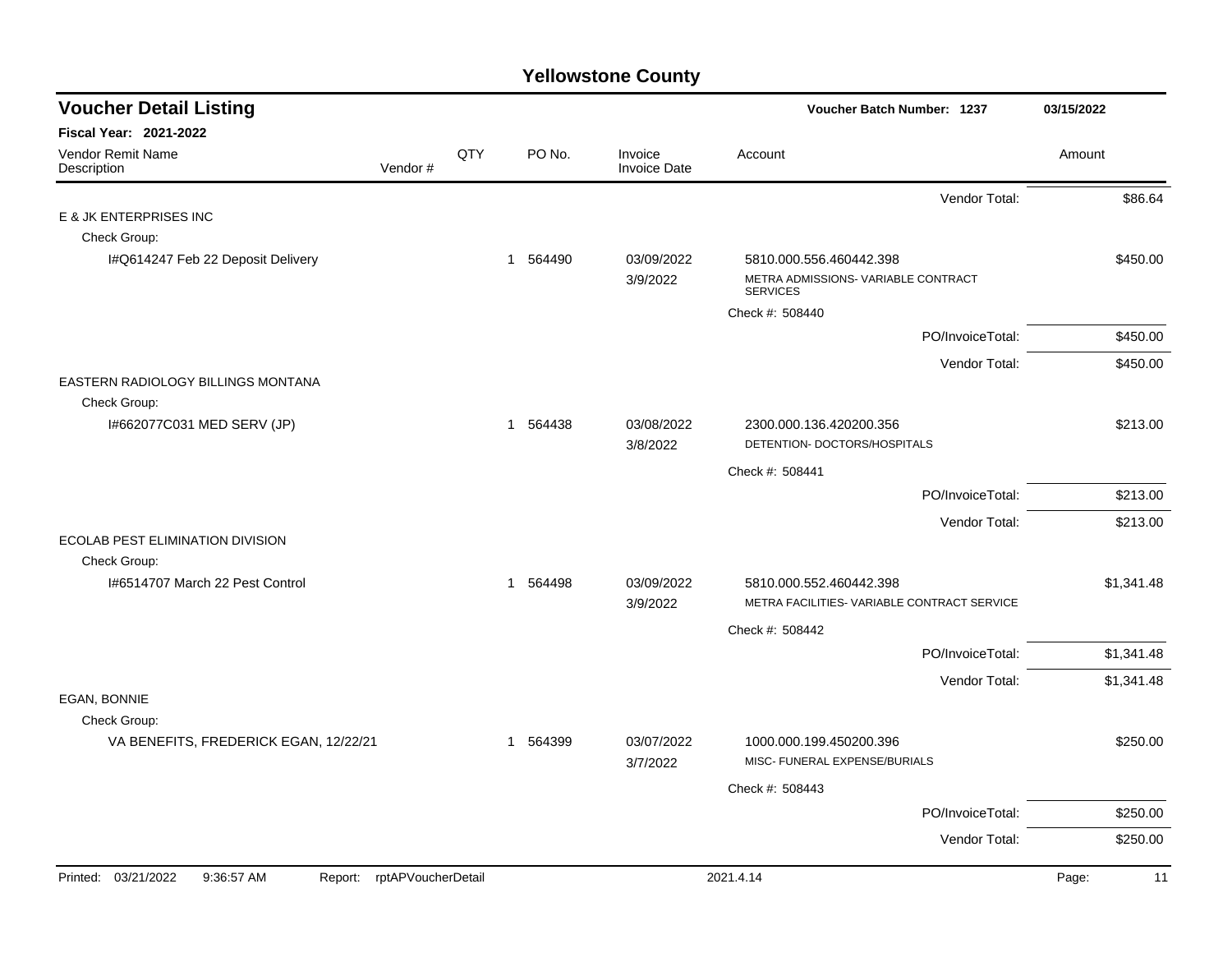| <b>Voucher Detail Listing</b>                                    |                    |     |                       | Voucher Batch Number: 1237     |                                                                      | 03/15/2022       |             |
|------------------------------------------------------------------|--------------------|-----|-----------------------|--------------------------------|----------------------------------------------------------------------|------------------|-------------|
| <b>Fiscal Year: 2021-2022</b>                                    |                    |     |                       |                                |                                                                      |                  |             |
| Vendor Remit Name<br>Description                                 | Vendor#            | QTY | PO No.                | Invoice<br><b>Invoice Date</b> | Account                                                              |                  | Amount      |
| FERGUSON, LAWRENCE                                               |                    |     |                       |                                |                                                                      |                  |             |
| Check Group:                                                     |                    |     |                       |                                |                                                                      |                  |             |
| VA BENEFITS, RICHARD L MACOMBER, 1/7/22                          |                    |     | 1 564398              | 03/07/2022<br>3/7/2022         | 1000.000.199.450200.396<br>MISC- FUNERAL EXPENSE/BURIALS             |                  | \$250.00    |
|                                                                  |                    |     |                       |                                | Check #: 508444                                                      |                  |             |
|                                                                  |                    |     |                       |                                |                                                                      | PO/InvoiceTotal: | \$250.00    |
|                                                                  |                    |     |                       |                                |                                                                      | Vendor Total:    | \$250.00    |
| <b>FISHER WATER SERVICE INC.</b><br>Check Group:                 | 038424             |     |                       |                                |                                                                      |                  |             |
| I#302458 WATER 2/22/22                                           |                    |     | 564413<br>$\mathbf 1$ | 03/08/2022<br>3/8/2022         | 2830.000.414.430800.340<br>JUNK VEHICLE- UTILITIES                   |                  | \$80.00     |
|                                                                  |                    |     |                       |                                | Check #: 508445                                                      |                  |             |
|                                                                  |                    |     |                       |                                |                                                                      | PO/InvoiceTotal: | \$80.00     |
|                                                                  |                    |     |                       |                                |                                                                      | Vendor Total:    | \$80.00     |
| FREEFORM DESIGN CO                                               |                    |     |                       |                                |                                                                      |                  |             |
| Check Group:                                                     |                    |     |                       |                                |                                                                      |                  |             |
| I#February 2022 Aisle Markers TDS, Campus Map                    |                    |     | 564436<br>1           | 03/09/2022<br>3/9/2022         | 5810.000.555.460442.338<br>METRA MARKETING- DESIGN & PRODUCTION SVCS |                  | \$487.50    |
|                                                                  |                    |     |                       |                                | Check #: 508446                                                      |                  |             |
|                                                                  |                    |     |                       |                                |                                                                      | PO/InvoiceTotal: | \$487.50    |
|                                                                  |                    |     |                       |                                |                                                                      | Vendor Total:    | \$487.50    |
| <b>GARDNER, PRESTON</b>                                          |                    |     |                       |                                |                                                                      |                  |             |
| Check Group:<br>Meals for PG while attending class in Helena, MT |                    |     | 564445<br>1           | 03/08/2022                     | 2300.000.130.420110.370                                              |                  | \$203.00    |
| 04/10-04/15/22. (5) breakfast and (6) dinner.                    |                    |     |                       |                                |                                                                      |                  |             |
|                                                                  |                    |     |                       | 3/8/2022                       | ADMIN-TRAVEL                                                         |                  |             |
|                                                                  |                    |     |                       |                                | Check #: 508447                                                      |                  |             |
|                                                                  |                    |     |                       |                                |                                                                      | PO/InvoiceTotal: | \$203.00    |
| <b>GENERAL DISTRIBUTING CO</b>                                   | 045250             |     |                       |                                |                                                                      | Vendor Total:    | \$203.00    |
|                                                                  |                    |     |                       |                                |                                                                      |                  |             |
| Printed: 03/21/2022<br>9:36:57 AM<br>Report:                     | rptAPVoucherDetail |     |                       |                                | 2021.4.14                                                            |                  | 12<br>Page: |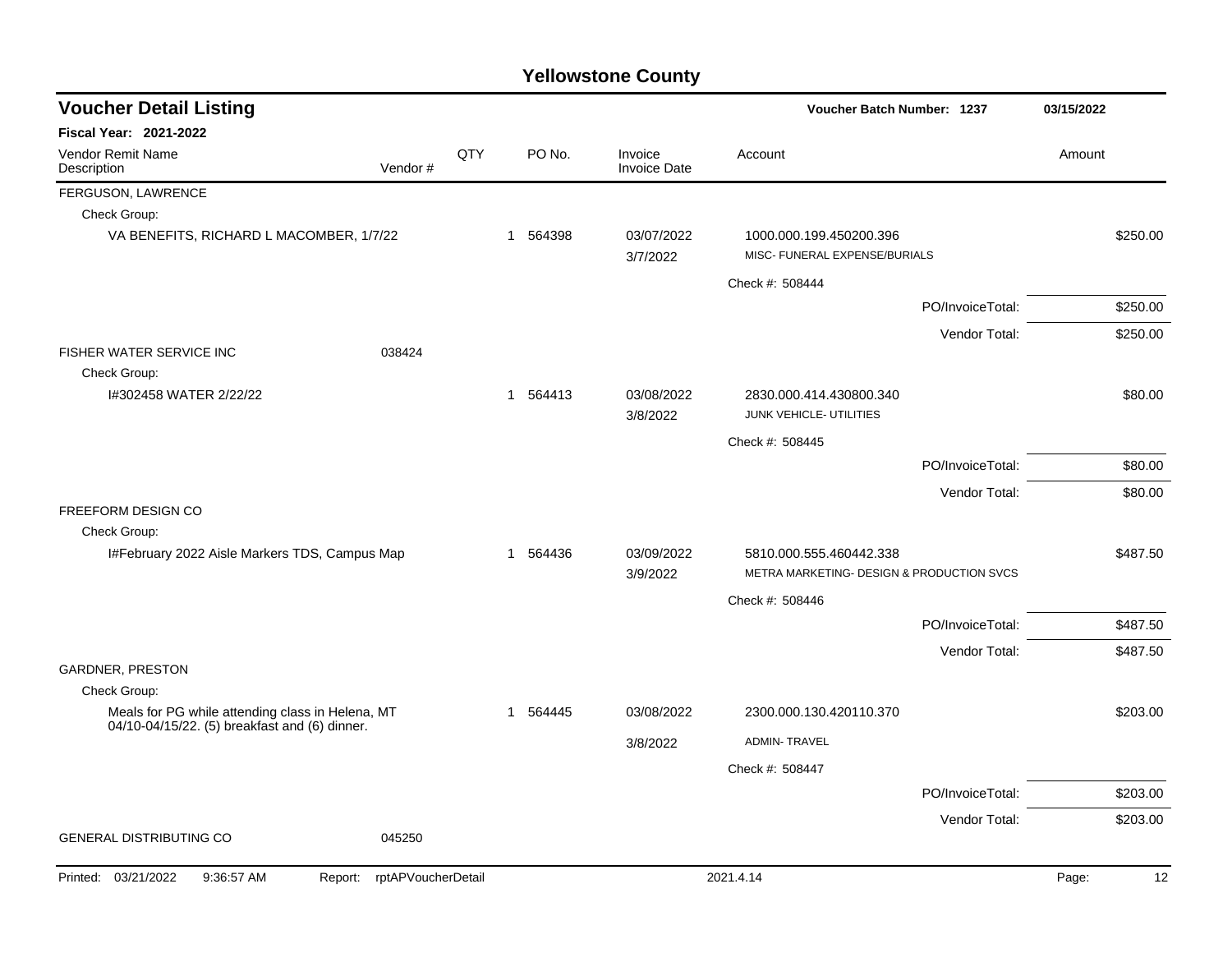|  | <b>Yellowstone County</b> |  |
|--|---------------------------|--|
|--|---------------------------|--|

| <b>Voucher Detail Listing</b>                            |                    |     |          |                                |                                                                 | <b>Voucher Batch Number: 1237</b> |        |          |
|----------------------------------------------------------|--------------------|-----|----------|--------------------------------|-----------------------------------------------------------------|-----------------------------------|--------|----------|
| Fiscal Year: 2021-2022                                   |                    |     |          |                                |                                                                 |                                   |        |          |
| Vendor Remit Name<br>Description                         | Vendor#            | QTY | PO No.   | Invoice<br><b>Invoice Date</b> | Account                                                         |                                   | Amount |          |
| Check Group:                                             |                    |     |          |                                |                                                                 |                                   |        |          |
| I#1093759 WELDING SUPPLIES A#47135                       |                    |     | 1 564417 | 03/08/2022<br>3/8/2022         | 5810.000.552.460442.220<br>METRA FACILITIES- OPERATING SUPPLIES |                                   |        | \$543.48 |
|                                                          |                    |     |          |                                | Check #: 508448                                                 |                                   |        |          |
|                                                          |                    |     |          |                                |                                                                 | PO/InvoiceTotal:                  |        | \$543.48 |
|                                                          |                    |     |          |                                |                                                                 | Vendor Total:                     |        | \$543.48 |
| GLADSTONE, INC.                                          |                    |     |          |                                |                                                                 |                                   |        |          |
| Check Group:<br>I#15272 ShoWorks Svc Plan - MT Fair 2022 |                    |     | 1 564492 | 03/09/2022<br>3/9/2022         | 5810.000.000.014200.000<br>METRA PREPAID EXPENSES               |                                   |        | \$550.00 |
|                                                          |                    |     |          |                                | Check #: 508449                                                 |                                   |        |          |
|                                                          |                    |     |          |                                |                                                                 | PO/InvoiceTotal:                  |        | \$550.00 |
|                                                          |                    |     |          |                                |                                                                 | Vendor Total:                     |        | \$550.00 |
| GOVERNMENT FINANCE OFFICERS ASSOCIATION<br>Check Group:  |                    |     |          |                                |                                                                 |                                   |        |          |
| A#2235001 FY22 DUES KB, JJ, AU                           |                    |     | 3 564387 | 03/07/2022<br>3/7/2022         | 1000.000.111.410510.330<br>FINANCE- MEMBERSHIP & DUES           |                                   |        | \$630.00 |
| A#2235001 FY22 DUES KC                                   |                    |     | 1 564387 | 03/07/2022<br>3/7/2022         | 5810.000.551.460442.330<br>METRA ADMIN- MEMBERSHIP & DUES       |                                   |        | \$210.00 |
|                                                          |                    |     |          |                                | Check #: 508450                                                 |                                   |        |          |
|                                                          |                    |     |          |                                |                                                                 | PO/InvoiceTotal:                  |        | \$840.00 |
|                                                          |                    |     |          |                                |                                                                 | Vendor Total:                     |        | \$840.00 |
| <b>GRAPHIC IMPRINTS</b>                                  |                    |     |          |                                |                                                                 |                                   |        |          |
| Check Group:                                             |                    |     |          |                                |                                                                 |                                   |        |          |
| I#N96839: Coat for civil new hire DB, 3/2/22             |                    |     | 1 564422 | 03/08/2022<br>3/8/2022         | 2300.000.130.420110.226<br>ADMIN- CLOTHING & UNIFORMS           |                                   |        | \$36.00  |
|                                                          |                    |     |          |                                | Check #: 508451                                                 |                                   |        |          |
|                                                          |                    |     |          |                                |                                                                 | PO/InvoiceTotal:                  |        | \$36.00  |
|                                                          |                    |     |          |                                |                                                                 | Vendor Total:                     |        | \$36.00  |
| GRAY, BRIANNA LEE                                        |                    |     |          |                                |                                                                 |                                   |        |          |
| Printed: 03/21/2022<br>9:36:57 AM<br>Report:             | rptAPVoucherDetail |     |          |                                | 2021.4.14                                                       |                                   | Page:  | 13       |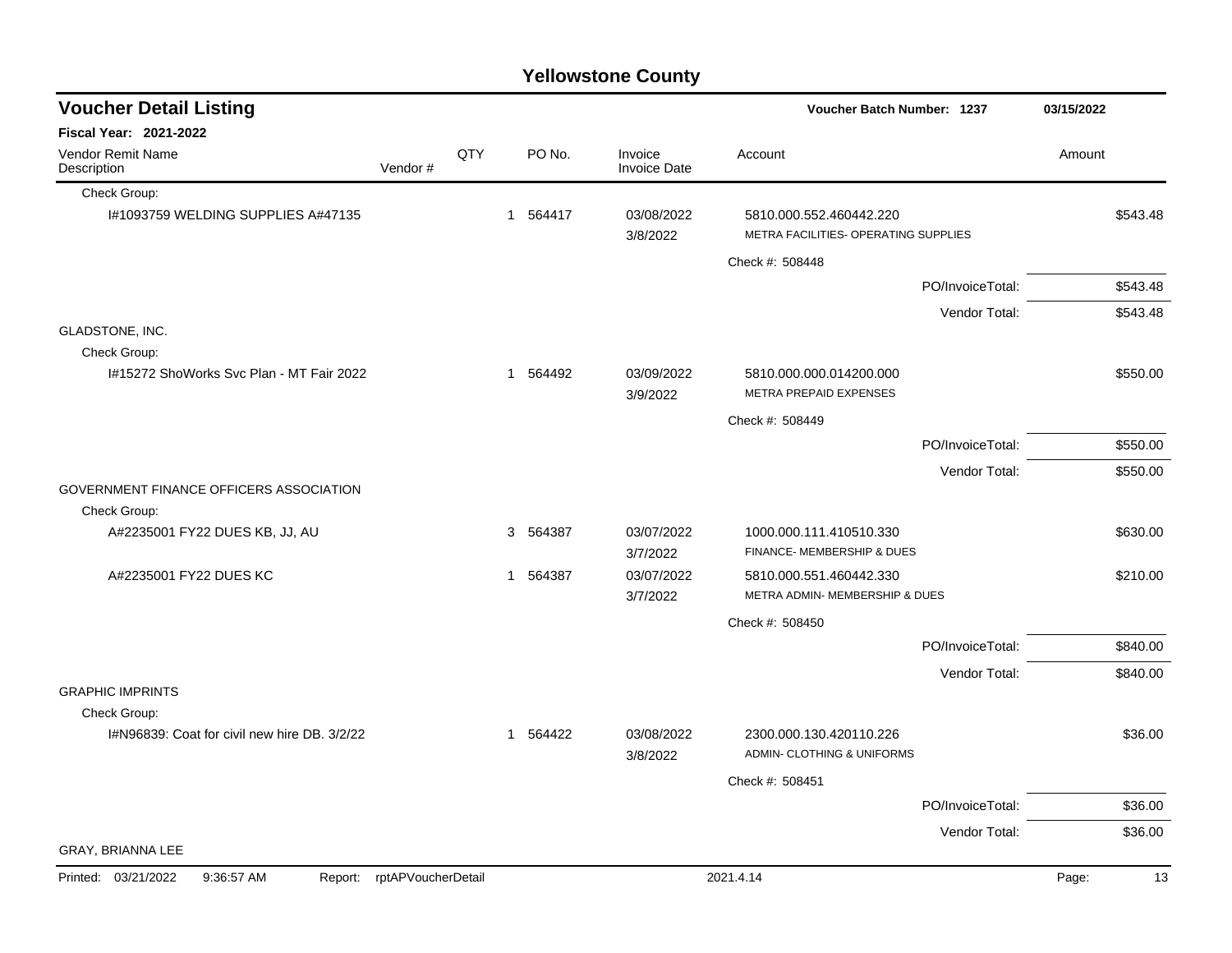| <b>Voucher Detail Listing</b>                                      |     |    |          |                                | Voucher Batch Number: 1237                         |                  | 03/15/2022 |         |
|--------------------------------------------------------------------|-----|----|----------|--------------------------------|----------------------------------------------------|------------------|------------|---------|
| Fiscal Year: 2021-2022                                             |     |    |          |                                |                                                    |                  |            |         |
| Vendor Remit Name<br>Vendor#<br>Description                        | QTY |    | PO No.   | Invoice<br><b>Invoice Date</b> | Account                                            |                  | Amount     |         |
| Check Group:                                                       |     |    |          |                                |                                                    |                  |            |         |
| 2/25/2022: TK-2021-3764 Kolczak 1 Day Jury Trial                   |     |    | 1 564455 | 03/09/2022<br>3/9/2022         | 1000.000.121.410340.394<br>JP- WITNESS & JURY FEES |                  |            | \$12.00 |
| Mileage: 8                                                         |     | 8  | 564455   | 03/09/2022<br>3/9/2022         | 1000.000.121.410340.394<br>JP- WITNESS & JURY FEES |                  |            | \$4.68  |
|                                                                    |     |    |          |                                | Check #: 508452                                    |                  |            |         |
|                                                                    |     |    |          |                                |                                                    | PO/InvoiceTotal: |            | \$16.68 |
|                                                                    |     |    |          |                                |                                                    | Vendor Total:    |            | \$16.68 |
| HONS, DUANE F                                                      |     |    |          |                                |                                                    |                  |            |         |
| Check Group:                                                       |     |    |          |                                |                                                    |                  |            |         |
| 2/25/2022: TK-2021-3764 Kolczak 1 Day Jury Trial                   |     | 1  | 564456   | 03/08/2022<br>3/8/2022         | 1000.000.121.410340.394<br>JP- WITNESS & JURY FEES |                  |            | \$12.00 |
| Mileage: 28                                                        |     | 28 | 564456   | 03/08/2022<br>3/8/2022         | 1000.000.121.410340.394<br>JP- WITNESS & JURY FEES |                  |            | \$16.38 |
|                                                                    |     |    |          |                                | Check #: 508453                                    |                  |            |         |
|                                                                    |     |    |          |                                |                                                    | PO/InvoiceTotal: |            | \$28.38 |
|                                                                    |     |    |          |                                |                                                    | Vendor Total:    |            | \$28.38 |
| HORNING, JAMES E<br>Check Group:                                   |     |    |          |                                |                                                    |                  |            |         |
| 2/25/2022: TK-2021-3764 Kolczak 1 Day Jury Trial                   |     | 1  | 564457   | 03/08/2022<br>3/8/2022         | 1000.000.121.410340.394<br>JP- WITNESS & JURY FEES |                  |            | \$12.00 |
| Mileage: 16                                                        |     | 16 | 564457   | 03/08/2022<br>3/8/2022         | 1000.000.121.410340.394<br>JP- WITNESS & JURY FEES |                  |            | \$9.36  |
|                                                                    |     |    |          |                                | Check #: 508454                                    |                  |            |         |
|                                                                    |     |    |          |                                |                                                    | PO/InvoiceTotal: |            | \$21.36 |
|                                                                    |     |    |          |                                |                                                    | Vendor Total:    |            | \$21.36 |
| HUFFARD, SAMUEL ALAN                                               |     |    |          |                                |                                                    |                  |            |         |
| Check Group:                                                       |     |    |          |                                |                                                    |                  |            |         |
| 2/25/2022: TK-2021-3764 Kolczak 1 Day Jury Trial                   |     |    | 1 564458 | 03/08/2022<br>3/8/2022         | 1000.000.121.410340.394<br>JP- WITNESS & JURY FEES |                  |            | \$12.00 |
| Printed: 03/21/2022<br>9:36:57 AM<br>rptAPVoucherDetail<br>Report: |     |    |          |                                | 2021.4.14                                          |                  | Page:      | 14      |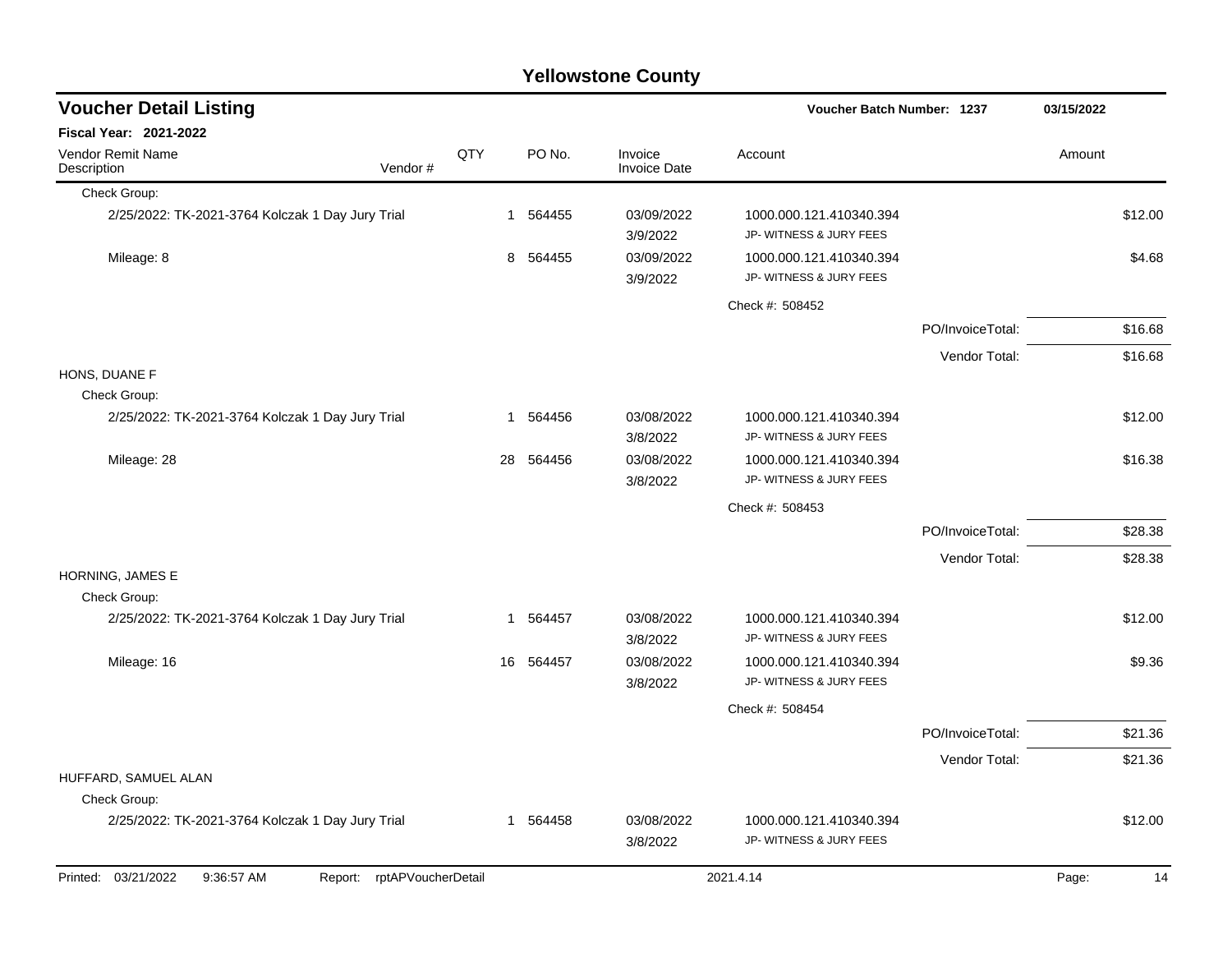|                                                                       |                    |     |           | <b>Yellowstone County</b>      |                                                          |                  |             |
|-----------------------------------------------------------------------|--------------------|-----|-----------|--------------------------------|----------------------------------------------------------|------------------|-------------|
| <b>Voucher Detail Listing</b>                                         |                    |     |           |                                | <b>Voucher Batch Number: 1237</b>                        |                  | 03/15/2022  |
| Fiscal Year: 2021-2022                                                |                    |     |           |                                |                                                          |                  |             |
| Vendor Remit Name<br>Description                                      | Vendor#            | QTY | PO No.    | Invoice<br><b>Invoice Date</b> | Account                                                  |                  | Amount      |
| Mileage: 8                                                            |                    |     | 8 564458  | 03/08/2022                     | 1000.000.121.410340.394                                  |                  | \$4.68      |
|                                                                       |                    |     |           | 3/8/2022                       | JP- WITNESS & JURY FEES                                  |                  |             |
|                                                                       |                    |     |           |                                | Check #: 508455                                          |                  |             |
|                                                                       |                    |     |           |                                |                                                          | PO/InvoiceTotal: | \$16.68     |
|                                                                       |                    |     |           |                                |                                                          | Vendor Total:    | \$16.68     |
| INSIGHT MEDICAL GROUP, P.A.                                           |                    |     |           |                                |                                                          |                  |             |
| Check Group:                                                          |                    |     |           |                                |                                                          |                  |             |
| I#08338 TELEPSYCH OCT 2021                                            |                    |     | 1 564443  | 03/09/2022<br>3/9/2022         | 2300.000.136.420200.397<br>DETENTION- MH & GED CONTRACTS |                  | \$9,805.60  |
| I#08579 TELEPSYCH NOV 2021                                            |                    | 1   | 564443    | 03/09/2022<br>3/9/2022         | 2300.000.136.420200.397<br>DETENTION- MH & GED CONTRACTS |                  | \$6,921.60  |
| I#08926 TELEPSYCH DEC 2021                                            |                    |     | 1 564443  | 03/09/2022<br>3/9/2022         | 2300.000.136.420200.397<br>DETENTION- MH & GED CONTRACTS |                  | \$7,498.40  |
|                                                                       |                    |     |           |                                | Check #: 508456                                          |                  |             |
|                                                                       |                    |     |           |                                |                                                          | PO/InvoiceTotal: | \$24,225.60 |
|                                                                       |                    |     |           |                                |                                                          | Vendor Total:    | \$24,225.60 |
| JAM, KEVIN                                                            |                    |     |           |                                |                                                          |                  |             |
| Check Group:                                                          |                    |     |           |                                |                                                          |                  |             |
| Meals for KJ while attending class in Lewistown, MT<br>03/06-03/11/22 |                    |     | 1 564471  | 03/08/2022                     | 2300.000.130.420110.370                                  |                  | \$250.00    |
|                                                                       |                    |     |           | 3/8/2022                       | <b>ADMIN-TRAVEL</b>                                      |                  |             |
|                                                                       |                    |     |           |                                | Check #: 508457                                          |                  |             |
|                                                                       |                    |     |           |                                |                                                          | PO/InvoiceTotal: | \$250.00    |
|                                                                       |                    |     |           |                                |                                                          | Vendor Total:    | \$250.00    |
| JONES, KAROLYN D                                                      |                    |     |           |                                |                                                          |                  |             |
| Check Group:                                                          |                    |     |           |                                |                                                          |                  |             |
| 2/25/2022: TK-2021-3764 Kolczak 1 Day Jury Trial                      |                    |     | 1 564459  | 03/08/2022<br>3/8/2022         | 1000.000.121.410340.394<br>JP- WITNESS & JURY FEES       |                  | \$12.00     |
| Mileage: 12                                                           |                    |     | 12 564459 | 03/08/2022                     | 1000.000.121.410340.394                                  |                  | \$7.02      |
|                                                                       |                    |     |           | 3/8/2022                       | JP- WITNESS & JURY FEES                                  |                  |             |
|                                                                       |                    |     |           |                                | Check #: 508458                                          |                  |             |
| Printed: 03/21/2022<br>9:36:57 AM<br>Report:                          | rptAPVoucherDetail |     |           |                                | 2021.4.14                                                |                  | Page:<br>15 |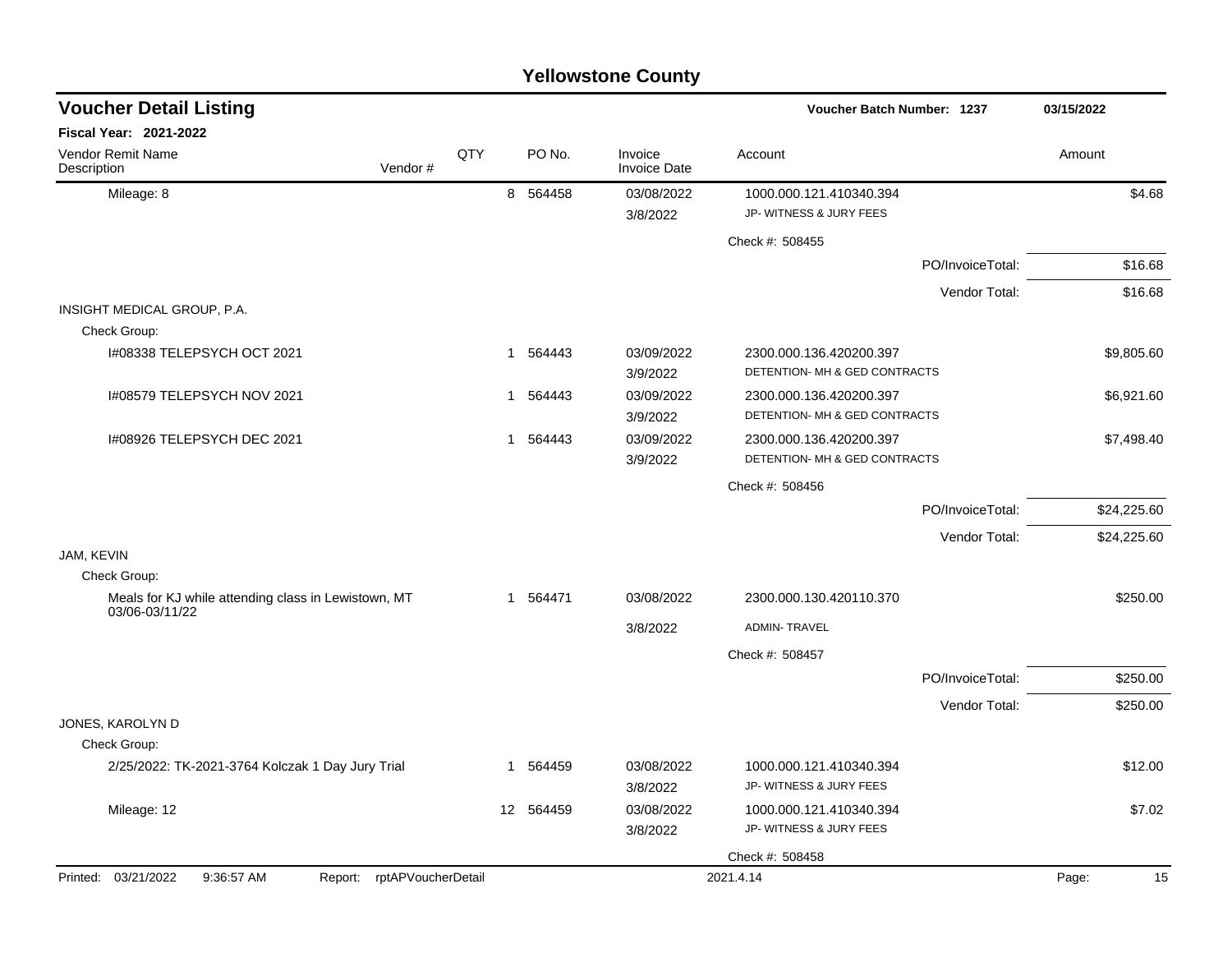| <b>Voucher Detail Listing</b>                                           |     |          |                                | Voucher Batch Number: 1237                          |                  | 03/15/2022  |
|-------------------------------------------------------------------------|-----|----------|--------------------------------|-----------------------------------------------------|------------------|-------------|
| Fiscal Year: 2021-2022                                                  |     |          |                                |                                                     |                  |             |
| Vendor Remit Name<br>Vendor#<br>Description                             | QTY | PO No.   | Invoice<br><b>Invoice Date</b> | Account                                             |                  | Amount      |
|                                                                         |     |          |                                |                                                     | PO/InvoiceTotal: | \$19.02     |
|                                                                         |     |          |                                |                                                     | Vendor Total:    | \$19.02     |
| <b>KB COMMERCIAL PRODUCTS</b><br>003787                                 |     |          |                                |                                                     |                  |             |
| Check Group:<br>I#474214 Mop Heads A#29876                              |     | 1 564405 | 03/08/2022                     | 5810.000.552.460442.224                             |                  | \$328.71    |
|                                                                         |     |          | 3/8/2022                       | METRA FACILITIES- JANITORIAL SUPPLIES               |                  |             |
|                                                                         |     |          |                                | Check #: 508459                                     |                  |             |
|                                                                         |     |          |                                |                                                     | PO/InvoiceTotal: | \$328.71    |
| Check Group:                                                            |     |          |                                |                                                     |                  |             |
| I#472797 Bleach 3/3/22                                                  |     | 1 564406 | 3/08/2022<br>3/8/2022          | 2399.000.235.420250.224<br>YSC- JANITORIAL SUPPLIES |                  | \$109.36    |
|                                                                         |     |          |                                | Check #: 508459                                     |                  |             |
|                                                                         |     |          |                                |                                                     | PO/InvoiceTotal: | \$109.36    |
|                                                                         |     |          |                                |                                                     | Vendor Total:    | \$438.07    |
| KINETIC MARKETING & CREATIVE                                            |     |          |                                |                                                     |                  |             |
| Check Group:<br>I#030322MET Steering/workgroup basecamp 3/3/22          |     | 1 564448 | 03/08/2022                     | 7111.000.000.021250.000                             |                  | \$25.00     |
|                                                                         |     |          | 3/8/2022                       | METRA MASTER PLAN DUE TO OTHERS                     |                  |             |
|                                                                         |     |          |                                | Check #: 508460                                     |                  |             |
|                                                                         |     |          |                                |                                                     | PO/InvoiceTotal: | \$25.00     |
|                                                                         |     |          |                                |                                                     | Vendor Total:    | \$25.00     |
| KRZESNIAK, KAREN P                                                      |     |          |                                |                                                     |                  |             |
| Check Group:<br>Reimbursement for travel to Missoula for oral arguments |     | 1 564444 | 03/10/2022                     | 2190.000.429.510200.370                             |                  | \$115.00    |
| for case #12217                                                         |     |          |                                |                                                     |                  |             |
|                                                                         |     |          | 3/10/2022                      | DEFENSE COSTS- TRAVEL                               |                  |             |
|                                                                         |     |          |                                | Check #: 508461                                     |                  |             |
|                                                                         |     |          |                                |                                                     | PO/InvoiceTotal: | \$115.00    |
| KUYKENDALL, ASHLEY NICOLE                                               |     |          |                                |                                                     | Vendor Total:    | \$115.00    |
| Printed: 03/21/2022<br>rptAPVoucherDetail<br>9:36:57 AM<br>Report:      |     |          |                                | 2021.4.14                                           |                  | 16<br>Page: |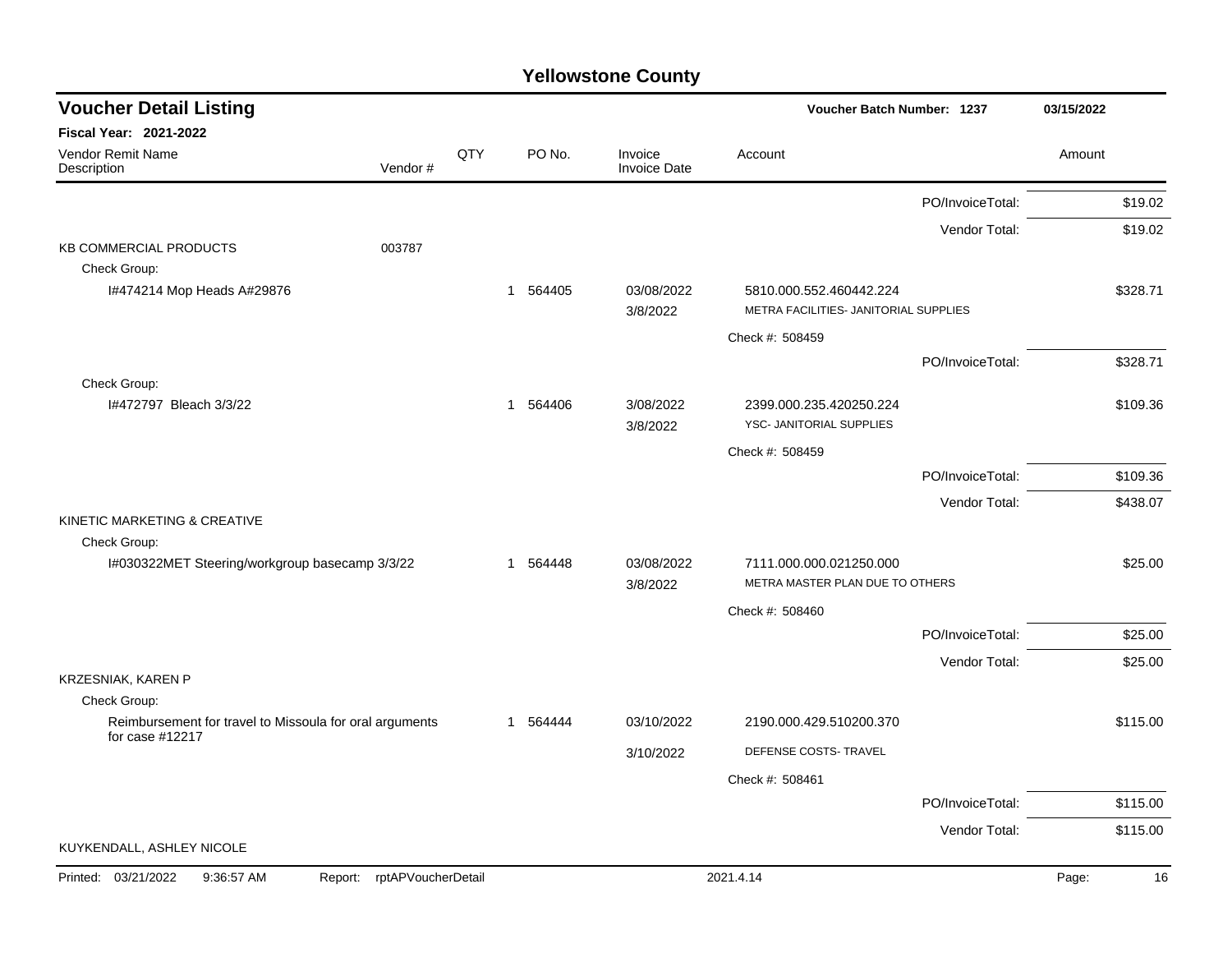| <b>Voucher Detail Listing</b>                                |                    |    |          |                                | Voucher Batch Number: 1237    |                  | 03/15/2022  |
|--------------------------------------------------------------|--------------------|----|----------|--------------------------------|-------------------------------|------------------|-------------|
| <b>Fiscal Year: 2021-2022</b>                                |                    |    |          |                                |                               |                  |             |
| Vendor Remit Name<br>Vendor#<br>Description                  | QTY                |    | PO No.   | Invoice<br><b>Invoice Date</b> | Account                       |                  | Amount      |
| Check Group:                                                 |                    |    |          |                                |                               |                  |             |
| 2/25/2022: TK-2021-3764 Kolczak 1 Day Jury Trial -<br>Served |                    |    | 1 564460 | 03/08/2022                     | 1000.000.121.410340.394       |                  | \$25.00     |
|                                                              |                    |    |          | 3/8/2022                       | JP- WITNESS & JURY FEES       |                  |             |
| Mileage: 10                                                  |                    | 10 | 564460   | 03/08/2022                     | 1000.000.121.410340.394       |                  | \$5.85      |
|                                                              |                    |    |          | 3/8/2022                       | JP- WITNESS & JURY FEES       |                  |             |
|                                                              |                    |    |          |                                | Check #: 508462               |                  |             |
|                                                              |                    |    |          |                                |                               | PO/InvoiceTotal: | \$30.85     |
|                                                              |                    |    |          |                                |                               | Vendor Total:    | \$30.85     |
| <b>LAUREL OUTLOOK</b><br>020198<br>Check Group:              |                    |    |          |                                |                               |                  |             |
| 1#00009558 HARLAN DRAIN ANN MTG 12/16/21                     |                    |    | 1 564479 | 03/09/2022                     | 7259.000.730.431200.362       |                  | \$104.00    |
|                                                              |                    |    |          | 3/9/2022                       | HARLAN DRAIN- MAINT & REPAIRS |                  |             |
|                                                              |                    |    |          |                                | Check #: 508463               |                  |             |
|                                                              |                    |    |          |                                |                               | PO/InvoiceTotal: | \$104.00    |
|                                                              |                    |    |          |                                |                               | Vendor Total:    | \$104.00    |
| <b>LIPPES MATHIAS LLP</b><br>Check Group:                    |                    |    |          |                                |                               |                  |             |
| Case #12231; Statement #182682; Retained counsel             |                    |    | 1 564396 | 03/07/2022                     | 2190.000.429.510200.352       |                  | \$4,800.00  |
|                                                              |                    |    |          | 3/7/2022                       | DEFENSE COSTS- LEGAL SERVICES |                  |             |
|                                                              |                    |    |          |                                | Check #: 508464               |                  |             |
|                                                              |                    |    |          |                                |                               | PO/InvoiceTotal: | \$4,800.00  |
|                                                              |                    |    |          |                                |                               | Vendor Total:    | \$4,800.00  |
| LOWE'S COMMERCIAL SERVICE<br>048125<br>Check Group:          |                    |    |          |                                |                               |                  |             |
| A#9800 151034 0 Maintenance Supplies 2/17/22                 |                    |    | 1 564401 | 03/08/2022                     | 2399.000.235.420250.360       |                  | \$18.99     |
|                                                              |                    |    |          | 3/8/2022                       | YSC- REPAIRS & MAINT SERVICE  |                  |             |
|                                                              |                    |    |          |                                | Check #: 508465               |                  |             |
|                                                              |                    |    |          |                                |                               | PO/InvoiceTotal: | \$18.99     |
|                                                              |                    |    |          |                                |                               | Vendor Total:    | \$18.99     |
| Printed: 03/21/2022<br>9:36:57 AM<br>Report:                 | rptAPVoucherDetail |    |          |                                | 2021.4.14                     |                  | 17<br>Page: |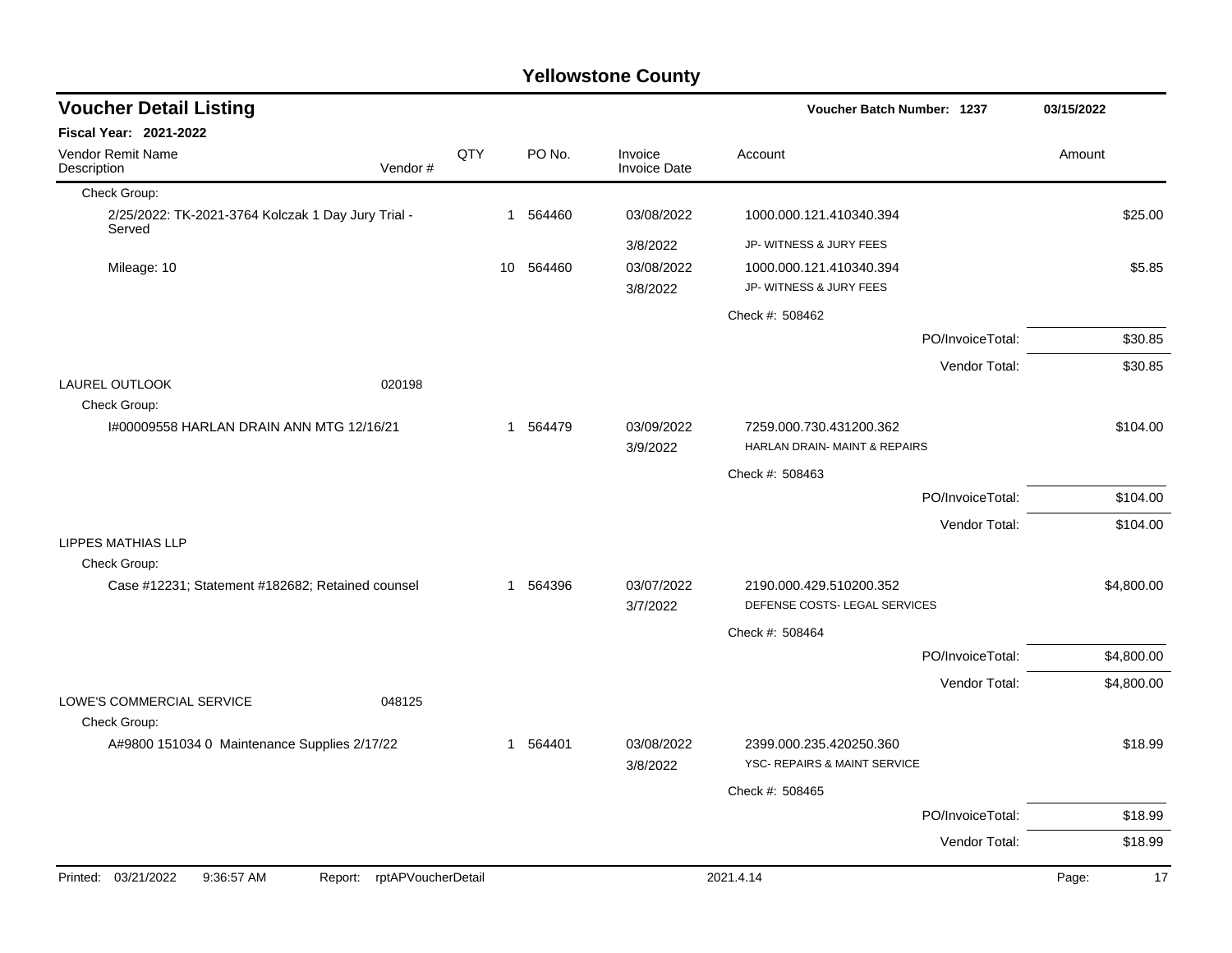| <b>Voucher Detail Listing</b>                                   |         |     |              |                                | Voucher Batch Number: 1237                                   |                  | 03/15/2022  |
|-----------------------------------------------------------------|---------|-----|--------------|--------------------------------|--------------------------------------------------------------|------------------|-------------|
| <b>Fiscal Year: 2021-2022</b>                                   |         |     |              |                                |                                                              |                  |             |
| Vendor Remit Name<br>Description                                | Vendor# | QTY | PO No.       | Invoice<br><b>Invoice Date</b> | Account                                                      |                  | Amount      |
| <b>MAGIP</b>                                                    | 048548  |     |              |                                |                                                              |                  |             |
| Check Group:                                                    |         |     |              |                                |                                                              |                  |             |
| I#04250 Memebership fees for Janet 3/8/22                       |         |     | 1 564489     | 03/09/2022<br>3/9/2022         | 6040.000.400.500300.330<br><b>GIS- MEMBERSHIP &amp; DUES</b> |                  | \$30.00     |
|                                                                 |         |     |              |                                | Check #: 508466                                              |                  |             |
|                                                                 |         |     |              |                                |                                                              | PO/InvoiceTotal: | \$30.00     |
|                                                                 |         |     |              |                                |                                                              | Vendor Total:    | \$30.00     |
| <b>MAILING TECHNICAL SERVICES</b>                               | 044983  |     |              |                                |                                                              |                  |             |
| Check Group:                                                    |         |     |              |                                |                                                              |                  |             |
| #125671 POSTAGE 2/22-2/28/21                                    |         |     | 564484<br>1  | 03/09/2022<br>3/9/2022         | 1000.000.199.411800.311<br>MISC-POSTAGE                      |                  | \$1,954.54  |
| #125875 POSTAGE 3/1-3/4/22                                      |         |     | 564484<br>1  | 03/09/2022<br>3/9/2022         | 1000.000.199.411800.311<br>MISC-POSTAGE                      |                  | \$1,415.67  |
|                                                                 |         |     |              |                                | Check #: 508467                                              |                  |             |
|                                                                 |         |     |              |                                |                                                              | PO/InvoiceTotal: | \$3,370.21  |
|                                                                 |         |     |              |                                |                                                              | Vendor Total:    | \$3,370.21  |
| MILLER, PAIGE J                                                 |         |     |              |                                |                                                              |                  |             |
| Check Group:                                                    |         |     |              |                                |                                                              |                  |             |
| 2/25/2022: TK-2021-3764 Kolczak 1 Day Jury Trial -<br>Served    |         |     | 564461<br>1. | 03/08/2022                     | 1000.000.121.410340.394                                      |                  | \$25.00     |
|                                                                 |         |     |              | 3/8/2022                       | JP- WITNESS & JURY FEES                                      |                  |             |
| Mileage: 10                                                     |         |     | 564461<br>10 | 03/08/2022                     | 1000.000.121.410340.394                                      |                  | \$5.85      |
|                                                                 |         |     |              | 3/8/2022                       | JP- WITNESS & JURY FEES                                      |                  |             |
|                                                                 |         |     |              |                                | Check #: 508468                                              |                  |             |
|                                                                 |         |     |              |                                |                                                              | PO/InvoiceTotal: | \$30.85     |
|                                                                 |         |     |              |                                |                                                              | Vendor Total:    | \$30.85     |
| MONTANA INTERACTIVE INC                                         |         |     |              |                                |                                                              |                  |             |
| Check Group:                                                    |         |     |              |                                |                                                              |                  |             |
| 1#2992442 FEB 2022 TRP FEES                                     |         |     | 1 564424     | 03/09/2022<br>3/9/2022         | 7400.000.000.024069.000<br><b>COMBINED STATE- TRP FEES</b>   |                  | \$2,070.76  |
|                                                                 |         |     |              |                                | Check #: 508469                                              |                  |             |
| Printed: 03/21/2022<br>9:36:57 AM<br>Report: rptAPVoucherDetail |         |     |              |                                | 2021.4.14                                                    |                  | 18<br>Page: |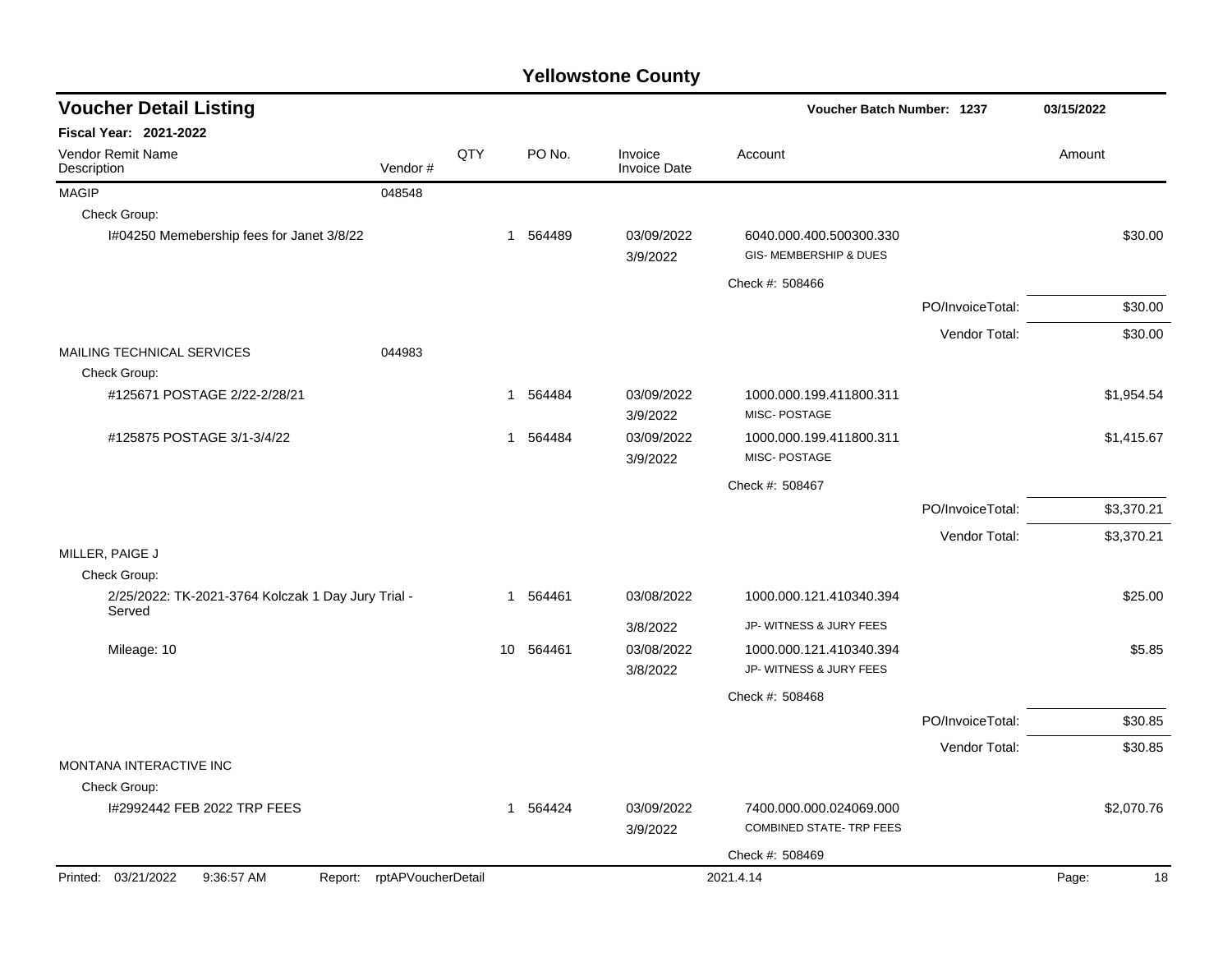| <b>Voucher Detail Listing</b>                                              |         |     |          |                                | Voucher Batch Number: 1237                |                  | 03/15/2022 |
|----------------------------------------------------------------------------|---------|-----|----------|--------------------------------|-------------------------------------------|------------------|------------|
| <b>Fiscal Year: 2021-2022</b>                                              |         |     |          |                                |                                           |                  |            |
| Vendor Remit Name<br>Description                                           | Vendor# | QTY | PO No.   | Invoice<br><b>Invoice Date</b> | Account                                   |                  | Amount     |
|                                                                            |         |     |          |                                |                                           | PO/InvoiceTotal: | \$2,070.76 |
|                                                                            |         |     |          |                                |                                           | Vendor Total:    | \$2,070.76 |
| MONTANA LAW ENFORCEMENT                                                    | 046375  |     |          |                                |                                           |                  |            |
| Check Group:<br>I#20921: FLS course in Helena, MT for JT, BT, AS.          |         |     | 3 564418 | 03/08/2022                     | 2300.000.130.420110.380                   |                  | \$1,200.00 |
| 02/28-03/04/22                                                             |         |     |          |                                |                                           |                  |            |
|                                                                            |         |     |          | 3/8/2022                       | <b>ADMIN-TRAINING</b>                     |                  |            |
| I#20921: FLS course in Helena, MT for JT, BT, AS.<br>02/28-03/04/22. Meals |         |     | 3 564418 | 03/08/2022                     | 2300.000.130.420110.370                   |                  | \$168.00   |
|                                                                            |         |     |          | 3/8/2022                       | <b>ADMIN-TRAVEL</b>                       |                  |            |
| I#20921: FLS course in Helena, MT for JT, BT, AS.                          |         |     | 3 564418 | 03/08/2022                     | 2300.000.130.420110.370                   |                  | \$225.00   |
| 02/28-03/04/22. Lodging                                                    |         |     |          | 3/8/2022                       | <b>ADMIN-TRAVEL</b>                       |                  |            |
|                                                                            |         |     |          |                                | Check #: 508470                           |                  |            |
|                                                                            |         |     |          |                                |                                           | PO/InvoiceTotal: | \$1,593.00 |
| Check Group:                                                               |         |     |          |                                |                                           |                  |            |
| I#20931 CDBO#170A LUCAS, S 2/15-3/1/22                                     |         |     | 1 564419 | 3/08/2022                      | 2300.000.136.420200.370                   |                  | \$250.00   |
|                                                                            |         |     |          | 3/8/2022                       | <b>DETENTION- TRAVEL</b>                  |                  |            |
|                                                                            |         |     |          |                                | Check #: 508470                           |                  |            |
|                                                                            |         |     |          |                                |                                           | PO/InvoiceTotal: | \$250.00   |
|                                                                            |         |     |          |                                |                                           | Vendor Total:    | \$1,843.00 |
| MONTANA VIDEO PRODUCTIONS                                                  | 040626  |     |          |                                |                                           |                  |            |
| Check Group:                                                               |         |     |          |                                |                                           |                  |            |
| I#2022013 4K Timelapse Camera Pkg & Editing 3/4/22                         |         |     | 3 564483 | 03/09/2022                     | 5810.000.555.460442.338                   |                  | \$450.00   |
|                                                                            |         |     |          | 3/9/2022                       | METRA MARKETING- DESIGN & PRODUCTION SVCS |                  |            |
|                                                                            |         |     |          |                                | Check #: 508471                           |                  |            |
|                                                                            |         |     |          |                                |                                           | PO/InvoiceTotal: | \$450.00   |
|                                                                            |         |     |          |                                |                                           | Vendor Total:    | \$450.00   |
| <b>MSU EXTENSION</b>                                                       | 035815  |     |          |                                |                                           |                  |            |
| Check Group:                                                               |         |     |          |                                |                                           |                  |            |
|                                                                            |         |     |          |                                |                                           |                  |            |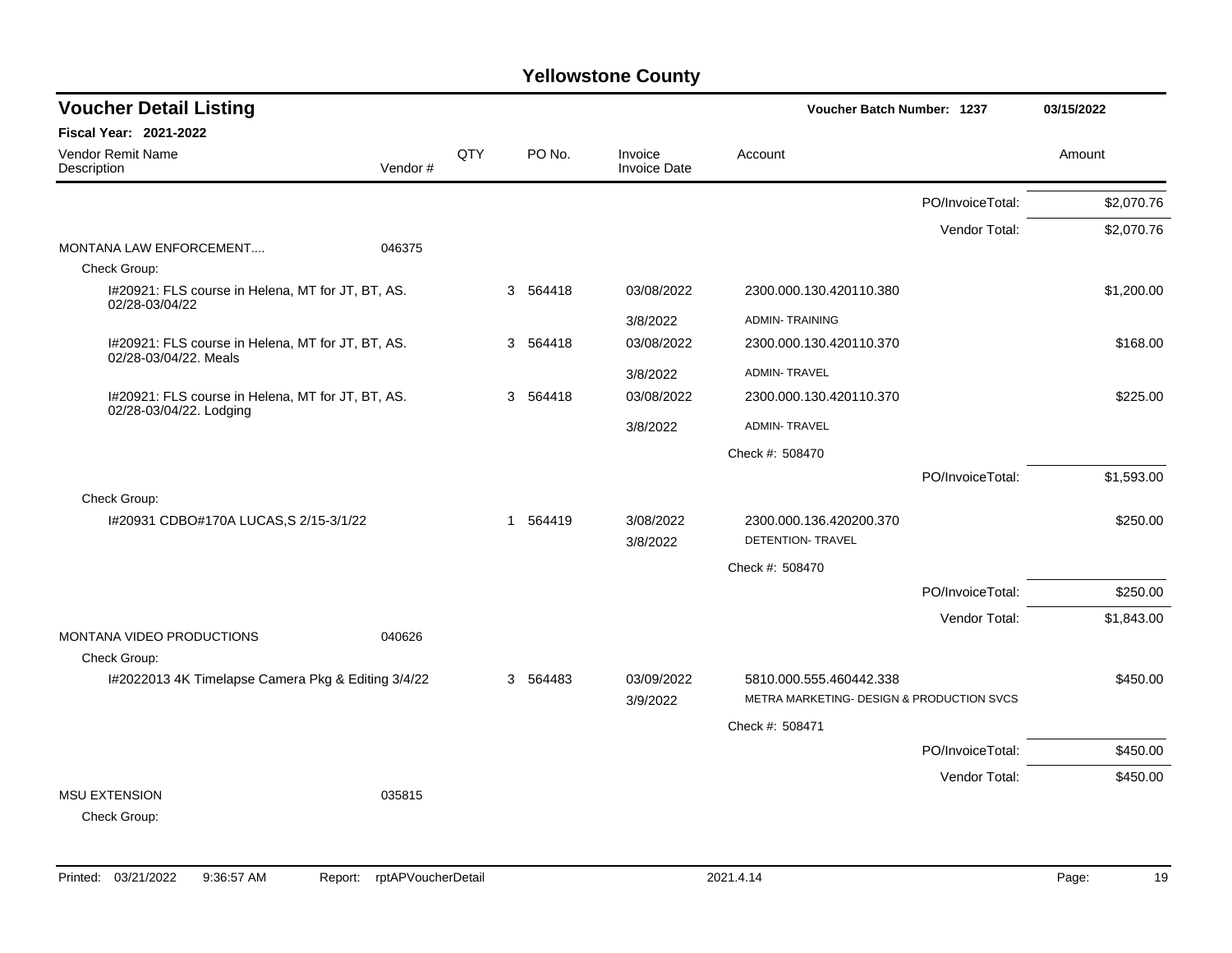| <b>Voucher Detail Listing</b>                   |                            |            |          |                                | <b>Voucher Batch Number: 1237</b>                                |                  | 03/15/2022  |
|-------------------------------------------------|----------------------------|------------|----------|--------------------------------|------------------------------------------------------------------|------------------|-------------|
| Fiscal Year: 2021-2022                          |                            |            |          |                                |                                                                  |                  |             |
| <b>Vendor Remit Name</b><br>Description         | Vendor#                    | <b>QTY</b> | PO No.   | Invoice<br><b>Invoice Date</b> | Account                                                          |                  | Amount      |
| March payroll - Baker                           |                            |            | 1 564480 | 03/09/2022<br>3/9/2022         | 2290.000.410.450400.398<br>EXTENSION-VARIABLE CONTRACT SERVICES  |                  | \$3,083.33  |
|                                                 |                            |            |          |                                | Check #: 508472                                                  |                  |             |
|                                                 |                            |            |          |                                |                                                                  | PO/InvoiceTotal: | \$3,083.33  |
|                                                 |                            |            |          |                                |                                                                  | Vendor Total:    | \$3,083.33  |
| NORTHWEST INDUSTRIAL SUPPLY INC<br>Check Group: | 004710                     |            |          |                                |                                                                  |                  |             |
| I#1549694 CABLE 2/24/22                         |                            |            | 1 564408 | 03/08/2022<br>3/8/2022         | 2830.000.414.430800.230<br>JUNK VEHICLE- REPAIR & MAINT SUPPLIES |                  | \$65.00     |
|                                                 |                            |            |          |                                | Check #: 508473                                                  |                  |             |
|                                                 |                            |            |          |                                |                                                                  | PO/InvoiceTotal: | \$65.00     |
|                                                 |                            |            |          |                                |                                                                  | Vendor Total:    | \$65.00     |
| NORTHWESTERN ENERGY                             | 045035                     |            |          |                                |                                                                  |                  |             |
| Check Group:                                    |                            |            |          |                                |                                                                  |                  |             |
| A#0658806-5 ELECTRIC 2/25/22                    |                            |            | 1 564414 | 03/08/2022<br>3/8/2022         | 2830.000.414.430800.340<br>JUNK VEHICLE- UTILITIES               |                  | \$64.00     |
|                                                 |                            |            |          |                                | Check #: 508474                                                  |                  |             |
|                                                 |                            |            |          |                                |                                                                  | PO/InvoiceTotal: | \$64.00     |
| Check Group:                                    |                            |            |          |                                |                                                                  |                  |             |
| A#0782545-8 01/28/22 - 02/24/22 413 S 27th St   |                            |            | 1 564415 | 3/08/2022<br>3/8/2022          | 2399.000.235.420250.341<br><b>YSC- ELECTRICITY</b>               |                  | \$21.46     |
| A#1135399-2 01/28/22 - 02/24/22 407 S 27th St   |                            |            | 1 564415 | 3/08/2022<br>3/8/2022          | 2399.000.235.420250.341<br><b>YSC- ELECTRICITY</b>               |                  | \$44.63     |
|                                                 |                            |            |          |                                | Check #: 508474                                                  |                  |             |
|                                                 |                            |            |          |                                |                                                                  | PO/InvoiceTotal: | \$66.09     |
| Check Group:                                    |                            |            |          |                                |                                                                  |                  |             |
| A#1551217-1 3246 KING AVE E BLDG 3/2/22         |                            |            | 1 564416 | 03/8/2022<br>3/8/2022          | 2300.000.146.411200.341<br>FACILITIES JAIL- ELECTRICITY          |                  | \$14.20     |
| A#1876379-7 UNMETERED CIRCUIT 3/2/22            |                            |            | 1 564416 | 03/8/2022                      | 1000.000.145.411200.341<br>FACILITIES-ELECTRICITY                |                  | \$34.89     |
|                                                 |                            |            |          | 3/8/2022                       |                                                                  |                  |             |
| Printed: 03/21/2022<br>9:36:57 AM               | Report: rptAPVoucherDetail |            |          |                                | 2021.4.14                                                        |                  | 20<br>Page: |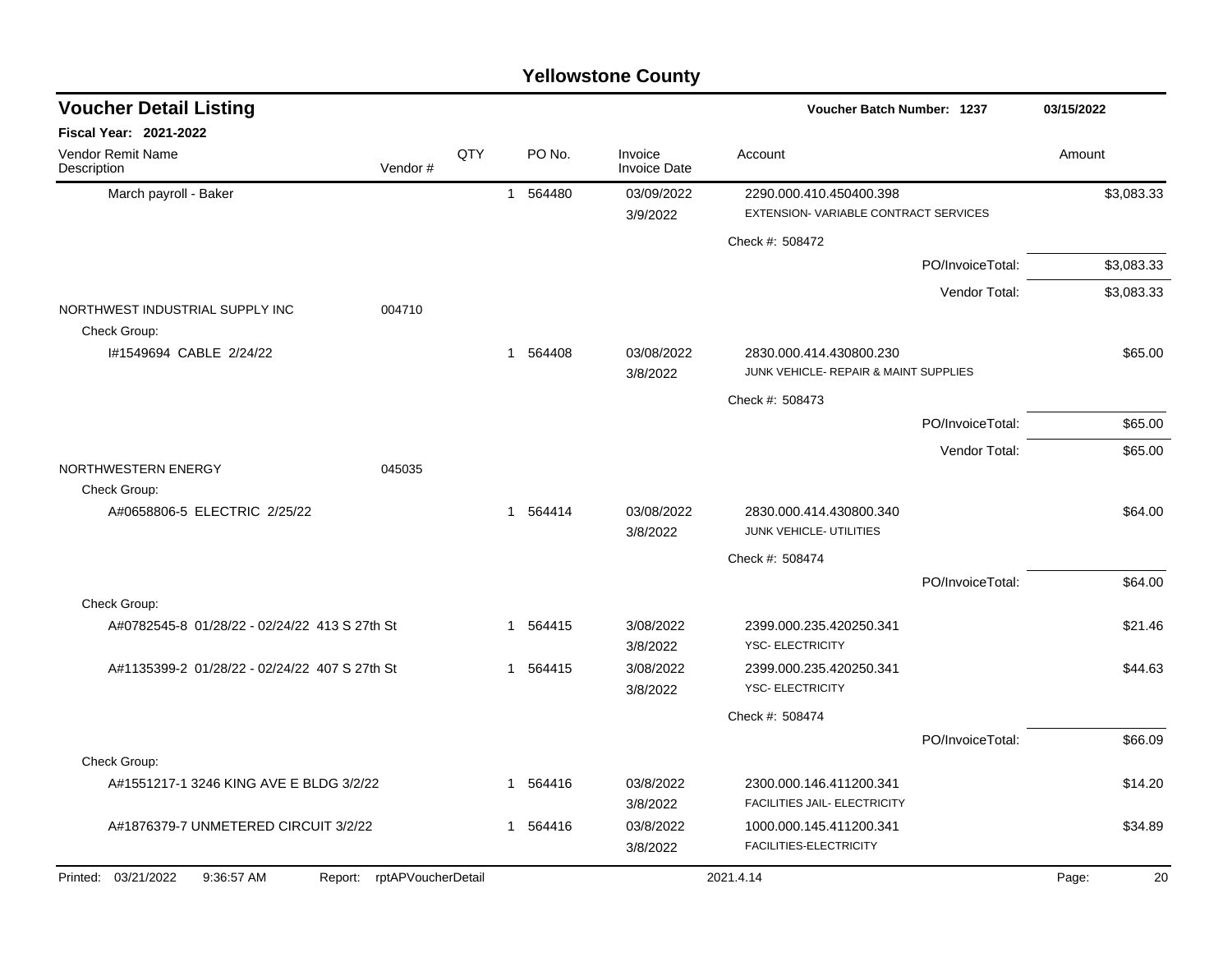| <b>Voucher Detail Listing</b>                 | Voucher Batch Number: 1237    |     | 03/15/2022               |                                |                                                          |                  |        |          |
|-----------------------------------------------|-------------------------------|-----|--------------------------|--------------------------------|----------------------------------------------------------|------------------|--------|----------|
| <b>Fiscal Year: 2021-2022</b>                 |                               |     |                          |                                |                                                          |                  |        |          |
| Vendor Remit Name<br>Description              | Vendor#                       | QTY | PO No.                   | Invoice<br><b>Invoice Date</b> | Account                                                  |                  | Amount |          |
|                                               |                               |     |                          |                                | Check #: 508474                                          |                  |        |          |
|                                               |                               |     |                          |                                |                                                          | PO/InvoiceTotal: |        | \$49.09  |
| Check Group:                                  |                               |     |                          |                                |                                                          |                  |        |          |
| A#0676288-4 3319 KING AVE E 3/1/22            |                               |     | 564485<br>1              | 03/09/2022<br>3/9/2022         | 2140.000.403.431100.340<br><b>WEED-UTILITIES</b>         |                  |        | \$72.77  |
|                                               |                               |     |                          |                                | Check #: 508474                                          |                  |        |          |
|                                               |                               |     |                          |                                |                                                          | PO/InvoiceTotal: |        | \$72.77  |
| Check Group:                                  |                               |     |                          |                                |                                                          |                  |        |          |
| A#3023744-0 3/2/22 308 6th Ave N Elec Svc     |                               |     | 564486<br>$\mathbf 1$    | 3/09/2022<br>3/9/2022          | 5810.000.552.460442.341<br>METRA FACILITIES- ELECTRICITY |                  |        | \$96.49  |
|                                               |                               |     |                          |                                | Check #: 508474                                          |                  |        |          |
|                                               |                               |     |                          |                                |                                                          | PO/InvoiceTotal: |        | \$96.49  |
|                                               |                               |     |                          |                                |                                                          | Vendor Total:    |        | \$348.44 |
| OSTLUND, JOHN.                                | 039112                        |     |                          |                                |                                                          |                  |        |          |
| Check Group:                                  |                               |     |                          |                                |                                                          |                  |        |          |
| A#665497656-00001 I#9461963344 1/11-2/10/22   |                               |     | 564472<br>$\overline{1}$ | 03/09/2022<br>3/9/2022         | 1000.000.100.410100.345<br>BOCC- TELEPHONE & TECHNOLOGY  |                  |        | \$96.73  |
|                                               |                               |     |                          |                                | Check #: 508475                                          |                  |        |          |
|                                               |                               |     |                          |                                |                                                          | PO/InvoiceTotal: |        | \$96.73  |
| Check Group:                                  |                               |     |                          |                                |                                                          |                  |        |          |
| A#665497656-00001 I#9437631342 10/11-11/10/21 |                               |     | 564473<br>$\mathbf 1$    | 3/09/2022<br>3/9/2022          | 1000.000.100.410100.345<br>BOCC- TELEPHONE & TECHNOLOGY  |                  |        | \$91.55  |
| A#665497656-00001 I#9445732659 11/11-12/10/21 |                               |     | 564473<br>1              | 3/09/2022<br>3/9/2022          | 1000.000.100.410100.345<br>BOCC- TELEPHONE & TECHNOLOGY  |                  |        | \$91.55  |
| A#665497656-00001 I#9453858585 12/11-1/10/22  |                               |     | 564473<br>1              | 3/09/2022                      | 1000.000.100.410100.345                                  |                  |        | \$91.43  |
|                                               |                               |     |                          | 3/9/2022                       | BOCC- TELEPHONE & TECHNOLOGY                             |                  |        |          |
|                                               |                               |     |                          |                                | Check #: 508475                                          |                  |        |          |
|                                               |                               |     |                          |                                |                                                          | PO/InvoiceTotal: |        | \$274.53 |
|                                               |                               |     |                          |                                |                                                          | Vendor Total:    |        | \$371.26 |
|                                               |                               |     |                          |                                |                                                          |                  |        |          |
| Printed: 03/21/2022<br>9:36:57 AM             | rptAPVoucherDetail<br>Report: |     |                          |                                | 2021.4.14                                                |                  | Page:  | 21       |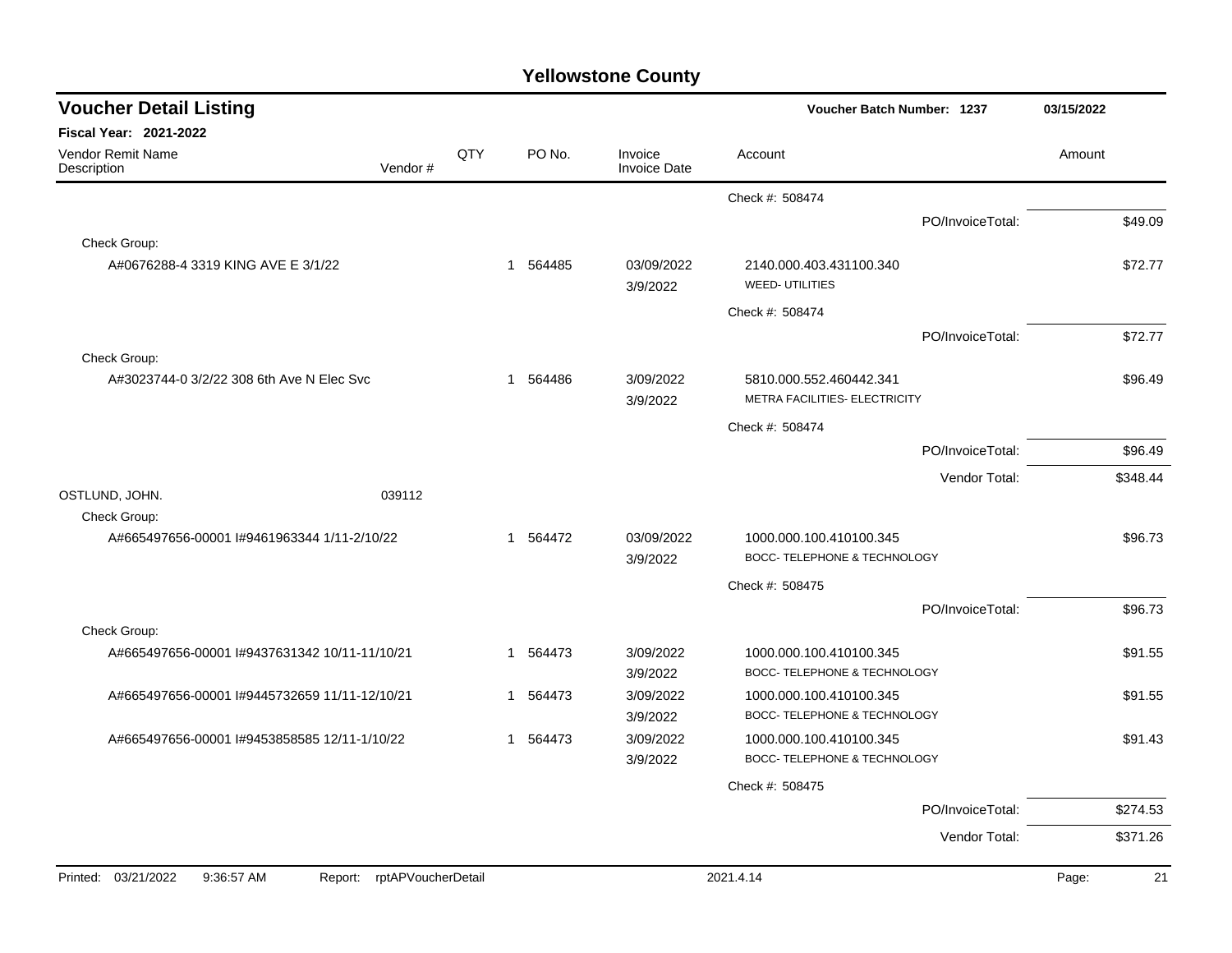| <b>Voucher Detail Listing</b>                                     |         |     |          |        |                                | <b>Voucher Batch Number: 1237</b>                  |                  | 03/15/2022 |  |
|-------------------------------------------------------------------|---------|-----|----------|--------|--------------------------------|----------------------------------------------------|------------------|------------|--|
| Fiscal Year: 2021-2022                                            |         |     |          |        |                                |                                                    |                  |            |  |
| Vendor Remit Name<br>Description                                  | Vendor# | QTY |          | PO No. | Invoice<br><b>Invoice Date</b> | Account                                            |                  | Amount     |  |
| PAYNE WEST INSURANCE                                              |         |     |          |        |                                |                                                    |                  |            |  |
| Check Group:                                                      |         |     |          |        |                                |                                                    |                  |            |  |
| I#325293 A#VICTIRR-01 BOND RENEWAL DAVID<br><b>HAYNES 2/15/22</b> |         |     | 1        | 564499 | 03/09/2022                     | 7283.000.735.430550.362                            |                  | \$100.00   |  |
|                                                                   |         |     |          |        | 3/9/2022                       | <b>VICTORY IRRIGATION- MAINT &amp; REPAIRS</b>     |                  |            |  |
|                                                                   |         |     |          |        |                                | Check #: 508476                                    |                  |            |  |
|                                                                   |         |     |          |        |                                |                                                    | PO/InvoiceTotal: | \$100.00   |  |
|                                                                   |         |     |          |        |                                |                                                    | Vendor Total:    | \$100.00   |  |
| PEAK EARTHWORK & DEMOLITION INC                                   |         |     |          |        |                                |                                                    |                  |            |  |
| Check Group:                                                      |         |     |          |        |                                |                                                    |                  |            |  |
| I#484 SNOW REMOVAL 1/6/22                                         |         |     | 1        | 564393 | 03/08/2022                     | 2682.000.000.430200.362                            |                  | \$485.00   |  |
|                                                                   |         |     |          |        | 3/8/2022                       | RSID 761M ROAD MAINT & REPAIRS                     |                  |            |  |
| 1#488 SNOW REMOVAL 2/21/22                                        |         |     | 1        | 564393 | 03/08/2022                     | 2682.000.000.430200.362                            |                  | \$485.00   |  |
|                                                                   |         |     |          |        | 3/8/2022                       | RSID 761M ROAD MAINT & REPAIRS                     |                  |            |  |
|                                                                   |         |     |          |        |                                | Check #: 508477                                    |                  |            |  |
|                                                                   |         |     |          |        |                                |                                                    | PO/InvoiceTotal: | \$970.00   |  |
|                                                                   |         |     |          |        |                                |                                                    | Vendor Total:    | \$970.00   |  |
| PEPSI COLA BOTTLING<br>Check Group:                               | 004960  |     |          |        |                                |                                                    |                  |            |  |
| 1#828610 Pop, Juice & Cups 3/3/22                                 |         |     | 1 564409 |        | 03/08/2022                     | 5810.000.553.460442.223                            |                  | \$2,502.00 |  |
|                                                                   |         |     |          |        | 3/8/2022                       | METRA CONCESSIONS- FOOD                            |                  |            |  |
|                                                                   |         |     |          |        |                                | Check #: 508478                                    |                  |            |  |
|                                                                   |         |     |          |        |                                |                                                    | PO/InvoiceTotal: | \$2,502.00 |  |
| Check Group:                                                      |         |     |          |        |                                |                                                    |                  |            |  |
| I#900608 Pepsi 3/4/22                                             |         |     | 1 564477 |        | 03/09/2022<br>3/9/2022         | 5810.000.553.460442.223<br>METRA CONCESSIONS- FOOD |                  | \$512.00   |  |
|                                                                   |         |     |          |        |                                | Check #: 508478                                    |                  |            |  |
|                                                                   |         |     |          |        |                                |                                                    | PO/InvoiceTotal: | \$512.00   |  |
|                                                                   |         |     |          |        |                                |                                                    |                  |            |  |
| PERRY, JULIE                                                      |         |     |          |        |                                |                                                    | Vendor Total:    | \$3,014.00 |  |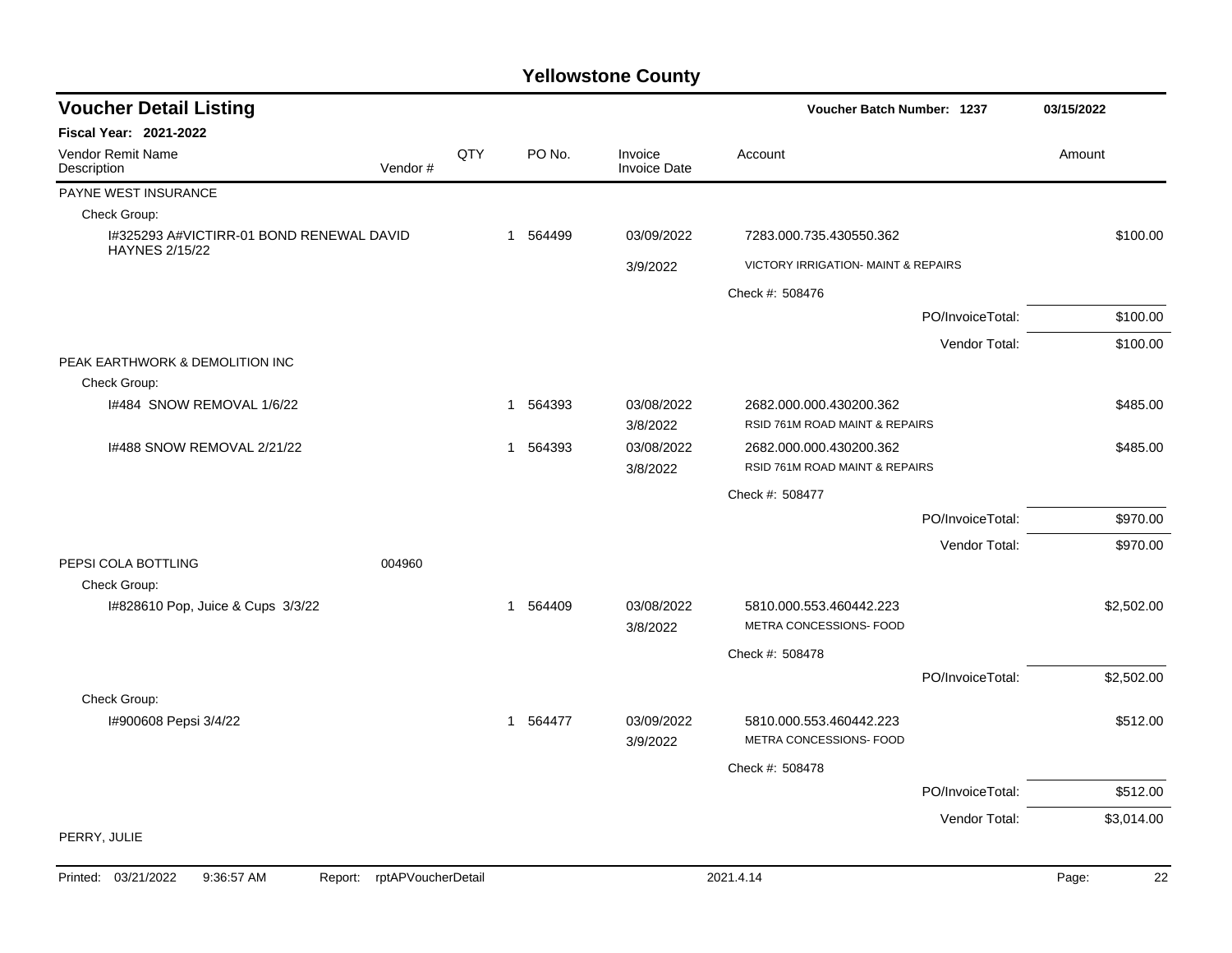| <b>Voucher Detail Listing</b>                |                    |     |          |                                | Voucher Batch Number: 1237                                                |                  | 03/15/2022  |
|----------------------------------------------|--------------------|-----|----------|--------------------------------|---------------------------------------------------------------------------|------------------|-------------|
| <b>Fiscal Year: 2021-2022</b>                |                    |     |          |                                |                                                                           |                  |             |
| Vendor Remit Name<br>Description             | Vendor#            | QTY | PO No.   | Invoice<br><b>Invoice Date</b> | Account                                                                   |                  | Amount      |
| Check Group:                                 |                    |     |          |                                |                                                                           |                  |             |
| I#100 SECRETARY FEE 3/6/22                   |                    |     | 1 564500 | 03/09/2022<br>3/9/2022         | 7283.000.735.430550.362<br><b>VICTORY IRRIGATION- MAINT &amp; REPAIRS</b> |                  | \$1,500.00  |
|                                              |                    |     |          |                                | Check #: 508479                                                           |                  |             |
|                                              |                    |     |          |                                |                                                                           | PO/InvoiceTotal: | \$1,500.00  |
|                                              |                    |     |          |                                |                                                                           | Vendor Total:    | \$1,500.00  |
| PITMAN, DENIS                                |                    |     |          |                                |                                                                           |                  |             |
| Check Group:                                 |                    |     |          |                                |                                                                           |                  |             |
| A#465501721-00001 I#9461888658 1/11-2/10/22  |                    |     | 1 564501 | 03/09/2022<br>3/9/2022         | 1000.000.100.410100.345<br>BOCC- TELEPHONE & TECHNOLOGY                   |                  | \$103.42    |
|                                              |                    |     |          |                                | Check #: 508480                                                           |                  |             |
|                                              |                    |     |          |                                |                                                                           | PO/InvoiceTotal: | \$103.42    |
| Check Group:                                 |                    |     |          |                                |                                                                           |                  |             |
| Business Mileage for February 2022 267.30    |                    |     | 1 564502 | 3/09/2022<br>3/9/2022          | 1000.000.100.410100.371<br><b>BOCC- TRAVEL PITMAN</b>                     |                  | \$156.37    |
| Commuting Mileage for February 2022 81       |                    |     | 1 564502 | 3/09/2022<br>3/9/2022          | 1000.000.100.410100.371<br><b>BOCC- TRAVEL PITMAN</b>                     |                  | \$47.39     |
|                                              |                    |     |          |                                | Check #: 508480                                                           |                  |             |
|                                              |                    |     |          |                                |                                                                           | PO/InvoiceTotal: | \$203.76    |
|                                              |                    |     |          |                                |                                                                           | Vendor Total:    | \$307.18    |
| <b>REPUBLIC SERVICES #892</b>                |                    |     |          |                                |                                                                           |                  |             |
| Check Group:                                 |                    |     |          |                                |                                                                           |                  |             |
| I#0994767 A#3-0892-0051946; GARBAGE 2-20-22  |                    |     | 1 564431 | 03/08/2022<br>3/8/2022         | 2830.000.414.430800.340<br>JUNK VEHICLE- UTILITIES                        |                  | \$110.00    |
|                                              |                    |     |          |                                | Check #: 508481                                                           |                  |             |
|                                              |                    |     |          |                                |                                                                           | PO/InvoiceTotal: | \$110.00    |
| Check Group:                                 |                    |     |          |                                |                                                                           |                  |             |
| A#30892-3478898 I#997720 2/28/22 GARBAGE SVC |                    |     | 1 564432 | 3/08/2022<br>3/8/2022          | 5810.000.552.460442.346<br>METRA FACILITIES- GARBAGE                      |                  | \$5,146.97  |
| Printed: 03/21/2022<br>9:36:57 AM<br>Report: | rptAPVoucherDetail |     |          |                                | 2021.4.14                                                                 |                  | Page:<br>23 |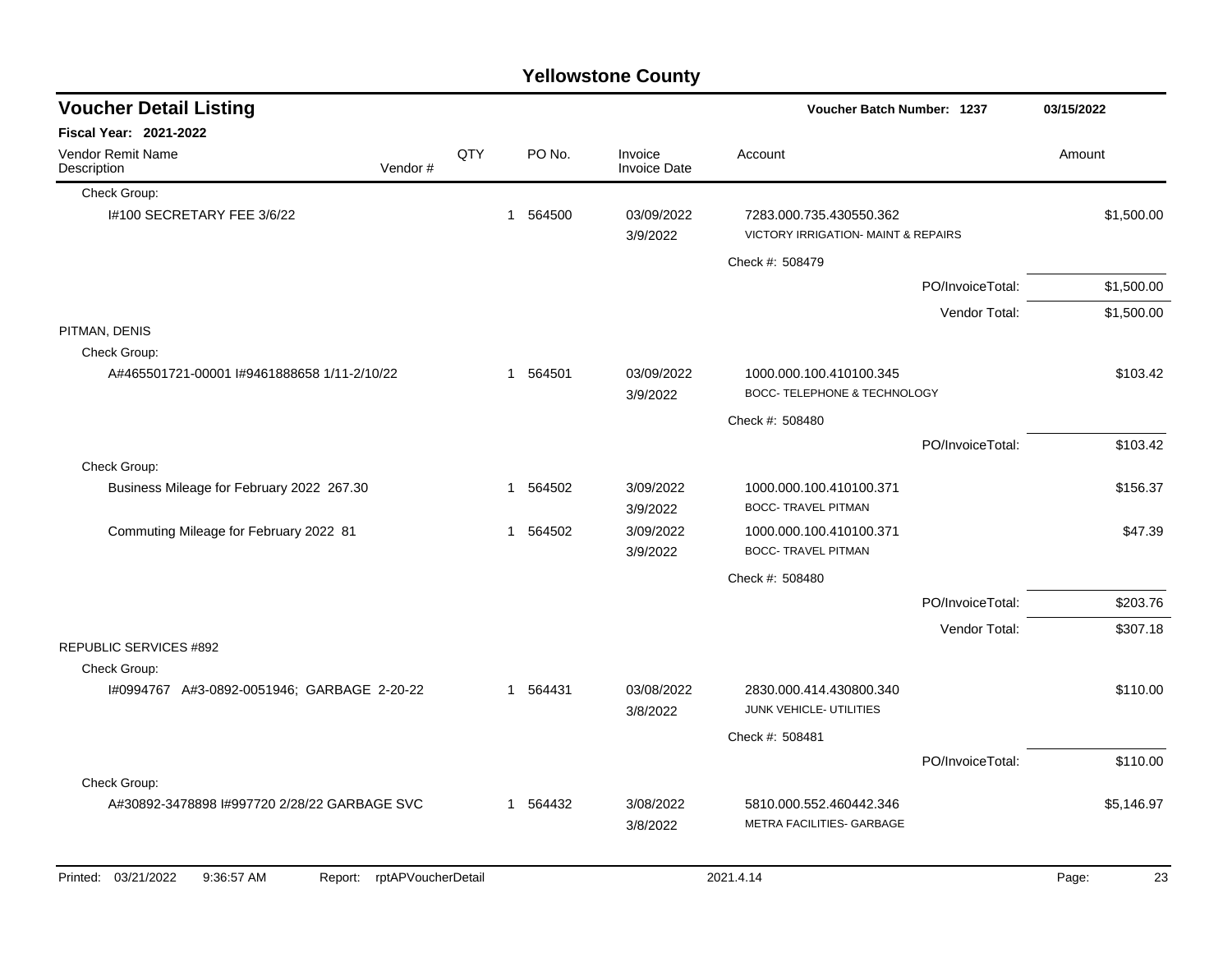| <b>Voucher Detail Listing</b>                                      |    |          |                                | Voucher Batch Number: 1237                                     | 03/15/2022       |             |
|--------------------------------------------------------------------|----|----------|--------------------------------|----------------------------------------------------------------|------------------|-------------|
| Fiscal Year: 2021-2022                                             |    |          |                                |                                                                |                  |             |
| QTY<br>Vendor Remit Name<br>Vendor#<br>Description                 |    | PO No.   | Invoice<br><b>Invoice Date</b> | Account                                                        |                  | Amount      |
| A#30892-3481595 I#997744 2/28/22 GARBAGE SVC                       |    | 1 564432 | 3/08/2022                      | 5810.000.552.460442.346                                        |                  | \$474.26    |
|                                                                    |    |          | 3/8/2022                       | METRA FACILITIES- GARBAGE                                      |                  |             |
|                                                                    |    |          |                                | Check #: 508481                                                |                  |             |
|                                                                    |    |          |                                |                                                                | PO/InvoiceTotal: | \$5,621.23  |
|                                                                    |    |          |                                |                                                                | Vendor Total:    | \$5,731.23  |
| REYNOLDS, SHAYLA<br>Check Group:                                   |    |          |                                |                                                                |                  |             |
| 2/25/2022: TK-2021-3764 Kolczak 1 Day Jury Trial -<br>Served       |    | 1 564462 | 03/08/2022                     | 1000.000.121.410340.394                                        |                  | \$25.00     |
|                                                                    |    |          | 3/8/2022                       | JP- WITNESS & JURY FEES                                        |                  |             |
| Mileage: 8                                                         | 8  | 564462   | 03/08/2022                     | 1000.000.121.410340.394                                        |                  | \$4.68      |
|                                                                    |    |          | 3/8/2022                       | JP- WITNESS & JURY FEES                                        |                  |             |
|                                                                    |    |          |                                | Check #: 508482                                                |                  |             |
|                                                                    |    |          |                                |                                                                | PO/InvoiceTotal: | \$29.68     |
|                                                                    |    |          |                                |                                                                | Vendor Total:    | \$29.68     |
| <b>SARGENT ROBYN R</b>                                             |    |          |                                |                                                                |                  |             |
| Check Group:<br>2/25/2022: TK-2021-3764 Kolczak 1 Day Jury Trial - |    | 1 564463 | 03/08/2022                     | 1000.000.121.410340.394                                        |                  | \$25.00     |
| Served                                                             |    |          |                                |                                                                |                  |             |
|                                                                    |    |          | 3/8/2022                       | JP- WITNESS & JURY FEES                                        |                  |             |
| Mileage: 10                                                        | 10 | 564463   | 03/08/2022<br>3/8/2022         | 1000.000.121.410340.394<br>JP- WITNESS & JURY FEES             |                  | \$5.85      |
|                                                                    |    |          |                                | Check #: 508483                                                |                  |             |
|                                                                    |    |          |                                |                                                                | PO/InvoiceTotal: | \$30.85     |
|                                                                    |    |          |                                |                                                                | Vendor Total:    | \$30.85     |
| SERVERSUPPLY.COM, INC.                                             |    |          |                                |                                                                |                  |             |
| Check Group:                                                       |    |          |                                |                                                                |                  |             |
| I#3882952; Dell MD1220 PowerVault 24 bay                           |    | 1 564435 | 03/08/2022                     | 6060.000.608.500800.368                                        |                  | \$590.00    |
|                                                                    |    |          | 3/8/2022                       | TECHNOLOGY- SOFTWARE/HARDWARE MAINT                            |                  |             |
| I#3882952; Dell Hard Disk Drives 2 yr warranty                     | 24 | 564435   | 03/08/2022<br>3/8/2022         | 6060.000.608.500800.368<br>TECHNOLOGY- SOFTWARE/HARDWARE MAINT |                  | \$7,440.00  |
| Printed: 03/21/2022<br>9:36:57 AM<br>rptAPVoucherDetail<br>Report: |    |          |                                | 2021.4.14                                                      |                  | Page:<br>24 |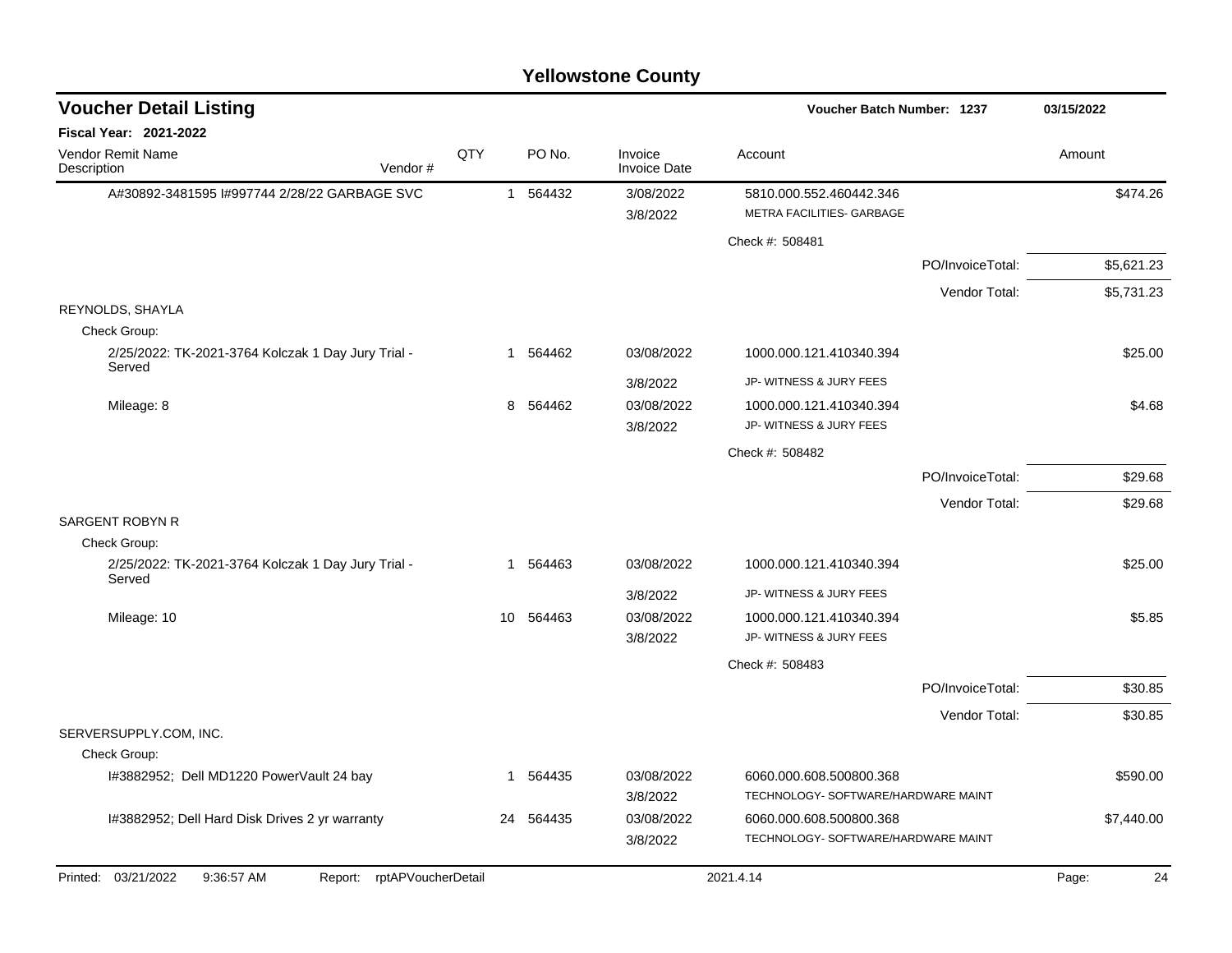|                                                                  |                            |     |    |          | <b>Yellowstone County</b>      |                                                    |                  |             |
|------------------------------------------------------------------|----------------------------|-----|----|----------|--------------------------------|----------------------------------------------------|------------------|-------------|
| <b>Voucher Detail Listing</b>                                    |                            |     |    |          |                                | Voucher Batch Number: 1237                         |                  | 03/15/2022  |
| Fiscal Year: 2021-2022                                           |                            |     |    |          |                                |                                                    |                  |             |
| Vendor Remit Name<br>Description                                 | Vendor#                    | QTY |    | PO No.   | Invoice<br><b>Invoice Date</b> | Account                                            |                  | Amount      |
| I#3882952; Discount                                              |                            |     | 1  | 564435   | 03/08/2022                     | 6060.000.608.500800.368                            |                  | (\$160.60)  |
|                                                                  |                            |     |    |          | 3/8/2022                       | TECHNOLOGY- SOFTWARE/HARDWARE MAINT                |                  |             |
|                                                                  |                            |     |    |          |                                | Check #: 508484                                    |                  |             |
|                                                                  |                            |     |    |          |                                |                                                    | PO/InvoiceTotal: | \$7,869.40  |
|                                                                  |                            |     |    |          |                                |                                                    | Vendor Total:    | \$7,869.40  |
| SITTON, DONNA M                                                  |                            |     |    |          |                                |                                                    |                  |             |
| Check Group:<br>2/25/2022: TK-2021-3764 Kolczak 1 Day Jury Trial |                            |     | 1. | 564464   | 03/08/2022<br>3/8/2022         | 1000.000.121.410340.394<br>JP- WITNESS & JURY FEES |                  | \$12.00     |
| Mileage: 4                                                       |                            |     |    | 4 564464 | 03/08/2022<br>3/8/2022         | 1000.000.121.410340.394<br>JP- WITNESS & JURY FEES |                  | \$2.34      |
|                                                                  |                            |     |    |          |                                | Check #: 508485                                    |                  |             |
|                                                                  |                            |     |    |          |                                |                                                    | PO/InvoiceTotal: | \$14.34     |
|                                                                  |                            |     |    |          |                                |                                                    | Vendor Total:    | \$14.34     |
| ST OF MT MISC TAX DIV<br>Check Group:                            | 011099                     |     |    |          |                                |                                                    |                  |             |
| 1% St of MT Gross Receipts Tax - MetraPark PA System-            |                            |     |    | 1 564411 | 03/10/2022                     | 2260.000.199.440150.398                            |                  | \$126.78    |
| <b>AVI Systems</b>                                               |                            |     |    |          | 3/10/2022                      | ARPA-VARIABLE CONTRACT SERVICES                    |                  |             |
|                                                                  |                            |     |    |          |                                | Check #: 508486                                    |                  |             |
|                                                                  |                            |     |    |          |                                |                                                    | PO/InvoiceTotal: | \$126.78    |
|                                                                  |                            |     |    |          |                                |                                                    | Vendor Total:    | \$126.78    |
| STANLEY, DENISE                                                  |                            |     |    |          |                                |                                                    |                  |             |
| Check Group:                                                     |                            |     |    |          |                                |                                                    |                  |             |
| 2/25/2022: TK-2021-3764 Kolczak 1 Day Jury Trial -<br>Served     |                            |     |    | 1 564465 | 03/08/2022                     | 1000.000.121.410340.394                            |                  | \$25.00     |
|                                                                  |                            |     |    |          | 3/8/2022                       | JP- WITNESS & JURY FEES                            |                  |             |
| Mileage: 4                                                       |                            |     |    | 4 564465 | 03/08/2022<br>3/8/2022         | 1000.000.121.410340.394<br>JP- WITNESS & JURY FEES |                  | \$2.34      |
|                                                                  |                            |     |    |          |                                | Check #: 508487                                    |                  |             |
|                                                                  |                            |     |    |          |                                |                                                    | PO/InvoiceTotal: | \$27.34     |
| Printed: 03/21/2022<br>9:36:57 AM                                | Report: rptAPVoucherDetail |     |    |          |                                | 2021.4.14                                          |                  | Page:<br>25 |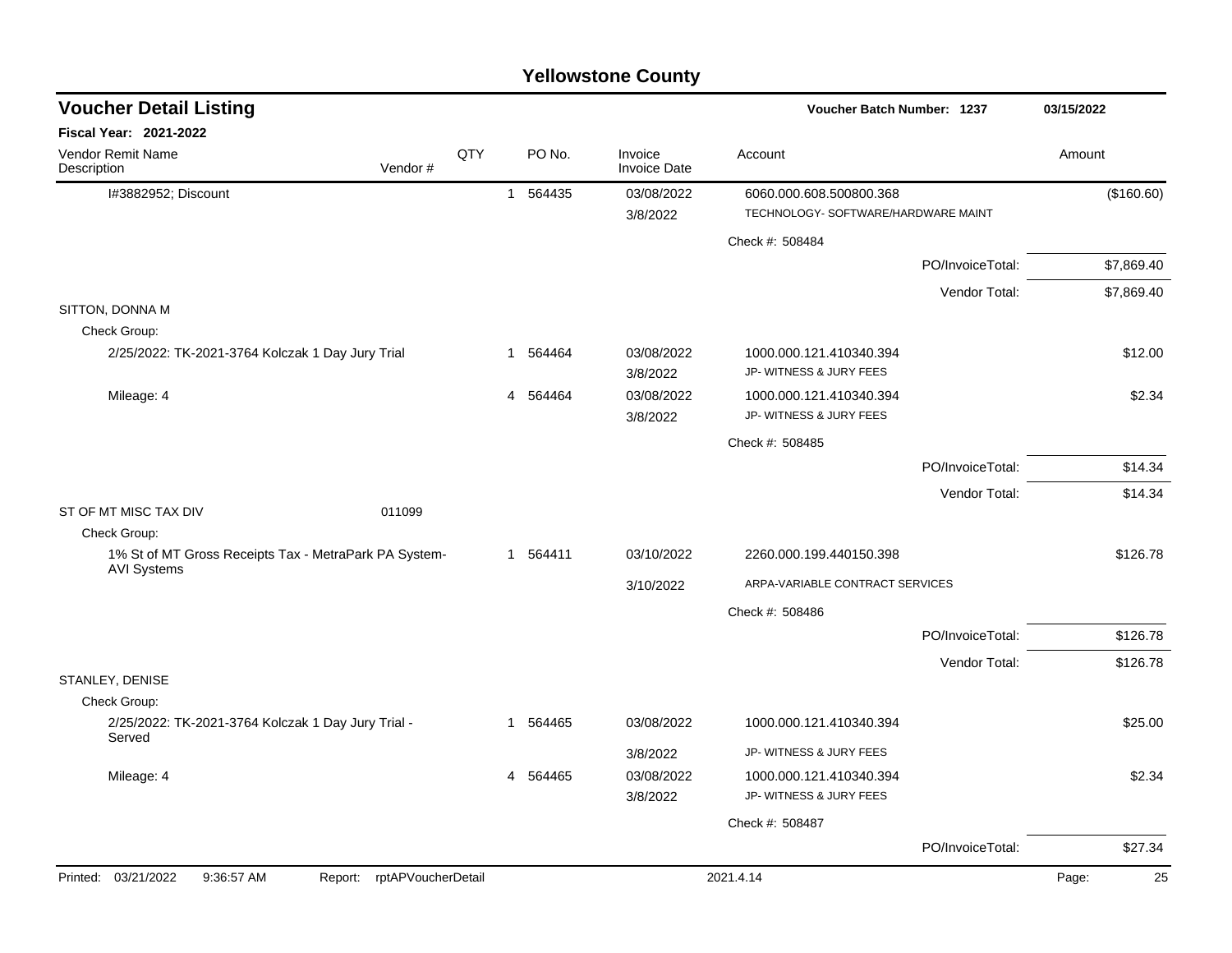| <b>Voucher Detail Listing</b>                                     |                    |     |          |                                | <b>Voucher Batch Number: 1237</b>                                |                  | 03/15/2022  |
|-------------------------------------------------------------------|--------------------|-----|----------|--------------------------------|------------------------------------------------------------------|------------------|-------------|
| Fiscal Year: 2021-2022<br><b>Vendor Remit Name</b><br>Description | Vendor#            | QTY | PO No.   | Invoice<br><b>Invoice Date</b> | Account                                                          |                  | Amount      |
| STARPLEX CORPORATION                                              | 042999             |     |          |                                |                                                                  | Vendor Total:    | \$27.34     |
| Check Group:<br>1#51274 Home Improv 2/28-3/6/22 Cleaning          |                    |     | 1 564488 | 03/09/2022                     | 5810.000.554.460442.367                                          |                  | \$1,802.10  |
|                                                                   |                    |     |          | 3/9/2022                       | METRA EVENTS- JANITORIAL                                         |                  |             |
|                                                                   |                    |     |          |                                | Check #: 508488                                                  |                  |             |
|                                                                   |                    |     |          |                                |                                                                  | PO/InvoiceTotal: | \$1,802.10  |
|                                                                   |                    |     |          |                                |                                                                  | Vendor Total:    | \$1,802.10  |
| STILES, PAUL<br>Check Group:                                      |                    |     |          |                                |                                                                  |                  |             |
| 2/25/2022: TK-2021-3764 Kolczak 1 Day Jury Trial                  |                    | -1  | 564466   | 03/08/2022                     | 1000.000.121.410340.394                                          |                  | \$12.00     |
|                                                                   |                    |     |          | 3/8/2022                       | JP- WITNESS & JURY FEES                                          |                  |             |
| Mileage: 18                                                       |                    | 18  | 564466   | 03/08/2022<br>3/8/2022         | 1000.000.121.410340.394<br>JP- WITNESS & JURY FEES               |                  | \$10.53     |
|                                                                   |                    |     |          |                                | Check #: 508489                                                  |                  |             |
|                                                                   |                    |     |          |                                |                                                                  | PO/InvoiceTotal: | \$22.53     |
|                                                                   |                    |     |          |                                |                                                                  | Vendor Total:    | \$22.53     |
| SYSCO FOOD SERVICES OF MT<br>Check Group:                         | 002390             |     |          |                                |                                                                  |                  |             |
| I#343681404 Food & Paper Prod 3/2/22 A#552174                     |                    | -1  | 564404   | 03/08/2022<br>3/8/2022         | 5810.000.553.460442.223<br>METRA CONCESSIONS- FOOD               |                  | \$9,318.48  |
| I#343681404 Danish BEC 3/2/22 A#552174                            |                    | 1   | 564404   | 03/08/2022<br>3/8/2022         | 5810.000.553.460442.228<br>METRA CONCESSIONS- FOOD-CATERING      |                  | \$69.25     |
| 1#343681405 Plates BEC 3/2/22 A#648519                            |                    | 1   | 564404   | 03/08/2022<br>3/8/2022         | 5810.000.553.460442.220<br>METRA CONCESSIONS- OPERATING SUPPLIES |                  | \$100.15    |
|                                                                   |                    |     |          |                                | Check #: 508490                                                  |                  |             |
|                                                                   |                    |     |          |                                |                                                                  | PO/InvoiceTotal: | \$9,487.88  |
| Check Group:                                                      |                    |     |          |                                |                                                                  |                  |             |
| I#343684897 Food Prod 3/4/22 A#552174                             |                    |     | 1 564476 | 03/09/2022<br>3/9/2022         | 5810.000.553.460442.223<br>METRA CONCESSIONS- FOOD               |                  | \$689.30    |
| Printed: 03/21/2022<br>9:36:57 AM<br>Report:                      | rptAPVoucherDetail |     |          |                                | 2021.4.14                                                        |                  | Page:<br>26 |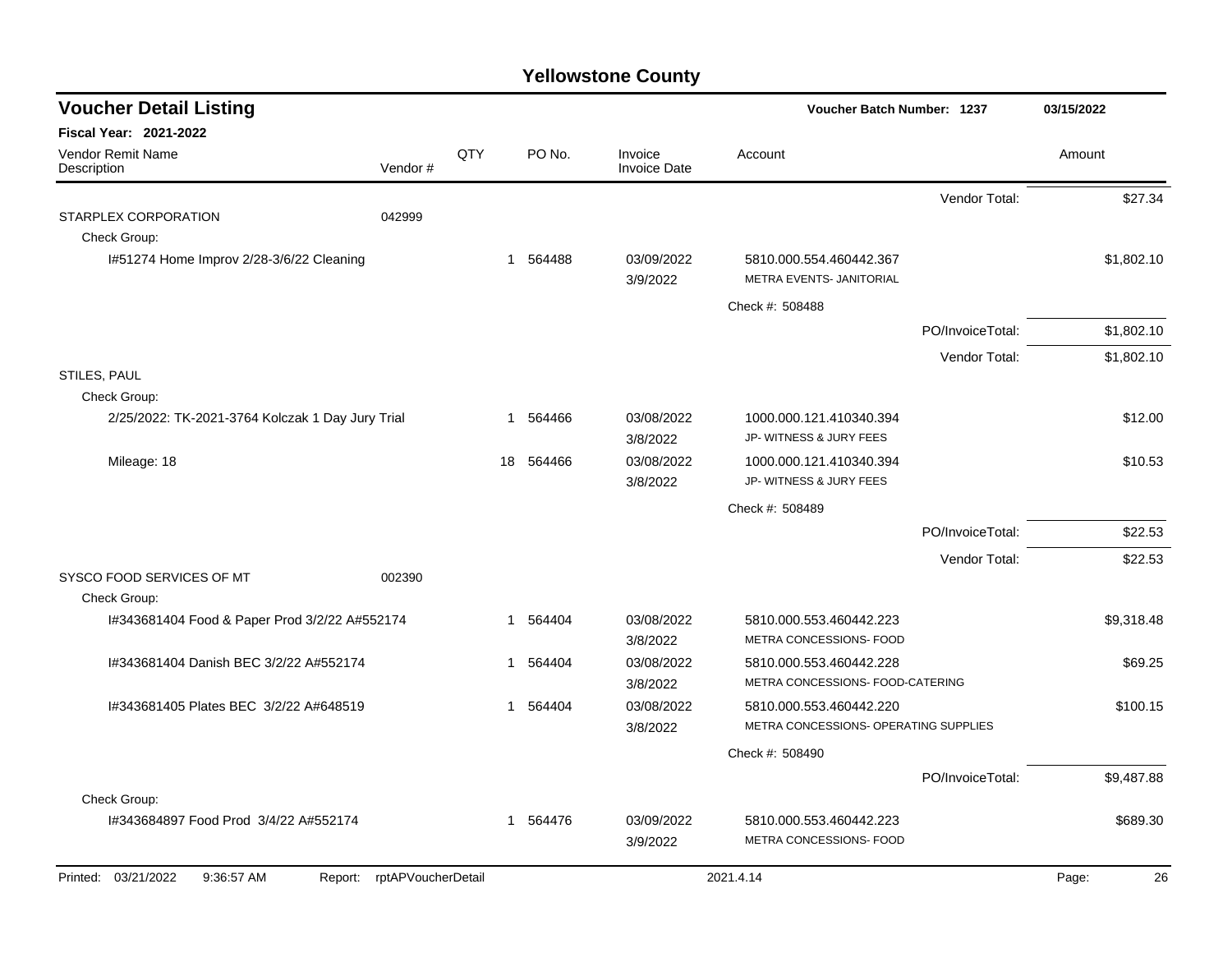| <b>Yellowstone County</b> |  |
|---------------------------|--|
|---------------------------|--|

| Fiscal Year: 2021-2022<br>QTY<br><b>Vendor Remit Name</b><br>PO No.<br>Invoice<br>Account<br>Amount<br>Vendor#<br><b>Invoice Date</b><br>Description<br>Check #: 508490<br>PO/InvoiceTotal:<br>Vendor Total:<br>TORSKE, JAMES<br>046348<br>Check Group:<br>03/09/2022<br>1#2022-30 2/28/22 CORBETT RANCH CLAIM<br>1 564487<br>7283.000.735.430550.362<br><b>VICTORY IRRIGATION- MAINT &amp; REPAIRS</b><br>3/9/2022<br>03/09/2022<br>1#2022-30 2/28/22 PREP FOR PHONE CONF CALL<br>564487<br>7283.000.735.430550.362<br>$\mathbf 1$<br>VICTORY IRRIGATION- MAINT & REPAIRS<br>3/9/2022<br>03/09/2022<br>I#2022-30 2/28/22 CONF CALL W/ COURT/COUNSEL<br>564487<br>7283.000.735.430550.362<br>1<br>VICTORY IRRIGATION- MAINT & REPAIRS<br>3/9/2022<br>03/09/2022<br>1#2022-30 2/28/22 CROW TRIBE<br>564487<br>7283.000.735.430550.362<br>$\mathbf{1}$<br><b>VICTORY IRRIGATION- MAINT &amp; REPAIRS</b><br>3/9/2022<br>Check #: 508491<br>PO/InvoiceTotal:<br>Vendor Total:<br>US POSTAL SERVICE<br>Check Group:<br>Annual PO Box Service - Victory Irrigation Dist Box 42;<br>1 564505<br>03/10/2022<br>\$84.00<br>7283.000.735.430550.362<br>$3/1/22 - 2/28/23$<br>3/10/2022<br>VICTORY IRRIGATION- MAINT & REPAIRS<br>Check #: 508492<br>PO/InvoiceTotal:<br>Vendor Total:<br>WALTER, DENNIS<br>Check Group:<br>2/25/2022: TK-2021-3764 Kolczak 1 Day Jury Trial<br>03/08/2022<br>1000.000.121.410340.394<br>\$12.00<br>1 564467<br>JP- WITNESS & JURY FEES<br>3/8/2022<br>03/08/2022<br>Mileage: 14<br>14 564467<br>1000.000.121.410340.394<br>JP- WITNESS & JURY FEES<br>3/8/2022<br>Check #: 508493<br>Printed: 03/21/2022<br>9:36:57 AM<br>Report: rptAPVoucherDetail<br>2021.4.14<br>Page: | <b>Voucher Detail Listing</b> |  |  | <b>Voucher Batch Number: 1237</b> | 03/15/2022  |
|---------------------------------------------------------------------------------------------------------------------------------------------------------------------------------------------------------------------------------------------------------------------------------------------------------------------------------------------------------------------------------------------------------------------------------------------------------------------------------------------------------------------------------------------------------------------------------------------------------------------------------------------------------------------------------------------------------------------------------------------------------------------------------------------------------------------------------------------------------------------------------------------------------------------------------------------------------------------------------------------------------------------------------------------------------------------------------------------------------------------------------------------------------------------------------------------------------------------------------------------------------------------------------------------------------------------------------------------------------------------------------------------------------------------------------------------------------------------------------------------------------------------------------------------------------------------------------------------------------------------------------------------------------------------------------------------------|-------------------------------|--|--|-----------------------------------|-------------|
|                                                                                                                                                                                                                                                                                                                                                                                                                                                                                                                                                                                                                                                                                                                                                                                                                                                                                                                                                                                                                                                                                                                                                                                                                                                                                                                                                                                                                                                                                                                                                                                                                                                                                                   |                               |  |  |                                   |             |
|                                                                                                                                                                                                                                                                                                                                                                                                                                                                                                                                                                                                                                                                                                                                                                                                                                                                                                                                                                                                                                                                                                                                                                                                                                                                                                                                                                                                                                                                                                                                                                                                                                                                                                   |                               |  |  |                                   |             |
|                                                                                                                                                                                                                                                                                                                                                                                                                                                                                                                                                                                                                                                                                                                                                                                                                                                                                                                                                                                                                                                                                                                                                                                                                                                                                                                                                                                                                                                                                                                                                                                                                                                                                                   |                               |  |  |                                   |             |
|                                                                                                                                                                                                                                                                                                                                                                                                                                                                                                                                                                                                                                                                                                                                                                                                                                                                                                                                                                                                                                                                                                                                                                                                                                                                                                                                                                                                                                                                                                                                                                                                                                                                                                   |                               |  |  |                                   | \$689.30    |
|                                                                                                                                                                                                                                                                                                                                                                                                                                                                                                                                                                                                                                                                                                                                                                                                                                                                                                                                                                                                                                                                                                                                                                                                                                                                                                                                                                                                                                                                                                                                                                                                                                                                                                   |                               |  |  |                                   | \$10,177.18 |
|                                                                                                                                                                                                                                                                                                                                                                                                                                                                                                                                                                                                                                                                                                                                                                                                                                                                                                                                                                                                                                                                                                                                                                                                                                                                                                                                                                                                                                                                                                                                                                                                                                                                                                   |                               |  |  |                                   |             |
|                                                                                                                                                                                                                                                                                                                                                                                                                                                                                                                                                                                                                                                                                                                                                                                                                                                                                                                                                                                                                                                                                                                                                                                                                                                                                                                                                                                                                                                                                                                                                                                                                                                                                                   |                               |  |  |                                   | \$200.00    |
|                                                                                                                                                                                                                                                                                                                                                                                                                                                                                                                                                                                                                                                                                                                                                                                                                                                                                                                                                                                                                                                                                                                                                                                                                                                                                                                                                                                                                                                                                                                                                                                                                                                                                                   |                               |  |  |                                   | \$300.00    |
|                                                                                                                                                                                                                                                                                                                                                                                                                                                                                                                                                                                                                                                                                                                                                                                                                                                                                                                                                                                                                                                                                                                                                                                                                                                                                                                                                                                                                                                                                                                                                                                                                                                                                                   |                               |  |  |                                   | \$100.00    |
|                                                                                                                                                                                                                                                                                                                                                                                                                                                                                                                                                                                                                                                                                                                                                                                                                                                                                                                                                                                                                                                                                                                                                                                                                                                                                                                                                                                                                                                                                                                                                                                                                                                                                                   |                               |  |  |                                   | \$150.00    |
|                                                                                                                                                                                                                                                                                                                                                                                                                                                                                                                                                                                                                                                                                                                                                                                                                                                                                                                                                                                                                                                                                                                                                                                                                                                                                                                                                                                                                                                                                                                                                                                                                                                                                                   |                               |  |  |                                   |             |
|                                                                                                                                                                                                                                                                                                                                                                                                                                                                                                                                                                                                                                                                                                                                                                                                                                                                                                                                                                                                                                                                                                                                                                                                                                                                                                                                                                                                                                                                                                                                                                                                                                                                                                   |                               |  |  |                                   | \$750.00    |
|                                                                                                                                                                                                                                                                                                                                                                                                                                                                                                                                                                                                                                                                                                                                                                                                                                                                                                                                                                                                                                                                                                                                                                                                                                                                                                                                                                                                                                                                                                                                                                                                                                                                                                   |                               |  |  |                                   | \$750.00    |
|                                                                                                                                                                                                                                                                                                                                                                                                                                                                                                                                                                                                                                                                                                                                                                                                                                                                                                                                                                                                                                                                                                                                                                                                                                                                                                                                                                                                                                                                                                                                                                                                                                                                                                   |                               |  |  |                                   |             |
|                                                                                                                                                                                                                                                                                                                                                                                                                                                                                                                                                                                                                                                                                                                                                                                                                                                                                                                                                                                                                                                                                                                                                                                                                                                                                                                                                                                                                                                                                                                                                                                                                                                                                                   |                               |  |  |                                   |             |
|                                                                                                                                                                                                                                                                                                                                                                                                                                                                                                                                                                                                                                                                                                                                                                                                                                                                                                                                                                                                                                                                                                                                                                                                                                                                                                                                                                                                                                                                                                                                                                                                                                                                                                   |                               |  |  |                                   |             |
|                                                                                                                                                                                                                                                                                                                                                                                                                                                                                                                                                                                                                                                                                                                                                                                                                                                                                                                                                                                                                                                                                                                                                                                                                                                                                                                                                                                                                                                                                                                                                                                                                                                                                                   |                               |  |  |                                   |             |
|                                                                                                                                                                                                                                                                                                                                                                                                                                                                                                                                                                                                                                                                                                                                                                                                                                                                                                                                                                                                                                                                                                                                                                                                                                                                                                                                                                                                                                                                                                                                                                                                                                                                                                   |                               |  |  |                                   |             |
|                                                                                                                                                                                                                                                                                                                                                                                                                                                                                                                                                                                                                                                                                                                                                                                                                                                                                                                                                                                                                                                                                                                                                                                                                                                                                                                                                                                                                                                                                                                                                                                                                                                                                                   |                               |  |  |                                   | \$84.00     |
|                                                                                                                                                                                                                                                                                                                                                                                                                                                                                                                                                                                                                                                                                                                                                                                                                                                                                                                                                                                                                                                                                                                                                                                                                                                                                                                                                                                                                                                                                                                                                                                                                                                                                                   |                               |  |  |                                   | \$84.00     |
|                                                                                                                                                                                                                                                                                                                                                                                                                                                                                                                                                                                                                                                                                                                                                                                                                                                                                                                                                                                                                                                                                                                                                                                                                                                                                                                                                                                                                                                                                                                                                                                                                                                                                                   |                               |  |  |                                   |             |
|                                                                                                                                                                                                                                                                                                                                                                                                                                                                                                                                                                                                                                                                                                                                                                                                                                                                                                                                                                                                                                                                                                                                                                                                                                                                                                                                                                                                                                                                                                                                                                                                                                                                                                   |                               |  |  |                                   |             |
|                                                                                                                                                                                                                                                                                                                                                                                                                                                                                                                                                                                                                                                                                                                                                                                                                                                                                                                                                                                                                                                                                                                                                                                                                                                                                                                                                                                                                                                                                                                                                                                                                                                                                                   |                               |  |  |                                   |             |
|                                                                                                                                                                                                                                                                                                                                                                                                                                                                                                                                                                                                                                                                                                                                                                                                                                                                                                                                                                                                                                                                                                                                                                                                                                                                                                                                                                                                                                                                                                                                                                                                                                                                                                   |                               |  |  |                                   | \$8.19      |
|                                                                                                                                                                                                                                                                                                                                                                                                                                                                                                                                                                                                                                                                                                                                                                                                                                                                                                                                                                                                                                                                                                                                                                                                                                                                                                                                                                                                                                                                                                                                                                                                                                                                                                   |                               |  |  |                                   |             |
|                                                                                                                                                                                                                                                                                                                                                                                                                                                                                                                                                                                                                                                                                                                                                                                                                                                                                                                                                                                                                                                                                                                                                                                                                                                                                                                                                                                                                                                                                                                                                                                                                                                                                                   |                               |  |  |                                   | 27          |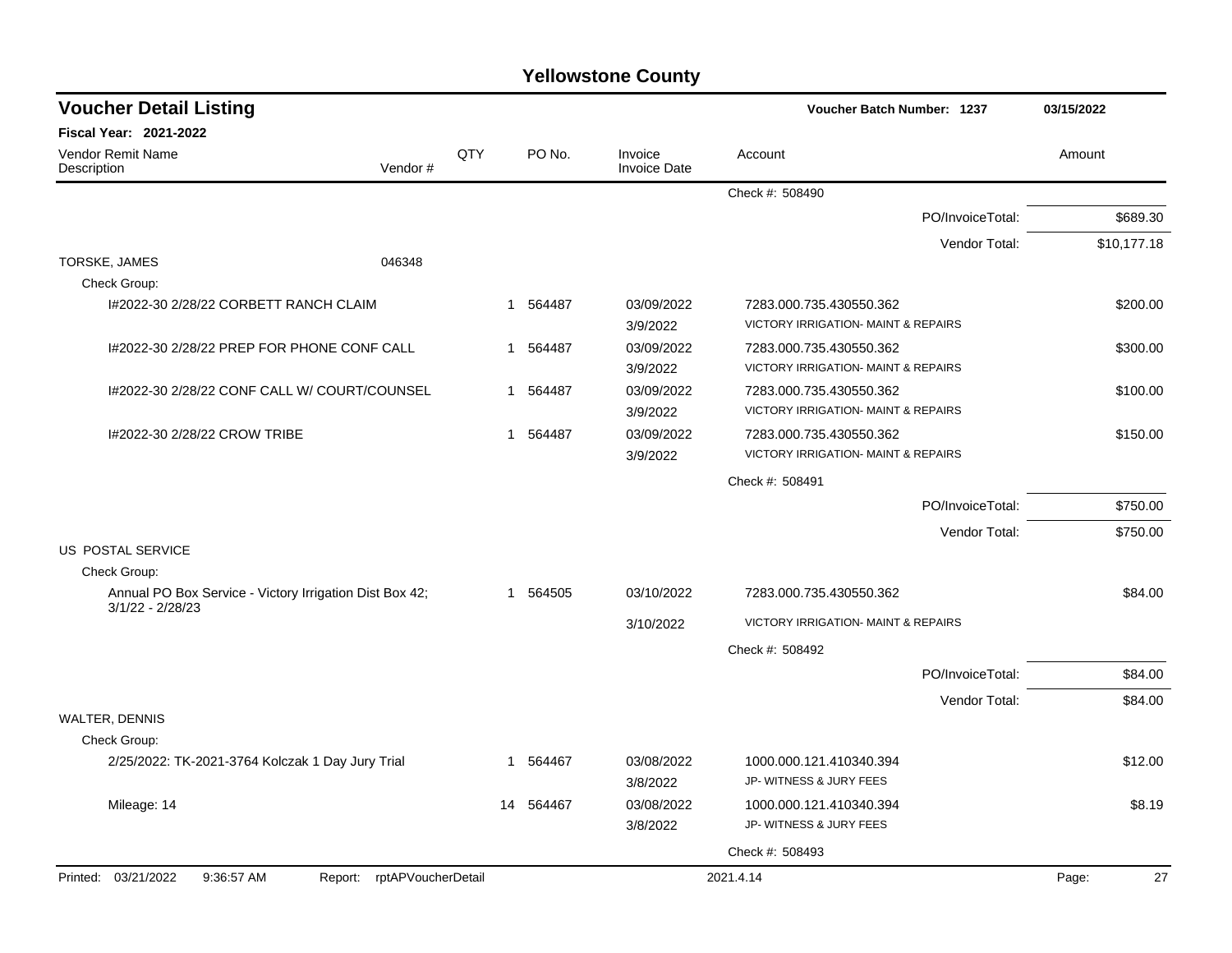| <b>Voucher Detail Listing</b>                                |         |                 |          |                                | <b>Voucher Batch Number: 1237</b>                  |                  | 03/15/2022 |
|--------------------------------------------------------------|---------|-----------------|----------|--------------------------------|----------------------------------------------------|------------------|------------|
| <b>Fiscal Year: 2021-2022</b>                                |         |                 |          |                                |                                                    |                  |            |
| Vendor Remit Name<br>Description                             | Vendor# | QTY             | PO No.   | Invoice<br><b>Invoice Date</b> | Account                                            |                  | Amount     |
|                                                              |         |                 |          |                                |                                                    | PO/InvoiceTotal: | \$20.19    |
|                                                              |         |                 |          |                                |                                                    | Vendor Total:    | \$20.19    |
| <b>WATKINS, THOMAS</b>                                       |         |                 |          |                                |                                                    |                  |            |
| Check Group:                                                 |         |                 |          |                                |                                                    |                  |            |
| 2/25/2022: TK-2021-3764 Kolczak 1 Day Jury Trial             |         |                 | 1 564468 | 03/09/2022<br>3/9/2022         | 1000.000.121.410340.394<br>JP- WITNESS & JURY FEES |                  | \$12.00    |
| Mileage: 43                                                  |         |                 | 1 564468 | 03/09/2022                     | 1000.000.121.410340.394                            |                  | \$25.16    |
|                                                              |         |                 |          | 3/9/2022                       | JP- WITNESS & JURY FEES                            |                  |            |
|                                                              |         |                 |          |                                | Check #: 508494                                    |                  |            |
|                                                              |         |                 |          |                                |                                                    | PO/InvoiceTotal: | \$37.16    |
|                                                              |         |                 |          |                                |                                                    | Vendor Total:    | \$37.16    |
| WILCOXSON'S, INC.                                            |         |                 |          |                                |                                                    |                  |            |
| Check Group:                                                 |         |                 |          |                                |                                                    |                  |            |
| I#902639 Frosty's 3/4/22                                     |         |                 | 1 564493 | 03/09/2022<br>3/9/2022         | 5810.000.553.460442.223<br>METRA CONCESSIONS- FOOD |                  | \$252.00   |
|                                                              |         |                 |          |                                | Check #: 508495                                    |                  |            |
|                                                              |         |                 |          |                                |                                                    | PO/InvoiceTotal: | \$252.00   |
|                                                              |         |                 |          |                                |                                                    | Vendor Total:    | \$252.00   |
| WILLIAMS, BRENDA K                                           |         |                 |          |                                |                                                    |                  |            |
| Check Group:                                                 |         |                 |          |                                |                                                    |                  |            |
| 2/25/2022: TK-2021-3764 Kolczak 1 Day Jury Trial -<br>Served |         |                 | 1 564469 | 03/08/2022                     | 1000.000.121.410340.394                            |                  | \$25.00    |
|                                                              |         |                 |          | 3/8/2022                       | JP- WITNESS & JURY FEES                            |                  |            |
| Mileage: 10                                                  |         | 10 <sup>°</sup> | 564469   | 03/08/2022                     | 1000.000.121.410340.394                            |                  | \$5.85     |
|                                                              |         |                 |          | 3/8/2022                       | JP- WITNESS & JURY FEES                            |                  |            |
|                                                              |         |                 |          |                                | Check #: 508496                                    |                  |            |
|                                                              |         |                 |          |                                |                                                    | PO/InvoiceTotal: | \$30.85    |
|                                                              |         |                 |          |                                |                                                    | Vendor Total:    | \$30.85    |
| WILLIAMS, MELISSA                                            |         |                 |          |                                |                                                    |                  |            |
| Check Group:                                                 |         |                 |          |                                |                                                    |                  |            |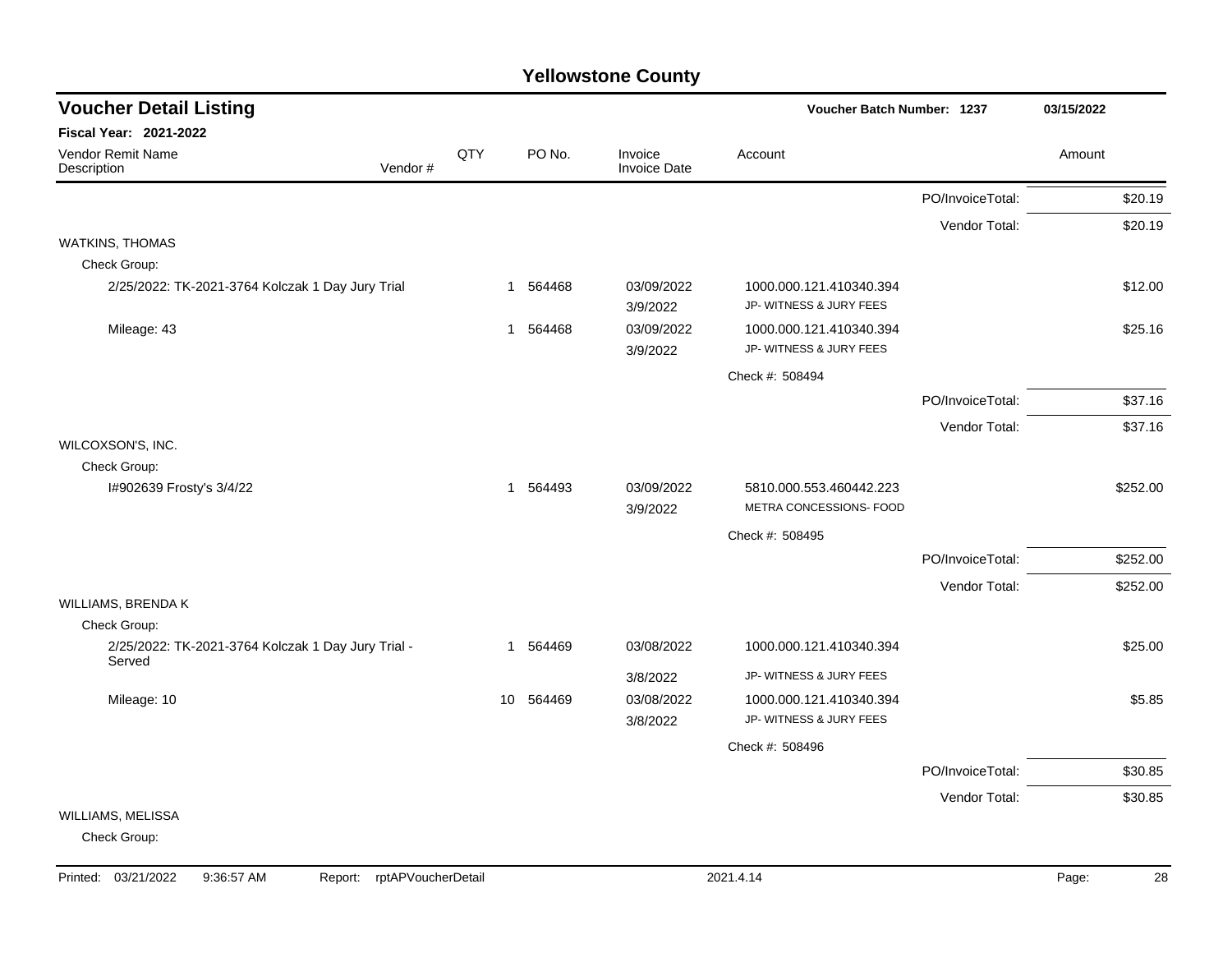| <b>Voucher Detail Listing</b>                                             |     |    |           |                                | Voucher Batch Number: 1237        | 03/15/2022       |        |          |
|---------------------------------------------------------------------------|-----|----|-----------|--------------------------------|-----------------------------------|------------------|--------|----------|
| Fiscal Year: 2021-2022                                                    |     |    |           |                                |                                   |                  |        |          |
| Vendor Remit Name<br>Vendor#<br>Description                               | QTY |    | PO No.    | Invoice<br><b>Invoice Date</b> | Account                           |                  | Amount |          |
| Reimbursement for travel to Missoula for oral arguments<br>on case #12217 |     |    | 1 564447  | 03/10/2022                     | 2190.000.429.510200.370           |                  |        | \$88.00  |
|                                                                           |     |    |           | 3/10/2022                      | DEFENSE COSTS- TRAVEL             |                  |        |          |
|                                                                           |     |    |           |                                | Check #: 508497                   |                  |        |          |
|                                                                           |     |    |           |                                |                                   | PO/InvoiceTotal: |        | \$88.00  |
|                                                                           |     |    |           |                                |                                   | Vendor Total:    |        | \$88.00  |
| WITTORFF, DAVID                                                           |     |    |           |                                |                                   |                  |        |          |
| Check Group:                                                              |     |    |           |                                |                                   |                  |        |          |
| 2/25/2022: TK-2021-3764 Kolczak 1 Day Jury Trial                          |     | -1 | 564470    | 03/08/2022                     | 1000.000.121.410340.394           |                  |        | \$12.00  |
|                                                                           |     |    |           | 3/8/2022                       | JP- WITNESS & JURY FEES           |                  |        |          |
| Mileage: 42                                                               |     |    | 42 564470 | 03/08/2022                     | 1000.000.121.410340.394           |                  |        | \$24.57  |
|                                                                           |     |    |           | 3/8/2022                       | JP- WITNESS & JURY FEES           |                  |        |          |
|                                                                           |     |    |           |                                | Check #: 508498                   |                  |        |          |
|                                                                           |     |    |           |                                |                                   | PO/InvoiceTotal: |        | \$36.57  |
|                                                                           |     |    |           |                                |                                   | Vendor Total:    |        | \$36.57  |
| YELLOWSTONE VALLEY ELECTRIC<br>006770                                     |     |    |           |                                |                                   |                  |        |          |
| Check Group:                                                              |     |    |           |                                |                                   |                  |        |          |
| A#8762000; 5505 CAREY AVE 2/28/22                                         |     |    | 1 564410  | 03/08/2022                     | 7303.000.727.430900.362           |                  |        | \$19.00  |
|                                                                           |     |    |           | 3/8/2022                       | SHEPHERD CEM- MAINT & REPAIRS     |                  |        |          |
| A#8762000 STORAGE SHED 2/28/22                                            |     |    | 1 564410  | 03/08/2022                     | 7303.000.727.430900.362           |                  |        | \$385.59 |
|                                                                           |     |    |           | 3/8/2022                       | SHEPHERD CEM- MAINT & REPAIRS     |                  |        |          |
|                                                                           |     |    |           |                                | Check #: 508499                   |                  |        |          |
|                                                                           |     |    |           |                                |                                   | PO/InvoiceTotal: |        | \$404.59 |
| Check Group:                                                              |     |    |           |                                |                                   |                  |        |          |
| A#3746000- S 4TH RD HUNTLEY CEM 2/28/21                                   |     | 1  | 564478    | 03/09/2022                     | 7302.000.726.430900.362           |                  |        | \$75.35  |
|                                                                           |     |    |           | 3/9/2022                       | HUNTLEY PROJ CEM- MAINT & REPAIRS |                  |        |          |
| A# 3746001; S 4TH RD HUNTLEY CEM 2/28/21                                  |     |    | 1 564478  | 03/09/2022                     | 7302.000.726.430900.362           |                  |        | \$20.35  |
|                                                                           |     |    |           | 3/9/2022                       | HUNTLEY PROJ CEM- MAINT & REPAIRS |                  |        |          |
|                                                                           |     |    |           |                                | Check #: 508499                   |                  |        |          |
|                                                                           |     |    |           |                                |                                   | PO/InvoiceTotal: |        | \$95.70  |
|                                                                           |     |    |           |                                |                                   |                  |        |          |
| Printed: 03/21/2022<br>Report: rptAPVoucherDetail<br>9:36:57 AM           |     |    |           |                                | 2021.4.14                         |                  | Page:  | 29       |